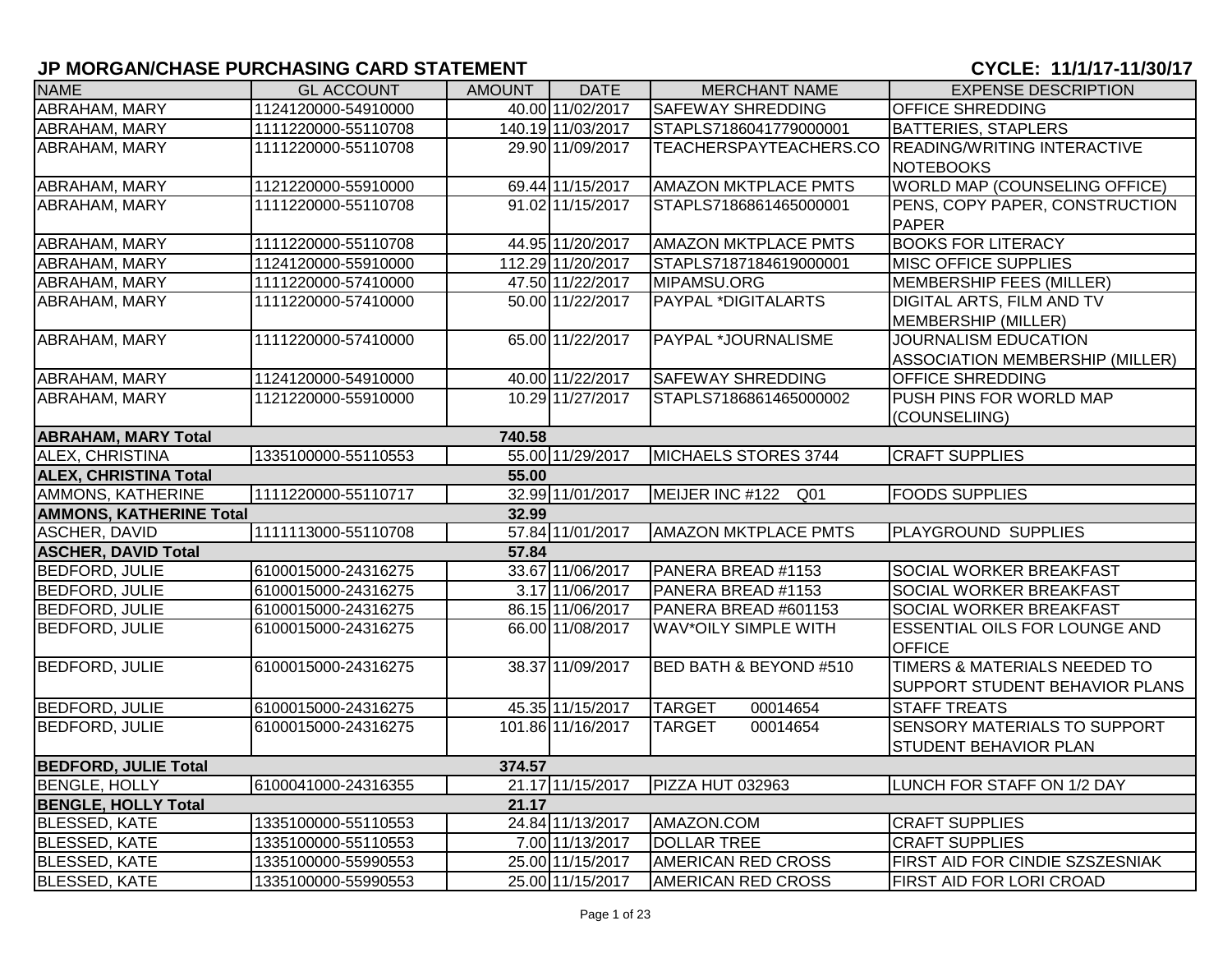| <b>NAME</b>                            | <b>GL ACCOUNT</b>   | AMOUNT   | <b>DATE</b>            | <b>MERCHANT NAME</b>              | <b>EXPENSE DESCRIPTION</b>               |  |  |  |  |  |
|----------------------------------------|---------------------|----------|------------------------|-----------------------------------|------------------------------------------|--|--|--|--|--|
| <b>BLESSED, KATE</b>                   | 1335100000-55990553 |          | 25.00 11/15/2017       | <b>AMERICAN RED CROSS</b>         | <b>FIRST AID FOR MYSELF</b>              |  |  |  |  |  |
| <b>BLESSED, KATE</b>                   | 1335100000-55110553 |          | 65.71 11/24/2017       | OTC BRANDS, INC.                  | CRAFT SUPPLIES AND ROOM DECOR            |  |  |  |  |  |
| <b>BLESSED, KATE Total</b><br>172.55   |                     |          |                        |                                   |                                          |  |  |  |  |  |
| <b>BORN, ELIZABETH</b>                 | 6100025000-24316301 |          | 72.73 11/01/2017       | <b>BENITOS PIZZA-NOVI</b>         | <b>STUDENTS' LUNCHES</b>                 |  |  |  |  |  |
| <b>BORN, ELIZABETH</b>                 | 6100025000-24316301 |          | 100.00 11/14/2017      | NORTHVILLE HISTORICAL             | <b>ESL FIELD TRIP TO NORTHVILLE MILL</b> |  |  |  |  |  |
|                                        |                     |          |                        |                                   | RACE VILLAGE WITH TOM RASOR              |  |  |  |  |  |
|                                        |                     |          |                        |                                   | 11/13/17                                 |  |  |  |  |  |
| <b>BORN, ELIZABETH</b>                 | 6100025000-24316301 |          | 100.69 11/15/2017      | <b>BENITOS PIZZA-NOVI</b>         | <b>STUDENTS' LUNCHES</b>                 |  |  |  |  |  |
| <b>BORN, ELIZABETH Total</b><br>273.42 |                     |          |                        |                                   |                                          |  |  |  |  |  |
| <b>BOURGEAU, BENJAMIN</b>              | 1126160000-55992000 |          | 2,610.00 11/03/2017    | R L DEPPMANN CO                   | HS RM 232 & RM 240 PUMP REPAIRS          |  |  |  |  |  |
| <b>BOURGEAU, BENJAMIN</b>              | 1126160000-55992000 |          | 323.65 11/06/2017      | DOWNRIVER REFRIG SUP C            | <b>ESB HOT WATER PUMP</b>                |  |  |  |  |  |
| <b>BOURGEAU, BENJAMIN</b>              | 1126160000-55992000 |          | 6.69 11/06/2017        | <b>ETNA DISTRIBUTORS WIXO</b>     | HS RM 240 CHILLER LEAK                   |  |  |  |  |  |
| BOURGEAU, BENJAMIN                     | 1126160000-55990000 |          | 89.31 11/06/2017       | <b>WW GRAINGER</b>                | MTCE RIVET GUN REPLACEMENT, VO           |  |  |  |  |  |
|                                        |                     |          |                        |                                   | <b>EXIT SWITCH</b>                       |  |  |  |  |  |
| <b>BOURGEAU, BENJAMIN</b>              | 1126160000-55992000 |          | 546.78 11/07/2017      | <b>WW GRAINGER</b>                | <b>HS COMPRESSOR</b>                     |  |  |  |  |  |
| BOURGEAU, BENJAMIN                     | 1126160000-55992000 |          | 285.18 11/08/2017      | TRANE SUPPLY-113415               | MS BLOWER MOTOR REPLACEMENT              |  |  |  |  |  |
|                                        |                     |          |                        |                                   | 414                                      |  |  |  |  |  |
| <b>BOURGEAU, BENJAMIN</b>              | 1126160000-55992000 |          | 1,368.00 11/09/2017    | R L DEPPMANN CO                   | HS STORAGE ROOM PUMP                     |  |  |  |  |  |
| <b>BOURGEAU, BENJAMIN</b>              | 1126160000-55992000 |          | 51.60 11/14/2017       | DOWNRIVER REFRIG SUP C            | <b>ESB RECIRC PUMP IMPELLER</b>          |  |  |  |  |  |
| <b>BOURGEAU, BENJAMIN</b>              | 1126160000-55990000 |          | 78.14 11/20/2017       | THE HOME DEPOT #2737              | <b>MTCE SHOP TOOLS</b>                   |  |  |  |  |  |
| BOURGEAU, BENJAMIN                     | 1126160000-55992000 |          | $-1,044.00$ 11/21/2017 | R L DEPPMANN CO                   | HS STORAGE ROOM PUMP REPAIR              |  |  |  |  |  |
|                                        |                     |          |                        |                                   | <b>RETURN OF PARTS</b>                   |  |  |  |  |  |
| <b>BOURGEAU, BENJAMIN</b>              | 1126160000-55992000 |          | 715.50 11/21/2017      | R L DEPPMANN CO                   | HS STORAGE ROOM PUMP REPAIRS             |  |  |  |  |  |
| <b>BOURGEAU, BENJAMIN</b>              | 1126160000-55992000 |          | 319.04 11/28/2017      | DOWNRIVER REFRIG SUP C            | <b>PV KITCHEN</b>                        |  |  |  |  |  |
| <b>BOURGEAU, BENJAMIN</b>              | 1126160000-55992000 |          | 193.96 11/30/2017      | <b>WW GRAINGER</b>                | NM6 HW ELECT MOTOR                       |  |  |  |  |  |
| <b>BOURGEAU, BENJAMIN Total</b>        |                     | 5,543.85 |                        |                                   |                                          |  |  |  |  |  |
| <b>BRASIL, SANDRA</b>                  | 1111322737-55110000 |          | 8.46 11/06/2017        | <b>GREAT LAKES ACE HDWE</b>       | ZIP TIES FOR SCHOOL SEARCH               |  |  |  |  |  |
| <b>BRASIL, SANDRA</b>                  | 6100022000-24316108 |          | 77.54 11/09/2017       | TIM HORTONS #910875               | <b>SNACKS FOR BUILDING SEARCH</b>        |  |  |  |  |  |
| <b>BRASIL, SANDRA</b>                  | 6100022000-24316108 |          | 36.25 11/10/2017       | DOMINO'S 1010                     | LUNCH FOR ADMIN. MEETING                 |  |  |  |  |  |
| <b>BRASIL, SANDRA</b>                  | 6100022000-24316108 |          | 37.12 11/10/2017       | DOMINO'S 1010                     | LUNCH FOR HAVEN PRESENTORS               |  |  |  |  |  |
| <b>BRASIL, SANDRA</b>                  | 6100022000-24316108 |          | 8.19 11/17/2017        | PANERA BREAD #667                 | SUPPLIES FOR HAVEN PRESENTATION          |  |  |  |  |  |
|                                        |                     |          |                        |                                   |                                          |  |  |  |  |  |
| <b>BRASIL, SANDRA</b>                  | 1111322000-55110708 |          | 54.47 11/20/2017       | DOMINO'S 1010                     | LUNCH FOR HAVEN PRESENTORS               |  |  |  |  |  |
| <b>BRASIL, SANDRA</b>                  | 1111322000-53220000 |          | 95.00 11/22/2017       | <b>ACT*MICHIGAN MUSIC CON</b>     | MUSIC CONFERENCE EXPENSE                 |  |  |  |  |  |
| <b>BRASIL, SANDRA Total</b>            |                     | 317.03   |                        |                                   |                                          |  |  |  |  |  |
| <b>BRATNEY, BETHANY</b>                | 1122222000-55310000 |          | 135.42 11/13/2017      | <b>FOLLETT SCHOOL SOLUTIO</b>     | <b>NEW MATERIALS FOR LMC</b>             |  |  |  |  |  |
| <b>BRATNEY, BETHANY</b>                | 1122222000-55310000 |          | 741.28 11/13/2017      | <b>FOLLETT SCHOOL SOLUTIO</b>     | <b>NEW MATERIALS FOR LMC</b>             |  |  |  |  |  |
| <b>BRATNEY, BETHANY</b>                | 1122222000-55310000 |          | 36.98 11/21/2017       | <b>BOOKSAMILLION.COM</b>          | <b>NEW MATERIALS FOR LMC</b>             |  |  |  |  |  |
| <b>BRATNEY, BETHANY Total</b>          |                     | 913.68   |                        |                                   |                                          |  |  |  |  |  |
| <b>BROWN, ALAINA</b>                   | 6100022000-24316105 |          | 190.00 11/13/2017      | COLLEGEBOARDWORKSHOPS AP TRAINING |                                          |  |  |  |  |  |
| <b>BROWN, ALAINA</b>                   | 6100022000-24316105 |          | 190.00 11/13/2017      | COLLEGEBOARDWORKSHOPS AP TRAINING |                                          |  |  |  |  |  |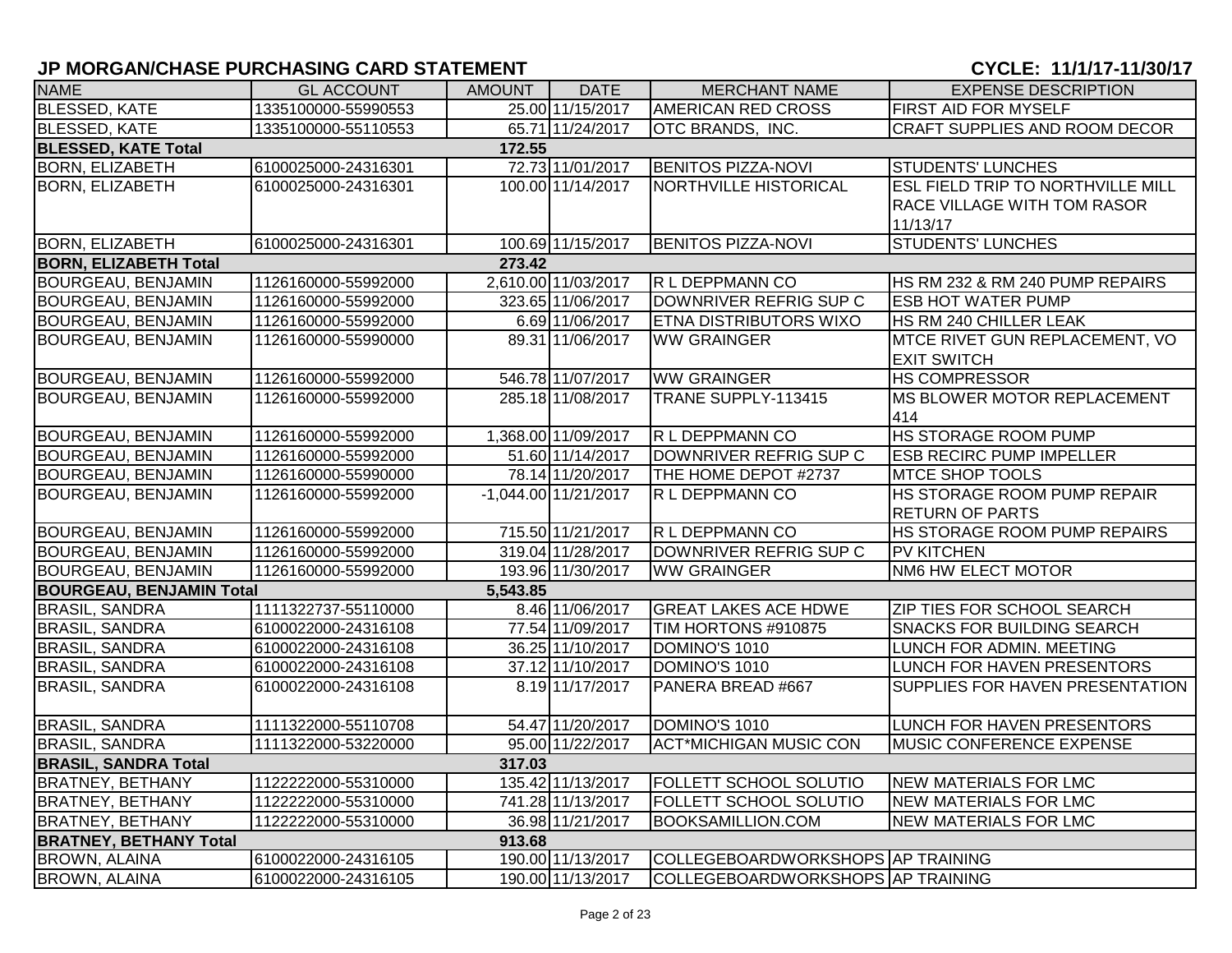| <b>NAME</b>                          | <b>GL ACCOUNT</b>                          | AMOUNT   | <b>DATE</b>         | <b>MERCHANT NAME</b>                      | <b>EXPENSE DESCRIPTION</b>                                                                                    |
|--------------------------------------|--------------------------------------------|----------|---------------------|-------------------------------------------|---------------------------------------------------------------------------------------------------------------|
| <b>BROWN, ALAINA</b>                 | 6100022000-24316105                        |          | 190.00 11/13/2017   | COLLEGEBOARDWORKSHOPS AP TRAINING         |                                                                                                               |
| <b>BROWN, ALAINA</b>                 | 6100022000-24316105                        |          | 190.00 11/13/2017   | COLLEGEBOARDWORKSHOPS AP TRAINING         |                                                                                                               |
| <b>BROWN, ALAINA</b>                 | 6100022000-24316105                        |          | 190.00 11/14/2017   | COLLEGEBOARDWORKSHOPS AP TRAINING         |                                                                                                               |
| <b>BROWN, ALAINA</b>                 | 6100022000-24316105                        |          | 190.00 11/14/2017   | COLLEGEBOARDWORKSHOPS AP TRAINING         |                                                                                                               |
| <b>BROWN, ALAINA</b>                 | 6100022000-24316105                        |          | 190.00 11/14/2017   | COLLEGEBOARDWORKSHOPS AP TRAINING         |                                                                                                               |
| <b>BROWN, ALAINA Total</b>           |                                            | 1,330.00 |                     |                                           |                                                                                                               |
| <b>BUNKER, JEFFREY</b>               | 1126160000-54120000                        |          | 86.80 11/06/2017    | MARKS OUTDOOR POWER EQ MTCE MOWER REPAIR  |                                                                                                               |
| <b>BUNKER, JEFFREY</b>               | 1126160000-55993000                        |          | 92.46 11/13/2017    | THE HOME DEPOT #2737                      | <b>GRNDS WINTERIZING CONCESSION</b><br>STANDS, SUMMER EQUIPMENT                                               |
| <b>BUNKER, JEFFREY</b>               | 1126160000-55980000                        |          | 30.29 11/20/2017    | THE HOME DEPOT #2737                      | <b>MTCE SHOP TOOLS</b>                                                                                        |
| <b>BUNKER, JEFFREY Total</b>         |                                            | 209.55   |                     |                                           |                                                                                                               |
| <b>CANALES, BETH</b>                 | 1111322000-55110718                        |          | 87.76 11/13/2017    | MEIJER INC #122<br>Q <sub>01</sub>        | <b>BAKING/CLASSROOM SUPPLIES</b>                                                                              |
| CANALES, BETH                        | 1111322000-55110718                        |          | 201.25 11/20/2017   | MEIJER INC #054<br>Q <sub>01</sub>        | THANKSGIVING FEAST LAB                                                                                        |
| CANALES, BETH                        | 1111322000-55110718                        |          | 48.49 11/21/2017    | MEIJER INC #054<br>Q <sub>01</sub>        | <b>HOLIDAY LAB</b>                                                                                            |
| <b>CANALES, BETH</b>                 | 1111322000-55110718                        |          | 56.33 11/30/2017    | GFS STORE #1985                           | <b>PLANT PROTEIN LAB</b>                                                                                      |
| <b>CANALES, BETH Total</b>           |                                            | 393.83   |                     |                                           |                                                                                                               |
|                                      | CHRISTOPOULOS, COURTNI1311800000-55110551  |          | 2.60 11/28/2017     | TEACHERSPAYTEACHERS.CO CLASSROOM ACTIVITY |                                                                                                               |
|                                      | CHRISTOPOULOS, COURTNI 1311800000-55110551 |          | 2.60 11/28/2017     | TEACHERSPAYTEACHERS.CO CLASSROOM ACTIVITY |                                                                                                               |
| <b>CHRISTOPOULOS, COURTNEY Total</b> |                                            | 5.20     |                     |                                           |                                                                                                               |
| CIANCIO, WANDA                       | 1126118000-54120824                        |          | 456.25 11/01/2017   | <b>SECURITY DESIGNS</b>                   | <b>FRONT DOOR REPAIR AT NOVI</b><br>MEADOWS 6TH - POWER SUPPLY<br><b>REPLACED</b>                             |
| CIANCIO, WANDA                       | 1126103000-55990000                        |          | 1,786.69 11/01/2017 | <b>SECURITY DESIGNS</b>                   | ID CARDS AND PRINTER CARTRIDGES<br><b>FOR SECURITY SYSTEM</b>                                                 |
| CIANCIO, WANDA                       | 4445600000-56422958                        |          | 7,875.00 11/01/2017 | <b>TROXELL COMMUNICATIONS</b>             | <b>REPLACEMENT MICROPHONES</b>                                                                                |
| CIANCIO, WANDA                       | 4445603000-56422958                        |          | 425.00 11/03/2017   | CDW GOVT #KRK9541                         | <b>HEADPHONES FOR CHROMEBOOKS</b>                                                                             |
| CIANCIO, WANDA                       | 1122500000-53450000                        |          | 2,195.00 11/03/2017 | EXPLORELEARNING, LLC                      | <b>GIZMOS LICENSE FOR HIGH SCHOOL</b>                                                                         |
| CIANCIO, WANDA                       | 1122500000-54120000                        |          | 358.00 11/03/2017   | SQ *SQ *POD DROP REPAI                    | IPAD REPAIR, CRACKED SCREENS AND<br><b>HEADPHONE JACK REPLACEMENTS</b>                                        |
| CIANCIO, WANDA                       | 1122500000-55990000                        |          | 15.13 11/06/2017    | <b>AMAZON MKTPLACE PMTS</b>               | EBL BATTERY CHARGER FOR AA, AAA,<br>9V NI-MH NI-CD RECHARGEABLE<br>BATTERIES (3 IN 1)                         |
| CIANCIO, WANDA                       | 1126103000-54120824                        |          | 115.00 11/06/2017   | <b>SECURITY DESIGNS</b>                   | ASSISTANCE WITH PROGRAMMING<br>ISSUES FOR JAPANESE SCHOOL<br><b>DOORS</b>                                     |
| CIANCIO, WANDA                       | 1122500000-55990000                        |          | 23.98 11/07/2017    | <b>AMAZON MKTPLACE PMTS</b>               | <b>CABLES</b>                                                                                                 |
| CIANCIO, WANDA                       | 1122500000-55990000                        |          | 25.98 11/07/2017    | AMAZON.COM                                | 2 OF SANDISK 32GB ULTRA CLASS 10<br>SDHC UHS-I MEMORY CARD UP TO<br>80MB, GREY/BLACK (SDSDUNC-032G-<br>GN6IN) |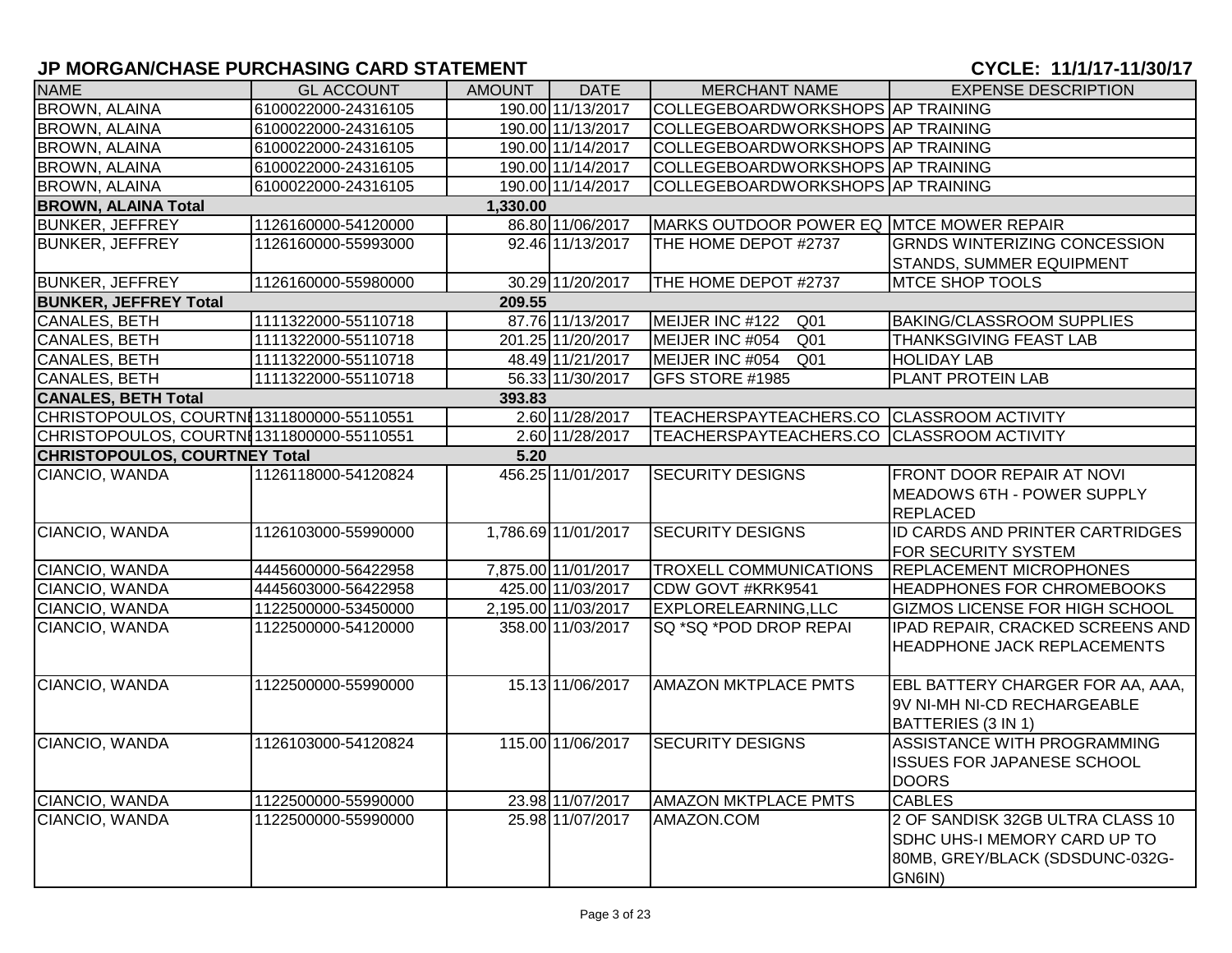| <b>NAME</b>                   | <b>GL ACCOUNT</b>   | <b>AMOUNT</b> | <b>DATE</b>        | <b>MERCHANT NAME</b>          | <b>EXPENSE DESCRIPTION</b>           |
|-------------------------------|---------------------|---------------|--------------------|-------------------------------|--------------------------------------|
| CIANCIO, WANDA                | 1122500000-55990000 |               | 20.00 11/08/2017   | <b>SWIVL BY SATARII</b>       | REPLACEMENT CHARGER CORDS FOR        |
|                               |                     |               |                    |                               | <b>SWIVLS</b>                        |
| CIANCIO, WANDA                | 1122500000-54120000 |               | 104.94 11/09/2017  | SQ *SQ *POD DROP REPAI        | REPAIR- REPLACE HPJ DAUGHTER         |
|                               |                     |               |                    |                               | BOARD ON TWO IPADS, 2 IPHONE         |
|                               |                     |               |                    |                               | <b>CASES FOR SPECIAL ED</b>          |
| CIANCIO, WANDA                | 1122500000-54120000 |               | $-5.94$ 11/10/2017 | SQ *SQ *POD DROP REPAI        | <b>REFUND ON TAX CHARGED</b>         |
| CIANCIO, WANDA                | 1122500000-55990000 |               | 6.99 11/13/2017    | <b>AMAZON MKTPLACE PMTS</b>   | EBL 2 PACK 280MAH HIGH CAPACITY 9V   |
|                               |                     |               |                    |                               | <b>RECHARGEABLE BATTERIES [HOME</b>  |
|                               |                     |               |                    |                               | <b>BASIC SERIES]</b>                 |
| CIANCIO, WANDA                | 1122500000-55910000 |               | 27.00 11/15/2017   | <b>AMAZON MKTPLACE PMTS</b>   | <b>LABELS</b>                        |
| CIANCIO, WANDA                | 1122500000-55990000 |               | 38.78 11/20/2017   | <b>AMAZON MKTPLACE PMTS</b>   | 15 FT 6 OUTLET SURGE PROTECTOR       |
|                               |                     |               |                    |                               | <b>POWER STRIPS</b>                  |
| CIANCIO, WANDA                | 1122500000-55990000 |               | 47.94 11/21/2017   | AMAZON.COM                    | 6 OF AMAZONBASICS HIGH-SPEED         |
|                               |                     |               |                    |                               | HDMI CABLE, 10 FEET, 1-PACK          |
| CIANCIO, WANDA                | 4445603000-56422958 |               | 482.40 11/24/2017  | <b>AMAZON MKTPLACE PMTS</b>   | 20 OF APPLE 12W USB POWER            |
|                               |                     |               |                    |                               | ADAPTER-ENG MD836LL/A                |
| CIANCIO, WANDA                | 1126118000-54120824 |               | 512.50 11/24/2017  | <b>SECURITY DESIGNS</b>       | REPAIR TO NOVI MEADOWS 6TH MAIN      |
|                               |                     |               |                    |                               | DOORMAIN DOOR LOSING POWER           |
|                               |                     |               |                    |                               | AND SHUTTING DOWN, BATTERIES         |
|                               |                     |               |                    |                               | <b>REPLACED</b>                      |
| CIANCIO, WANDA                | 1126103000-54120824 |               | 225.00 11/24/2017  | <b>SECURITY DESIGNS</b>       | <b>ITC INTERCOM REPAIR, REPLACED</b> |
|                               |                     |               |                    |                               | <b>BAD INTERCOM DOOR STATION</b>     |
| CIANCIO, WANDA                | 1122500000-54120000 |               | 89.00 11/30/2017   | SQ *SQ *POD DROP REPAI        | IPAD REPAIR (3) HEADPHONE JACKS      |
|                               |                     |               |                    |                               | <b>AND A BATTERY</b>                 |
| <b>CIANCIO, WANDA Total</b>   |                     | 14,824.64     |                    |                               |                                      |
| <b>CIANFERRA, LINDA</b>       | 1122600511-55910000 |               | 41.59 11/02/2017   | STAPLS7186056743000001        | <b>OFFICE</b>                        |
| CIANFERRA, LINDA              | 6100025000-24316301 |               | 83.74 11/06/2017   | SAMSCLUB #6657                | <b>VENDING</b>                       |
| CIANFERRA, LINDA              | 6100025000-24316301 |               | 42.52 11/13/2017   | <b>CANTORO ITALIAN MARKET</b> | AWARD - STATE SUPERINTENDENT         |
| CIANFERRA, LINDA              | 1122600511-55910000 |               | 57.00 11/29/2017   | ERINCONDREN.COM               | <b>PROGRAM PLANNER</b>               |
| CIANFERRA, LINDA              | 1122600511-55910000 |               | 51.57 11/29/2017   | PLUMPAPER.COM                 | <b>OFFICE</b>                        |
| <b>CIANFERRA, LINDA Total</b> |                     | 276.42        |                    |                               |                                      |
| CLARK, KIM                    | 1122218000-55310000 |               | 47.96 11/02/2017   | AMAZON.COM                    | <b>LIBRARY BOOKS</b>                 |
| <b>CLARK, KIM</b>             | 1122218000-55310000 |               | 142.68 11/06/2017  | AMAZON.COM                    | LIBRARY BOOKS FOR BOOKS &            |
|                               |                     |               |                    |                               | <b>BAGELS</b>                        |
| <b>CLARK, KIM</b>             | 1122218000-55310000 |               | 189.60 11/06/2017  | <b>JUNIOR LIBRARY GUI</b>     | JUNIOR LIBRARY GUILD SUBSCRIPTION    |
|                               |                     |               |                    |                               | WHICH SUPPLIES LIBRARY BOOKS         |
|                               |                     |               |                    |                               | DURING THE YEAR AND PROVIDES A       |
|                               |                     |               |                    |                               | <b>DISCOUNT ON SALE BOOKS</b>        |
|                               |                     |               |                    |                               |                                      |
| <b>CLARK, KIM</b>             | 6100018000-24316217 |               | 11.10 11/07/2017   | MEIJER INC #027<br>Q01        | DECORATIVE BAGS FOR BOOK FAIR        |
|                               |                     |               |                    |                               | <b>CONTEST</b>                       |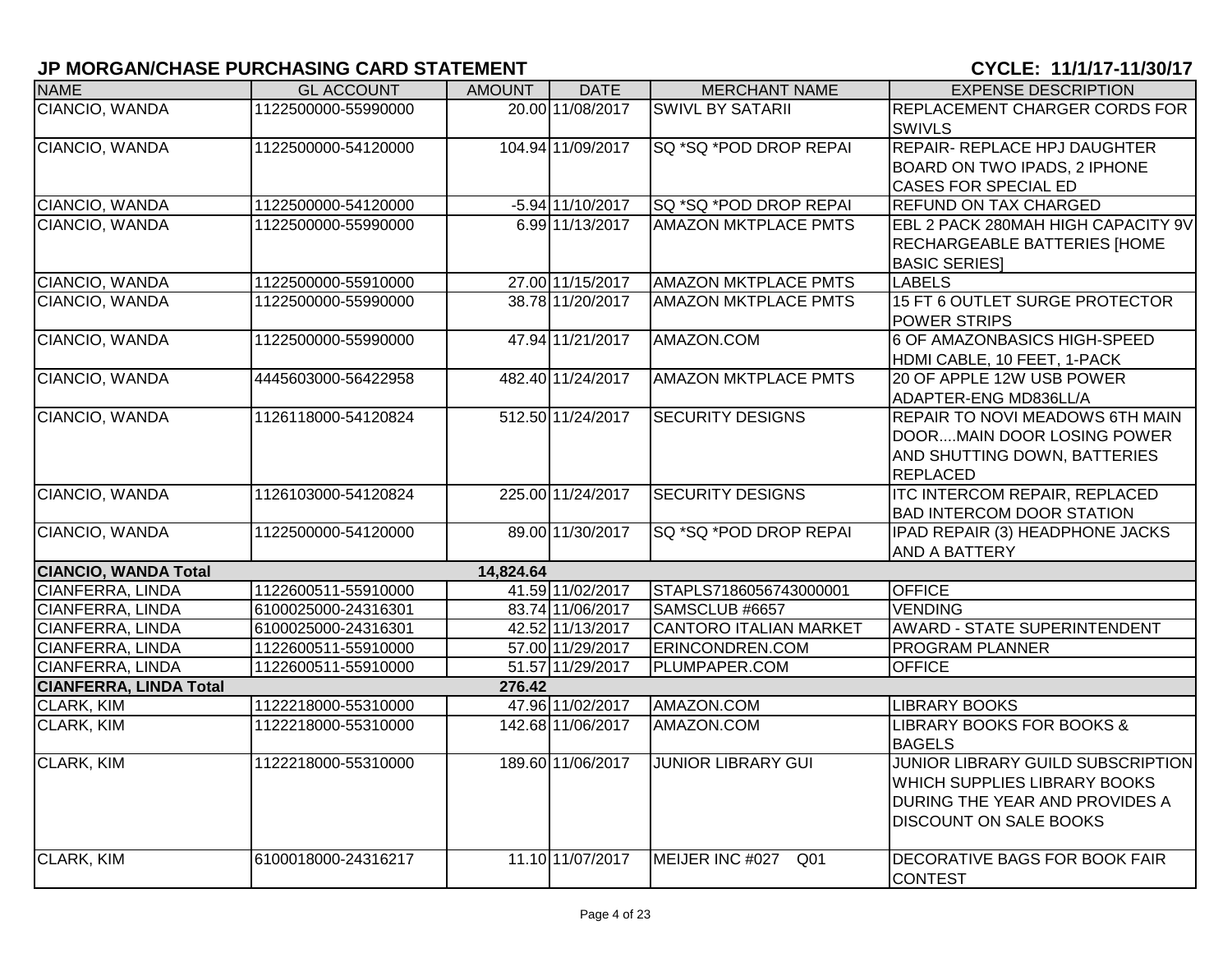| <b>NAME</b>                  | <b>GL ACCOUNT</b>   | <b>AMOUNT</b> | <b>DATE</b>          | <b>MERCHANT NAME</b>          | <b>EXPENSE DESCRIPTION</b>            |
|------------------------------|---------------------|---------------|----------------------|-------------------------------|---------------------------------------|
| CLARK, KIM                   | 6100018000-24316217 |               | 20.11 11/22/2017     | PANERA BREAD #600667          | <b>BAGELS AND CREAM CHEESE FOR</b>    |
|                              |                     |               |                      |                               | <b>BOOKS AND BAGELS</b>               |
| CLARK, KIM                   | 1122218000-55310000 |               | 9.99 11/27/2017      | AMAZON SERVICES-KINDLE        | ORDERED IN ERROR-CREDIT PENDING       |
| CLARK, KIM                   | 1122218000-55310000 |               | $-9.99$ 11/27/2017   | <b>AMAZON SERVICES-KINDLE</b> | <b>CREDIT FOR PREVIOUS ORDER</b>      |
| CLARK, KIM                   | 1122218000-55310000 |               | 313.81 11/27/2017    | AMAZON.COM                    | <b>LIBRARY BOOKS</b>                  |
| <b>CLARK, KIM</b>            | 1122218000-55310000 |               | 163.96 11/27/2017    | AMAZON.COM                    | <b>LIBRARY BOOKS</b>                  |
| CLARK, KIM                   | 1122218000-55310000 |               | 332.34 11/27/2017    | AMAZON.COM                    | <b>LIBRARY BOOKS</b>                  |
| CLARK, KIM                   | 1122218000-55310000 |               | 238.96 11/27/2017    | AMAZON.COM                    | <b>LIBRARY BOOKS</b>                  |
| CLARK, KIM                   | 1122218000-55310000 |               | 193.20 11/27/2017    | AMAZON.COM                    | <b>LIBRARY BOOKS</b>                  |
| CLARK, KIM                   | 1122218000-55310000 |               | 7.49 11/27/2017      | <b>AUDIBLE US</b>             | ORDERED IN ERROR-CREDIT PENDING       |
| <b>CLARK, KIM</b>            | 1122218000-55310000 |               | $-7.49$ 11/27/2017   | <b>AUDIBLE US</b>             | <b>CREDIT FOR PREVIOUS ORDER</b>      |
| <b>CLARK, KIM</b>            | 1122218000-55310000 |               | 22.32 11/28/2017     | AMAZON.COM                    | <b>LIBRARY BOOKS</b>                  |
| <b>CLARK, KIM Total</b>      |                     | 1,676.04      |                      |                               |                                       |
| COMB, ANDREW                 | 6100020000-24316770 |               | 9.39 11/02/2017      | KROGER #366                   | <b>VENDING FOR PD</b>                 |
| <b>COMB, ANDREW</b>          | 1124120000-55910000 |               | 31.79 11/16/2017     | <b>AMAZON MKTPLACE PMTS</b>   | <b>COMPUTER MONITOR RISER STAND</b>   |
| <b>COMB, ANDREW</b>          | 6100020000-24316275 |               | 39.69 11/22/2017     | <b>AMAZON MKTPLACE PMTS</b>   | <b>REIMBURSED DISTRICT, CK 1798</b>   |
| <b>COMB, ANDREW</b>          | 1124120000-57410000 |               | 96.00 11/22/2017     | <b>CALENDLY LLC</b>           | USER FEE FOR SCHEDULING TOOL          |
|                              |                     |               |                      |                               | FOR NEW OBSERVATION                   |
|                              |                     |               |                      |                               | <b>PROCEDURES</b>                     |
| <b>COMB, ANDREW</b>          | 6100020000-24316275 |               | 14.99 11/27/2017     | <b>AMAZON MKTPLACE PMTS</b>   | <b>REIMBURSED DISTRICT, CK 1798</b>   |
| COMB, ANDREW                 | 6100020000-24316275 |               | 11.99 11/27/2017     | <b>AMAZON MKTPLACE PMTS</b>   | REIMBURSED DISTRICT, CK 1798          |
| COMB, ANDREW                 | 6100020000-24316275 |               | 57.93 11/28/2017     | <b>AMAZON MKTPLACE PMTS</b>   | <b>REIMBURSED DISTRICT, CK 1798</b>   |
| COMB, ANDREW                 | 6100020000-24316275 |               | 15.89 11/29/2017     | AMAZON.COM                    | REIMBURSED DISTRICT, CK 1798          |
| COMB, ANDREW                 | 6100020000-24316275 |               | 180.19 11/29/2017    | AMAZON.COM                    | <b>REIMBURSED DISTRICT, CK 1798</b>   |
| <b>COMB, ANDREW Total</b>    |                     | 457.86        |                      |                               |                                       |
| COOLMAN, ROBERT              | 1126160000-55992000 |               | 51.40 11/01/2017     | CONSERVA ELECTRIC SUPP        | <b>MTCE STOCK SOCKETS</b>             |
| <b>COOLMAN, ROBERT</b>       | 1126160000-55992000 |               | 276.00 11/08/2017    | CONSERVA ELECTRIC SUPP        | <b>MTCE STOCK LENSES</b>              |
| <b>COOLMAN, ROBERT</b>       | 1126160000-55992000 |               | 6.48 11/10/2017      | <b>MADISON ELECTRIC COMPA</b> | <b>MTCE STOCK COVERS</b>              |
| <b>COOLMAN, ROBERT</b>       | 1126160000-55992000 |               | 48.75 11/16/2017     | CES #264                      | <b>MTCE STOCK RECEPT</b>              |
| COOLMAN, ROBERT              | 1126160000-55992000 |               | 16.79 11/29/2017     | CES #264                      | <b>MTCE STOCK RECEPT</b>              |
| <b>COOLMAN, ROBERT</b>       | 1126160000-55990000 |               | 100.00 11/30/2017    | <b>NEW BALANCE - FARMINGT</b> | <b>MTCE WINTER CLOTHING ALLOWANCE</b> |
| <b>COOLMAN, ROBERT Total</b> |                     | 499.42        |                      |                               |                                       |
| <b>DIATIKAR, CHRISTINE</b>   | 1128300000-55910000 |               | 4.25 11/06/2017      | <b>AMAZON MKTPLACE PMTS</b>   | PHONE CORD FOR HR                     |
| <b>DIATIKAR, CHRISTINE</b>   | 1127170000-55710000 |               | 14,477.87 11/15/2017 | CORRIGAN OIL #2 - BRI         | 7499 GAL DIESEL, 10/3/17              |
| <b>DIATIKAR, CHRISTINE</b>   | 6100022000-24316099 |               | 24.95 11/16/2017     | A2HOSTING.COM                 | WEB HOSTING 11/14/17-12/13/17         |
| <b>DIATIKAR, CHRISTINE</b>   | 6100061000-24316104 |               | 2,125.00 11/20/2017  | <b>TEAM SPORTS</b>            | INV 303588/1-2ND SIDELINE-OFFICE      |
| <b>DIATIKAR, CHRISTINE</b>   | 6100061000-24316104 |               | 440.00 11/20/2017    | <b>TEAM SPORTS</b>            | INV 324936/1-TACK ON-OFFICE           |
| <b>DIATIKAR, CHRISTINE</b>   | 6100061000-24316104 |               | 4,818.00 11/20/2017  | TEAM SPORTS                   | INV 329869/1-COACHES RETREAT          |
|                              |                     |               |                      |                               | <b>GIFTS</b>                          |
| <b>DIATIKAR, CHRISTINE</b>   | 6100061000-24316172 |               | 3,729.00 11/20/2017  | <b>TEAM SPORTS</b>            | INV 331857/1-HS CAMP SHIRTS           |
| <b>DIATIKAR, CHRISTINE</b>   | 6100061000-24316172 |               | 287.00 11/20/2017    | <b>TEAM SPORTS</b>            | INV 332597/1-SUMMER SHIRTS            |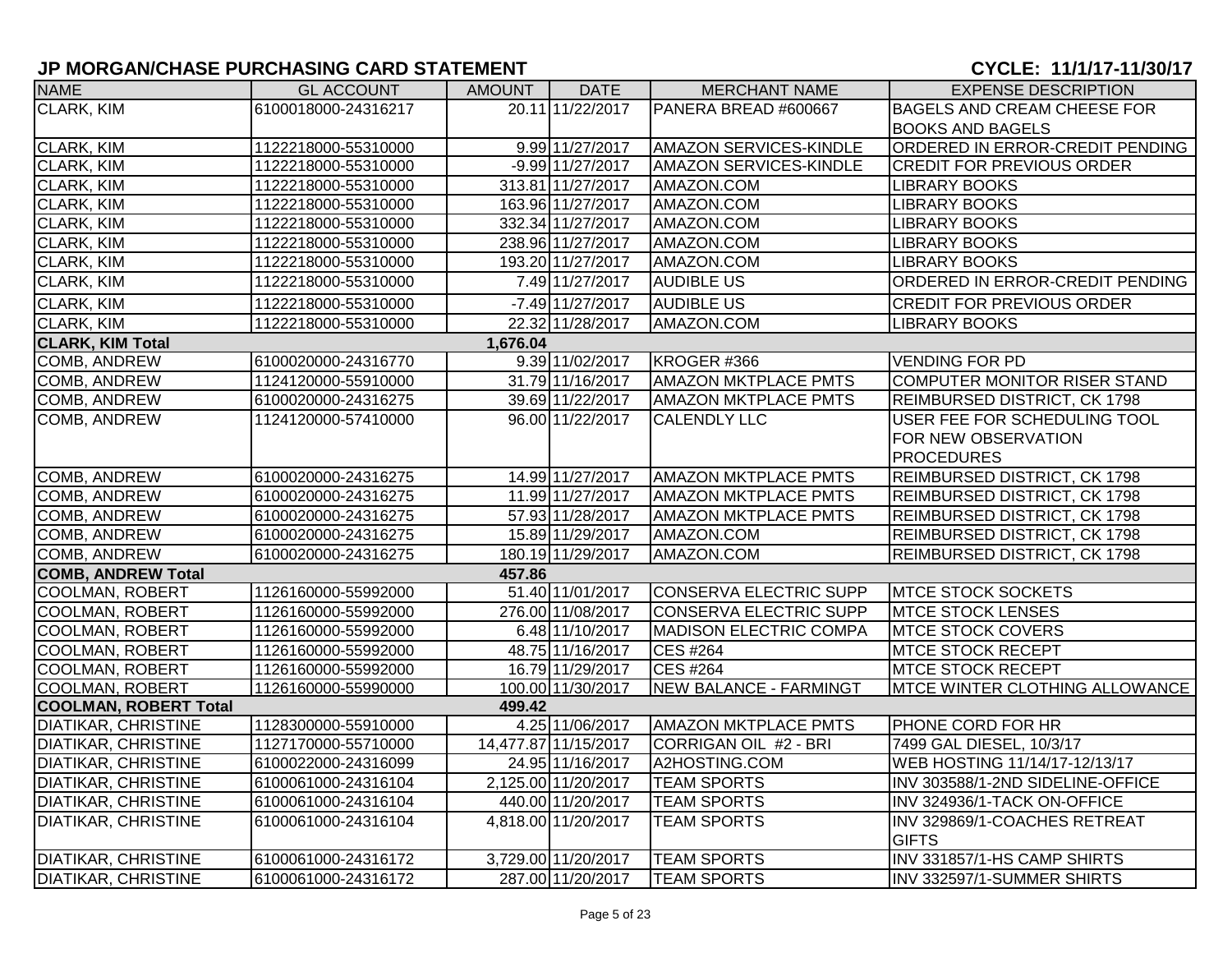| <b>NAME</b>                      | <b>GL ACCOUNT</b>   | AMOUNT    | <b>DATE</b>         | <b>MERCHANT NAME</b>                     | <b>EXPENSE DESCRIPTION</b>           |
|----------------------------------|---------------------|-----------|---------------------|------------------------------------------|--------------------------------------|
| <b>DIATIKAR, CHRISTINE</b>       | 1429300000-55997000 |           | 1,194.50 11/20/2017 | <b>TEAM SPORTS</b>                       | INV 337690/1-FB EQUIPMENT            |
| <b>DIATIKAR, CHRISTINE</b>       | 6100061000-24316172 |           | 175.00 11/20/2017   | <b>TEAM SPORTS</b>                       | INV 338151/1-FB WINDOW CLINGS        |
| <b>DIATIKAR, CHRISTINE</b>       | 6100061000-24316172 |           | 230.00 11/20/2017   | <b>TEAM SPORTS</b>                       | INV 338910/1-BOBCAT FB CAMP          |
| <b>DIATIKAR, CHRISTINE</b>       | 6100061000-24316195 |           | 79.50 11/20/2017    | <b>TEAM SPORTS</b>                       | INV 339267/1-VB TODDLER              |
|                                  |                     |           |                     |                                          | <b>TEES/JERSEYS</b>                  |
| <b>DIATIKAR, CHRISTINE</b>       | 6100061000-24316195 |           | 700.00 11/20/2017   | <b>TEAM SPORTS</b>                       | INV 340042/1-MINI VOLLEYBALLS        |
| <b>DIATIKAR, CHRISTINE</b>       | 6100061000-24316195 |           | 180.00 11/20/2017   | <b>TEAM SPORTS</b>                       | INV 340226/1-VB FILL IN TEAL JERSEYS |
| <b>DIATIKAR, CHRISTINE</b>       | 6100061000-24316275 |           | 990.00 11/20/2017   | <b>TEAM SPORTS</b>                       | INV 340326/1-TRNY CAMP SHIRTS        |
| <b>DIATIKAR, CHRISTINE</b>       | 6100061000-24316195 |           | 153.60 11/20/2017   | <b>TEAM SPORTS</b>                       | INV 340342/1-VB SPIRIT WEAR          |
| <b>DIATIKAR, CHRISTINE</b>       | 6100061000-24316172 |           | 2,062.50 11/20/2017 | <b>TEAM SPORTS</b>                       | INV 340617/1-DECALS                  |
| <b>DIATIKAR, CHRISTINE</b>       | 6100061000-24316172 |           | 320.00 11/20/2017   | <b>TEAM SPORTS</b>                       | INV 340870/1-COACH SINGLE            |
| <b>DIATIKAR, CHRISTINE</b>       | 1429300000-55998000 |           | 1,368.00 11/20/2017 | <b>TEAM SPORTS</b>                       | INV 341412/1-TENNIS BALLS            |
| <b>DIATIKAR, CHRISTINE</b>       | 6100061000-24316195 |           | 116.60 11/20/2017   | <b>TEAM SPORTS</b>                       | INV 342063/1-VB COACH ORDER          |
| <b>DIATIKAR, CHRISTINE</b>       | 6100061000-24316104 |           | 535.50 11/20/2017   | <b>TEAM SPORTS</b>                       | INV 342156/1-LANYARDS                |
| <b>DIATIKAR, CHRISTINE</b>       | 6100061000-24316124 |           | 869.54 11/20/2017   | <b>TEAM SPORTS</b>                       | INV 343389/1-FALL SOCCER             |
| <b>DIATIKAR, CHRISTINE</b>       | 6100061000-24316188 |           | 422.40 11/20/2017   | <b>TEAM SPORTS</b>                       | INV 344383/1-FH COACH ORDER          |
| <b>DIATIKAR, CHRISTINE</b>       | 1429300000-55998000 |           | 719.88 11/20/2017   | <b>TEAM SPORTS</b>                       | INV 345563/1-MS BALLS                |
| <b>DIATIKAR, CHRISTINE</b>       | 1429300000-55997000 |           | 351.00 11/20/2017   | <b>TEAM SPORTS</b>                       | INV 345763/1-LIBERO JERSEY           |
| <b>DIATIKAR, CHRISTINE</b>       | 1429300000-55998000 |           | 986.00 11/20/2017   | <b>TEAM SPORTS</b>                       | INV 347215/1-VOLLEYBALLS             |
| <b>DIATIKAR, CHRISTINE</b>       | 6100061000-24316195 |           | 472.00 11/20/2017   | <b>TEAM SPORTS</b>                       | INV 348286/1-SENIOR SHIRTS           |
| <b>DIATIKAR, CHRISTINE</b>       | 6100061000-24316172 |           | 264.00 11/20/2017   | <b>TEAM SPORTS</b>                       | <b>INV 348439/1-FB HATS</b>          |
| <b>DIATIKAR, CHRISTINE</b>       | 6100061000-24316172 |           | 340.00 11/20/2017   | <b>TEAM SPORTS</b>                       | INV 348590/1-FILL IN CAMP TEES       |
| <b>DIATIKAR, CHRISTINE</b>       | 1429300000-54120000 |           | 15.98 11/20/2017    | <b>TEAM SPORTS</b>                       | INV 348626/1-MS VB NET CHECK EQUIP   |
|                                  |                     |           |                     |                                          |                                      |
| <b>DIATIKAR, CHRISTINE</b>       | 1429300000-55990000 |           | 56.00 11/20/2017    | <b>TEAM SPORTS</b>                       | INV 349387/1-CHAIN GANG VESTS        |
| <b>DIATIKAR, CHRISTINE</b>       | 1429300000-55998000 |           | 359.94 11/20/2017   | <b>TEAM SPORTS</b>                       | <b>INV 352407/1-HS BALLS</b>         |
| <b>DIATIKAR, CHRISTINE</b>       | 6100061000-24316172 |           | 150.20 11/20/2017   | <b>TEAM SPORTS</b>                       | INV 353102/1-FB REPLACEMENT ORDER    |
|                                  |                     |           |                     |                                          |                                      |
| <b>DIATIKAR, CHRISTINE</b>       | 6100061000-24316195 |           | 900.00 11/20/2017   | <b>TEAM SPORTS</b>                       | INV 353562/1-VB SHIRTS               |
| <b>DIATIKAR, CHRISTINE</b>       | 1429300000-54120000 |           | 1,251.00 11/20/2017 | <b>TEAM SPORTS</b>                       | INV 353628/1-SNA EQUIPMENT           |
| <b>DIATIKAR, CHRISTINE</b>       | 6100061000-24316116 |           | 215.50 11/20/2017   | <b>TEAM SPORTS</b>                       | INV 355043/1-CHEER COACH ORDER       |
| <b>DIATIKAR, CHRISTINE</b>       | 6100061000-24316177 |           | 24.00 11/20/2017    | <b>TEAM SPORTS</b>                       | INV 356140/1-POM COACHES             |
| <b>DIATIKAR, CHRISTINE</b>       | 6100061000-24316151 |           | 268.50 11/20/2017   | <b>TEAM SPORTS</b>                       | INV 356153/1-XC COACH ORDER          |
| <b>DIATIKAR, CHRISTINE</b>       | 6100061000-24316195 |           | 803.00 11/20/2017   | <b>TEAM SPORTS</b>                       | INV 356225/1-VB COACH ORDER          |
| <b>DIATIKAR, CHRISTINE</b>       | 6100061000-24316195 |           | 170.00 11/20/2017   | <b>TEAM SPORTS</b>                       | INV 356307/1-VB ADD ON ORDER         |
| <b>DIATIKAR, CHRISTINE</b>       | 6100022000-24316099 |           | 5,000.00 11/20/2017 | <b>US FIRST</b>                          | <b>TEAM REGISTRATION</b>             |
| <b>DIATIKAR, CHRISTINE</b>       | 6100061000-24316114 |           | 1,399.00 11/22/2017 | WWW.KROSSOVER.COM KROSBASKETBALL PROGRAM |                                      |
| <b>DIATIKAR, CHRISTINE</b>       | 1429300000-55998000 |           | 1,283.76 11/24/2017 | <b>TEAM SPORTS</b>                       | INVOICE 361557/1-BASKETBALLS         |
| <b>DIATIKAR, CHRISTINE Total</b> |                     | 50,332.97 |                     |                                          |                                      |
| DONOVAN, KATHRYN                 | 1128300000-57410000 |           | 195.00 11/03/2017   | <b>AASPA</b>                             | MEMBERSHIP AASPA 2017/18             |
| DONOVAN, KATHRYN                 | 1128300000-55910000 |           | 82.53 11/06/2017    | STAPLS7186227682000001                   | <b>OFFICE SUPPLIES</b>               |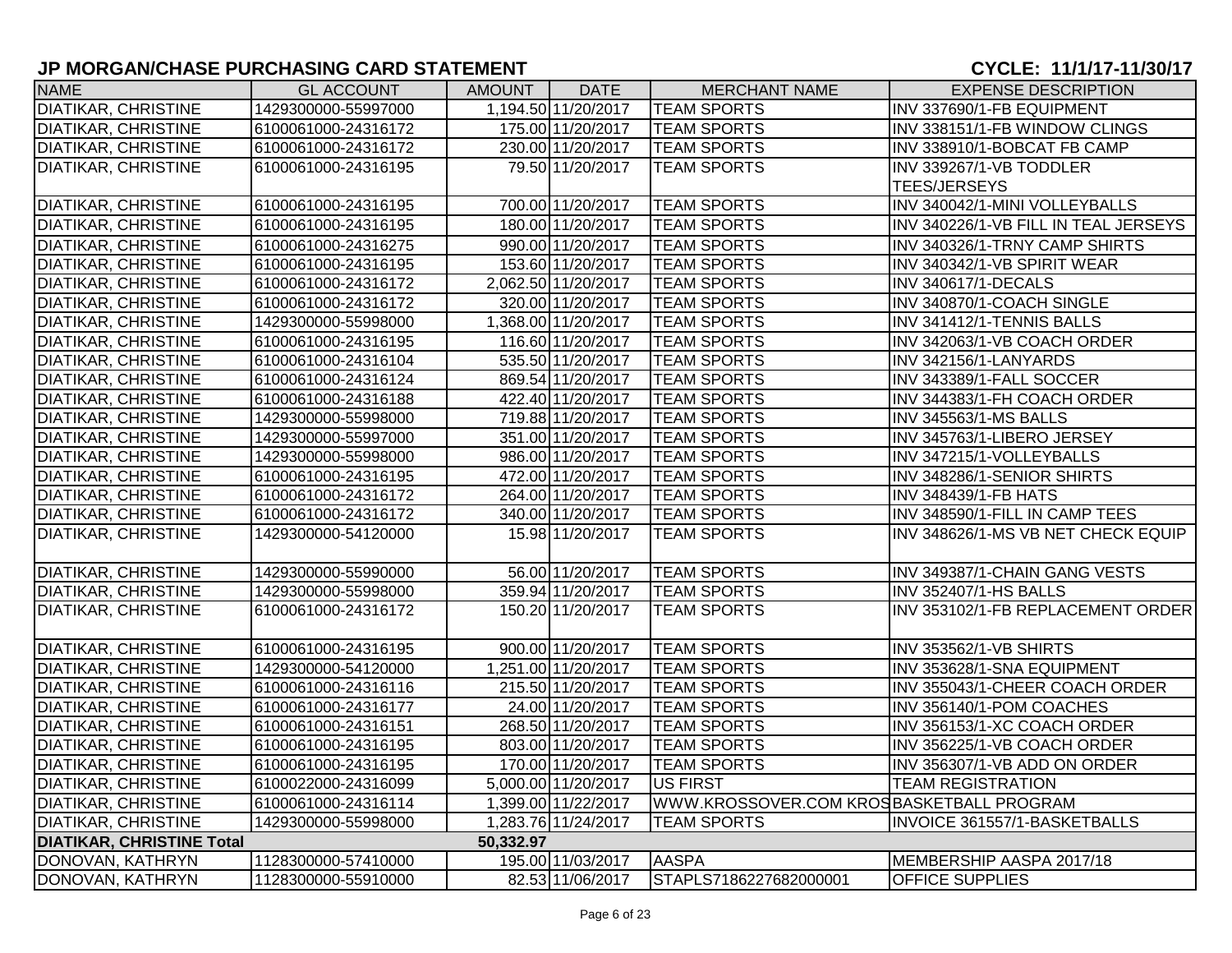# **JP MORGAN/CHASE PURCHASING CARD STATEMENT CHARGE 2012 12:00 2013 12:00 2014 12:00 2014 12:00 2014 12:00 2014 12:00 2014 12:00 2014 12:00 2014 12:00 2014 12:00 2014 12:00 2014 12:00 2014 12:00 2014 12:00 2014 12:00 2014**

| <b>NAME</b>                                | <b>GL ACCOUNT</b>   | <b>AMOUNT</b> | <b>DATE</b>         | <b>MERCHANT NAME</b>          | <b>EXPENSE DESCRIPTION</b>                               |  |  |  |  |
|--------------------------------------------|---------------------|---------------|---------------------|-------------------------------|----------------------------------------------------------|--|--|--|--|
| DONOVAN, KATHRYN Total<br>277.53           |                     |               |                     |                               |                                                          |  |  |  |  |
| <b>DRAGOO, MICHAEL</b>                     | 1126160000-55993000 |               | 6,644.40 11/01/2017 | <b>SITEONE LANDSCAPE S</b>    | <b>DISTRICT ECO GREEN</b>                                |  |  |  |  |
| DRAGOO, MICHAEL                            | 1126112000-54910000 |               | 512.00 11/03/2017   | <b>BASS</b>                   | OH CONTROLLER                                            |  |  |  |  |
| <b>DRAGOO, MICHAEL</b>                     | 1126160000-54120000 |               | 88.99 11/14/2017    | SQ *SQ *POD DROP REPAI        | <b>MTCE PHONE REPAIR</b>                                 |  |  |  |  |
| <b>DRAGOO, MICHAEL</b>                     | 1126160000-55992000 |               | 450.00 11/15/2017   | <b>GAMALSKI BUILDING SPEC</b> | DF RM 401 DOOR, DOWN PAYMENT                             |  |  |  |  |
| DRAGOO, MICHAEL                            | 1125200000-57912000 |               | 927.07 11/24/2017   | DOLLAR-GENERAL #0923          | <b>FRAUDULENT CHARGE, CREDIT</b>                         |  |  |  |  |
|                                            |                     |               |                     |                               | <b>PENDING</b>                                           |  |  |  |  |
| DRAGOO, MICHAEL                            | 1125200000-57912000 |               | -927.07 11/30/2017  | DOLLAR-GENERAL #0923          | FOR FRAUD ON PREVIOUS CARD                               |  |  |  |  |
| <b>DRAGOO, MICHAEL Total</b>               |                     | 7,695.39      |                     |                               |                                                          |  |  |  |  |
| <b>FULAR, JAMES</b>                        | 1126160000-55993000 |               | -464.31 11/01/2017  | <b>BADER AND SONS CO.</b>     | <b>GRNDS RETURN OF PARTS</b>                             |  |  |  |  |
| <b>FULAR, JAMES</b>                        | 1126160000-55993000 |               | 1,647.01 11/01/2017 | <b>BADER AND SONS CO.</b>     | <b>HS GATOR DOOR REPAIR</b>                              |  |  |  |  |
| <b>FULAR, JAMES</b>                        | 1126160000-55993000 |               | 436.00 11/02/2017   | <b>RESIDEX</b>                | <b>GRNDS WEED CONTROL, ATHLETIC</b>                      |  |  |  |  |
|                                            |                     |               |                     |                               | <b>FIELDS SEED</b>                                       |  |  |  |  |
| <b>FULAR, JAMES</b>                        | 1126160000-55993000 |               | 254.85 11/02/2017   | <b>RESIDEX</b>                | <b>GRNDS ATHLETIC FIELDS FERTILIZER</b>                  |  |  |  |  |
| <b>FULAR, JAMES</b>                        | 1126160000-53220000 |               | 768.00 11/03/2017   | <b>MTF</b>                    | MTCE MSU CONFERENCE FOR JIM,                             |  |  |  |  |
|                                            |                     |               |                     |                               | JEFF & RUSS JAN 3, 4, & 5 2018                           |  |  |  |  |
| <b>FULAR, JAMES</b>                        | 1126160000-54220000 |               | 500.00 11/09/2017   | CHETS RENT ALL NOVI           | <b>GRNDS AIR COMPRESSOR RENTAL</b>                       |  |  |  |  |
| <b>FULAR, JAMES</b>                        | 1126160000-54220000 |               | $-8.32$ 11/13/2017  | CHETS RENT ALL NOVI           | <b>MTCE DEPOSIT REFUND</b>                               |  |  |  |  |
| <b>FULAR, JAMES</b>                        | 1126160000-55992000 |               | 203.82 11/16/2017   | <b>AM LEONARD</b>             | <b>MTCE SUPPLIES</b>                                     |  |  |  |  |
| <b>FULAR, JAMES</b>                        | 1126160000-54120000 |               | 2,306.90 11/17/2017 | SE EQUIPMENT N00 OF 00        | <b>MTCE LOADER REPAIRS</b>                               |  |  |  |  |
| <b>FULAR, JAMES</b>                        | 1126160000-55990000 |               | 2,400.00 11/21/2017 |                               | MARKS OUTDOOR POWER EQ GRNDS SNOW BLOWERS FOR: 2 - HS, 1 |  |  |  |  |
|                                            |                     |               |                     |                               | EACH FOR NM5, NM6, DF                                    |  |  |  |  |
| <b>FULAR, JAMES</b>                        | 1126160000-55992000 |               | 185.70 11/29/2017   | <b>COUGAR SALES &amp; REN</b> | HS BUS LOOP POT HOLE REPAIR                              |  |  |  |  |
| <b>FULAR, JAMES</b>                        | 1126160000-55730000 |               | 551.44 11/29/2017   | <b>HAROLDS FRAME SHOP INC</b> | <b>MTCE F-250 TRUCK REPAIR</b>                           |  |  |  |  |
| <b>FULAR, JAMES Total</b>                  |                     | 8,781.09      |                     |                               |                                                          |  |  |  |  |
| <b>FURLOW, SETH</b>                        | 1711322000-55110614 |               | -68.98 11/01/2017   | <b>FTD.COM</b>                | <b>FULL REFUND FOR ITEM PURCHASED</b>                    |  |  |  |  |
|                                            |                     |               |                     |                               | ON LAST CYCLE                                            |  |  |  |  |
| <b>FURLOW, SETH</b>                        | 1711322000-55110614 |               | 160.95 11/03/2017   | <b>FLINN SCIENTIFIC, I</b>    | LAB SUPPLIES FOR IB BIO INTERNAL                         |  |  |  |  |
|                                            |                     |               |                     |                               | ASSESSMENT                                               |  |  |  |  |
| <b>FURLOW, SETH</b>                        | 6100022000-24316190 |               | 249.61 11/24/2017   | <b>FLINN SCIENTIFIC, I</b>    | <b>HOSA REGIONAL SUPPLIES</b>                            |  |  |  |  |
| <b>FURLOW, SETH Total</b>                  |                     | 341.58        |                     |                               |                                                          |  |  |  |  |
| GILMORE, MEGAN                             | 1311800000-55110551 |               | 3.00 11/22/2017     | <b>SCHOLASTIC READING CLU</b> | <b>BOOKS</b>                                             |  |  |  |  |
| GILMORE, MEGAN                             | 1311800000-55110551 |               | 6.09 11/30/2017     | MICHAELS STORES 3744          | <b>TEACHING SUPPLIES</b>                                 |  |  |  |  |
| <b>GILMORE, MEGAN Total</b>                |                     | 9.09          |                     |                               |                                                          |  |  |  |  |
| GONZALEZ-SHEERAN, MAR (6100020000-24316645 |                     |               | 67.64 11/06/2017    | AMAZON.COM                    | AQUARIUM SUPPLIES FOR SALMON IN                          |  |  |  |  |
|                                            |                     |               |                     |                               | THE CLASSROOM PROJECT                                    |  |  |  |  |
| GONZALEZ-SHEERAN, MAR06100020000-24316257  |                     |               | 12.58 11/15/2017    | <b>STAPLES</b><br>00115659    | <b>GLUE STICKS TO MAKE DECORATIONS</b>                   |  |  |  |  |
|                                            |                     |               |                     |                               | FOR SENIOR CITIZEN LUNCHEON                              |  |  |  |  |
| <b>GONZALEZ-SHEERAN, MARGARET Total</b>    |                     | 80.22         |                     |                               |                                                          |  |  |  |  |
| <b>GORDON, BRIAN</b>                       | 6100061000-24316104 |               | 19.07 11/01/2017    | <b>BENITOS PIZZA-NOVI</b>     | <b>LUNCH FOR STAFF</b>                                   |  |  |  |  |
| <b>GORDON, BRIAN</b>                       | 6100061000-24316104 |               | 83.73 11/02/2017    | <b>GUERNSEY FARMS RESTAUR</b> | <b>DINNER FOR STAFF</b>                                  |  |  |  |  |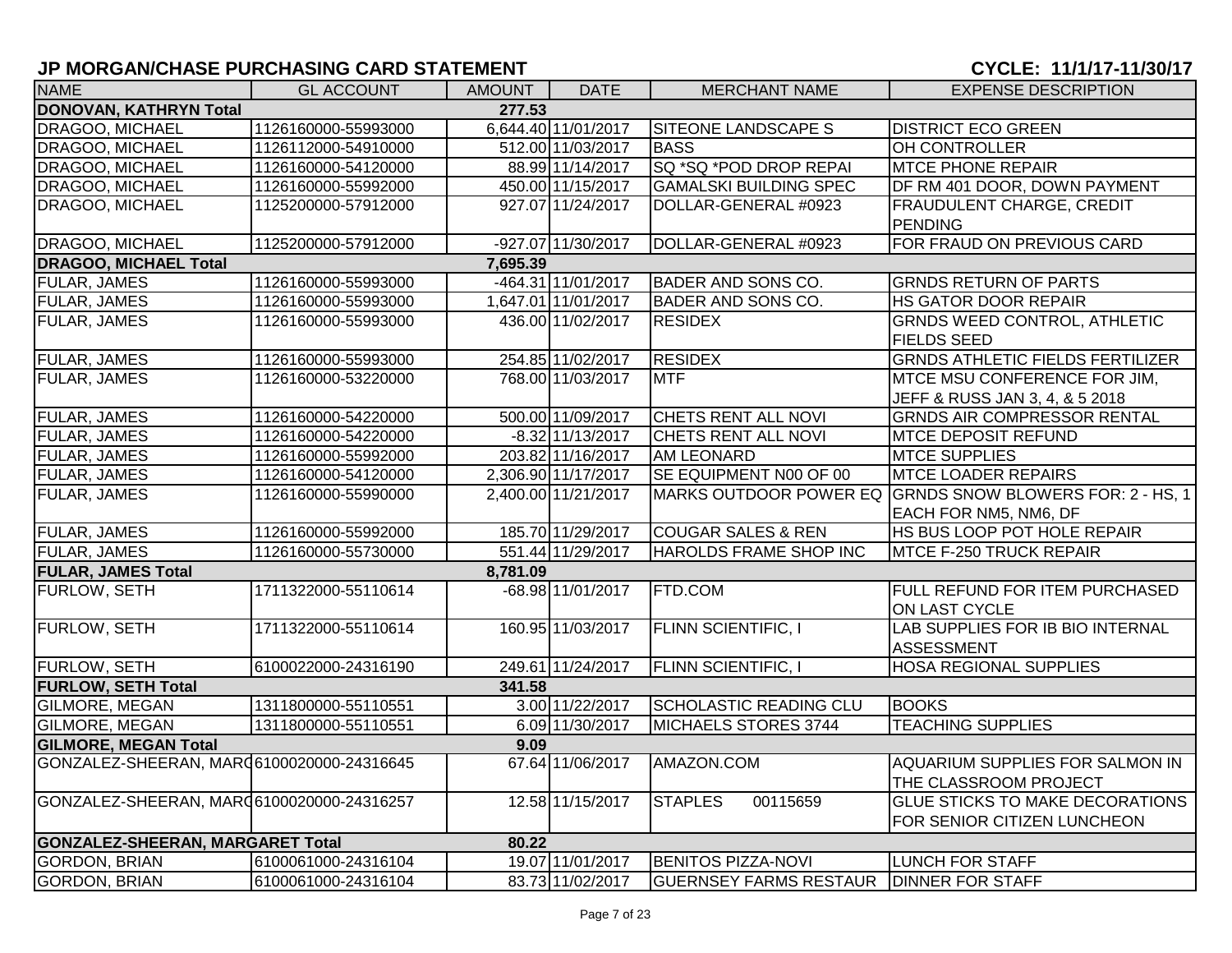| <b>NAME</b>                | <b>GL ACCOUNT</b>   | <b>AMOUNT</b> | <b>DATE</b>         | <b>MERCHANT NAME</b>          | <b>EXPENSE DESCRIPTION</b>                           |
|----------------------------|---------------------|---------------|---------------------|-------------------------------|------------------------------------------------------|
| <b>GORDON, BRIAN</b>       | 6100061000-24316104 |               | 25.66 11/09/2017    | <b>DEXTERS PUB</b>            | <b>DINNER AT VOLLEYBALL</b>                          |
| <b>GORDON, BRIAN</b>       | 6100061000-24316104 |               | 49.85 11/13/2017    | METZGERS GERMAN RESTAU        | <b>DINNER AT VOLLEYBALL REGIONALS</b>                |
| <b>GORDON, BRIAN</b>       | 1429300000-55990000 |               | 421.88 11/14/2017   | AMAZON.COM                    | <b>BROADCAST EQUIPMENT</b>                           |
| <b>GORDON, BRIAN</b>       | 6100061000-24316104 |               | 33.42 11/15/2017    | <b>EVERGREEN RESTAURANT</b>   | DINNER AT QUARTERFINALS                              |
|                            |                     |               |                     |                               | VOLLEYBALL                                           |
| <b>GORDON, BRIAN</b>       | 6100061000-24316104 |               | 30.41 11/17/2017    | <b>SPARTAN HALL OF FAME C</b> | <b>LUNCH MHSAA BUILDING</b>                          |
| <b>GORDON, BRIAN</b>       | 6100061000-24316116 |               | 3,321.98 11/20/2017 | NFINITY ATHLETIC LLC          | <b>CHEER SHOES</b>                                   |
| GORDON, BRIAN              | 1429300000-55990000 |               | 191.95 11/21/2017   | <b>AMAZON MKTPLACE PMTS</b>   | VIDEO EQUIPMENT FOR BROADCAST                        |
| <b>GORDON, BRIAN</b>       | 6100061000-24316195 |               | 3,081.25 11/21/2017 | MCCAMLY PLAZA HOTEL           | VOLLEYBALL HOTEL ROOMS STATE                         |
|                            |                     |               |                     |                               | <b>FINALS</b>                                        |
| <b>GORDON, BRIAN</b>       | 6100061000-24316104 |               | 102.50 11/22/2017   | NINO SALVAGGIO - TROY         | THANKSGIVING LUNCHEON STAFF                          |
| <b>GORDON, BRIAN</b>       | 6100061000-24316104 |               | 24.82 11/22/2017    | NINO SALVAGGIO - TROY         | <b>THANKSGIVING LUNCHEON STAFF</b>                   |
| <b>GORDON, BRIAN</b>       | 6100061000-24316104 |               | 58.48 11/22/2017    | PANERA BREAD #667             | <b>BAGELS AND COFFEE CAPTAINS</b>                    |
| <b>GORDON, BRIAN</b>       | 6100061000-24316116 |               | 172.78 11/30/2017   | NFINITY ATHLETIC LLC          | <b>CHEER SHOES</b>                                   |
| <b>GORDON, BRIAN Total</b> |                     | 7,617.78      |                     |                               |                                                      |
| <b>GREENE, NEIL</b>        | 4445620000-56225000 |               | 7,797.00 11/03/2017 | <b>WENGER CORPORATION</b>     | <b>MS RISERS</b>                                     |
| <b>GREENE, NEIL</b>        | 1126160000-55990000 |               | 32.29 11/10/2017    | <b>FIREHOUSE SUBS #15</b>     | <b>MTCE BASS TRAINING MEETING</b>                    |
| <b>GREENE, NEIL</b>        | 1126160000-53220000 |               | 75.00 11/28/2017    | <b>MSBO</b>                   | MSBO REFRESHER CLASS 12/05/2017                      |
| <b>GREENE, NEIL</b>        | 1126160000-55992000 |               | 27.60 11/30/2017    | <b>REDFORD LOCK COMPANY I</b> | ECEC RM 17 KEY                                       |
| <b>GREENE, NEIL Total</b>  |                     | 7,931.89      |                     |                               |                                                      |
| HANSEN, ANN                | 1311800000-53220551 |               | 24.00 11/01/2017    | <b>APPELBAUM TRAINING INS</b> | <b>PRESCHOOL AIDE TRAINING</b>                       |
| HANSEN, ANN                | 1311800000-53220551 |               | 24.00 11/08/2017    | <b>APPELBAUM TRAINING INS</b> | PRESCHOOL TEACHER TRAINING                           |
| HANSEN, ANN                | 1335100000-53220553 |               | 20.00 11/13/2017    | <b>APPELBAUM TRAINING INS</b> | <b>CARE AID TRAINING</b>                             |
| HANSEN, ANN                | 1335100000-53220553 |               | 40.00 11/14/2017    | <b>APPELBAUM TRAINING INS</b> | <b>CARE STAFF TRAINING</b>                           |
| HANSEN, ANN                | 1335100000-53220553 |               | 24.00 11/22/2017    | <b>APPELBAUM TRAINING INS</b> | <b>CARE STAFF TRAINING</b>                           |
| HANSEN, ANN                | 1335100000-53220553 |               | 160.00 11/22/2017   | <b>APPELBAUM TRAINING INS</b> | <b>CARE STAFF TRAINING</b>                           |
| HANSEN, ANN                | 1311800000-53220551 |               | 20.00 11/24/2017    | APPELBAUM TRAINING INS        | PRESCHOOL TEACHER TRAINING                           |
| HANSEN, ANN                | 1335100000-53220553 |               | 24.00 11/28/2017    | <b>APPELBAUM TRAINING INS</b> | <b>CARE AIDE TRAINING</b>                            |
| HANSEN, ANN                | 1335100000-53220553 |               | 20.00 11/28/2017    | <b>APPELBAUM TRAINING INS</b> | <b>CARE AIDE TRAINING</b>                            |
| HANSEN, ANN                | 1335100000-53220553 |               | 20.00 11/28/2017    | <b>APPELBAUM TRAINING INS</b> | <b>CARE AIDE TRAINING</b>                            |
| HANSEN, ANN                | 1335100000-53220553 |               | 20.00 11/29/2017    | <b>APPELBAUM TRAINING INS</b> | <b>CARE AIDE TRAINING</b>                            |
| <b>HANSEN, ANN Total</b>   |                     | 396.00        |                     |                               |                                                      |
| HARBAR, ERIN               | 1711322000-55210614 |               | 251.03 11/02/2017   | <b>INTHINKING ED CONSULTA</b> | IB WEBSIGHT AND STUDENT DIGITAL<br><b>TEXT BOOK</b>  |
| HARBAR, ERIN               | 1111322000-55110702 |               | $-5.00$ 11/07/2017  | <b>JERRY'S ARTARAMA</b>       | <b>REFUND FOR PROBLEMS WITH</b><br><b>SUPPLIES</b>   |
| HARBAR, ERIN               | 1111322000-55110702 |               | 55.98 11/22/2017    | <b>SSI*SCHOOL SPECIALTY</b>   | MODEL SKULL AND JEWELRY VICES                        |
| <b>HARBAR, ERIN Total</b>  |                     | 302.01        |                     |                               |                                                      |
| HARRIS, CHRISTINE          | 6100041000-24316355 |               | 5.27 11/13/2017     | KROGER #632                   | <b>THANKSGIVING CLASS PROJECT</b><br><b>SUPPLIES</b> |
| HARRIS, CHRISTINE          | 6100041000-24316355 |               | 22.39 11/27/2017    | MEIJER INC #122 Q01           | <b>HOLIDAY PROJECT CLASS SUPPLIES</b>                |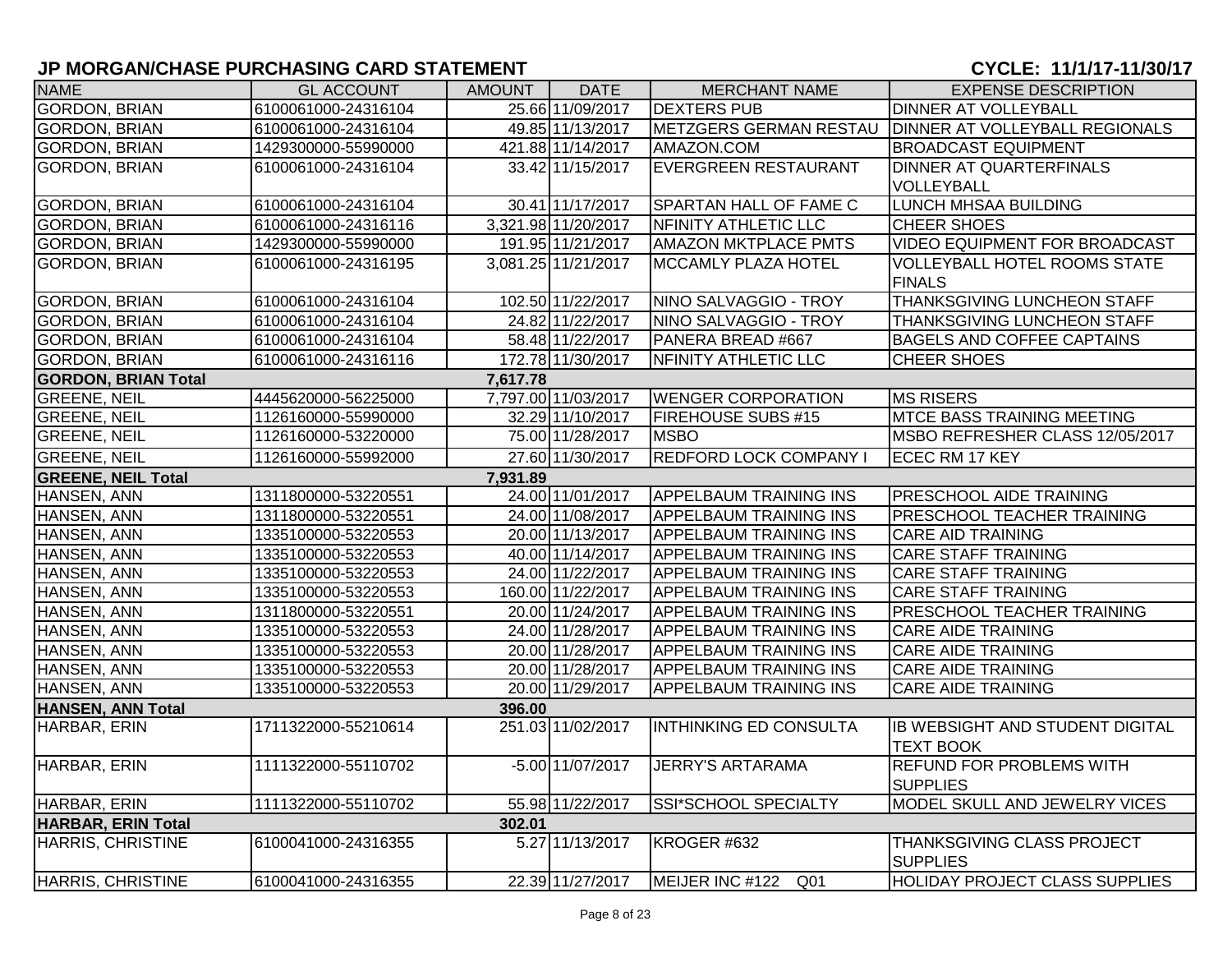| <b>NAME</b>                     | <b>GL ACCOUNT</b>   | AMOUNT | <b>DATE</b>        | <b>MERCHANT NAME</b>          | <b>EXPENSE DESCRIPTION</b>                                    |
|---------------------------------|---------------------|--------|--------------------|-------------------------------|---------------------------------------------------------------|
| <b>HARRIS, CHRISTINE</b>        | 1311800000-55110551 |        | 67.90 11/29/2017   | OTC BRANDS, INC.              | <b>TEACHER SUPPLIES</b>                                       |
| <b>HARRIS, CHRISTINE Total</b>  |                     | 95.56  |                    |                               |                                                               |
| HAWKINS, STEPHANIE              | 1311800000-55110551 |        | 10.50 11/24/2017   | KROGER #444                   | <b>DRAMATIC PLAY CLOTHES</b>                                  |
| HAWKINS, STEPHANIE              | 1311800000-55110551 |        | 33.00 11/27/2017   | <b>DOLLAR TREE</b>            | <b>HOLIDAY PARTY SUPPLIES</b>                                 |
| HAWKINS, STEPHANIE              | 1311800000-55110551 |        | 26.97 11/27/2017   | MICHAELS STORES 1595          | <b>HOLIDAY PARTY SUPPLIES</b>                                 |
| HAWKINS, STEPHANIE              | 1311800000-55110551 |        | 9.14 11/29/2017    | <b>TARGET</b><br>00014654     | <b>GUMMY BEARS FOR GRAPHING,</b>                              |
|                                 |                     |        |                    |                               | <b>WINDOW CLINGS, AND CHALK</b>                               |
| HAWKINS, STEPHANIE Total        |                     | 79.61  |                    |                               |                                                               |
| <b>HAYNES, DEBORAH</b>          | 1335100000-55110553 |        | 34.73 11/09/2017   | <b>STAPLES</b><br>00115659    | <b>TEACHING SUPPLIES</b>                                      |
| <b>HAYNES, DEBORAH Total</b>    |                     | 34.73  |                    |                               |                                                               |
| <b>HENDERSON, BETH</b>          | 1125200000-55910000 |        | 44.70 11/06/2017   | STAPLS7184802350000001        | <b>BUSINESS OFFICE SUPPLIES</b>                               |
| HENDERSON, BETH                 | 1125200000-55910000 |        | 25.79 11/17/2017   | STAPLS7183422198000001        | <b>BUSINESS OFFICE SUPPLIES</b>                               |
| <b>HENDERSON, BETH Total</b>    |                     | 70.49  |                    |                               |                                                               |
| HICKEY, SAMANTHA                | 1111220725-55110000 |        | 119.77 11/29/2017  | SAMSCLUB #6657                | <b>HEADQUARTERS FOOD FOR MS SOLO</b><br><b>&amp; ENSEMBLE</b> |
| HICKEY, SAMANTHA                | 1111220725-55610000 |        | 145.04 11/29/2017  | SAMSCLUB #6657                | <b>CONCESSIONS FOR MS SOLO &amp;</b>                          |
|                                 |                     |        |                    |                               | <b>ENSEMBLE</b>                                               |
| <b>HICKEY, SAMANTHA Total</b>   |                     | 264.81 |                    |                               |                                                               |
| <b>HOLLY, SHEILA</b>            | 1123100000-55910000 |        | 30.00 11/03/2017   | <b>CONTEMPORARY INDUSTRIE</b> | NEW BOARD TABLE DESK WEDGE                                    |
| HOLLY, SHEILA                   | 1123100000-53220000 |        | -350.00 11/03/2017 | <b>MASB</b>                   | MASB ALC CONFERENCE                                           |
|                                 |                     |        |                    |                               | CANCELLATION, PAUL COOK, PARTIAL                              |
|                                 |                     |        |                    |                               | <b>REIMBURSEMENT</b>                                          |
| <b>HOLLY, SHEILA</b>            | 1128200000-53490000 |        | 121.00 11/06/2017  | REV.COM                       | CLOSED CAPTIONING FOR THE NOV. 2,<br>2017 BOARD MEETING       |
| <b>HOLLY, SHEILA</b>            | 1123100000-53220000 |        | 285.00 11/13/2017  | <b>MASB</b>                   | MASB ALC CONFERENCE, KATHY                                    |
|                                 |                     |        |                    |                               | <b>HOOD</b>                                                   |
| <b>HOLLY, SHEILA</b>            | 1123100000-55910000 |        | 40.00 11/16/2017   | <b>CONTEMPORARY INDUSTRIE</b> | <b>WALNUT DESK WEDGE FOR GARY</b>                             |
|                                 |                     |        |                    |                               | KINZER                                                        |
| HOLLY, SHEILA                   | 1123100000-53220000 |        | 90.00 11/17/2017   | <b>MASB</b>                   | MASB CBA SESSION 325, BOBBIE                                  |
|                                 |                     |        |                    |                               | MURPHY, DECEMBER 9, 2017                                      |
| HOLLY, SHEILA                   | 1123200000-55410000 |        | 35.22 11/20/2017   | MICHIGANCOM                   | NOVI NEWS SUBSCRIPTION RENEWAL                                |
| HOLLY, SHEILA                   | 1128200000-53490000 |        | 95.00 11/20/2017   | REV.COM                       | <b>CLOSED CAPTIONING FOR NOVEMBER</b>                         |
|                                 |                     |        |                    |                               | 16, 2017 BOARD MEETING                                        |
| <b>HOLLY, SHEILA Total</b>      |                     | 346.22 |                    |                               |                                                               |
| HOPPENSTEDT, DARBY              | 1722100000-53220611 |        | 157.50 11/07/2017  | <b>HILTON</b>                 | LUNCH FOR THE STAFF WHO                                       |
|                                 |                     |        |                    |                               | <b>ATTENDED THE MTSS CONFERENCE</b>                           |
| <b>HOPPENSTEDT, DARBY Total</b> |                     | 157.50 |                    |                               |                                                               |
| <b>HOSKINS, DIANE</b>           | 6100025000-24316301 |        | 264.75 11/08/2017  | <b>ZOUP! NOVI</b>             | STUDENT DINNER AND INTERVIEW                                  |
|                                 |                     |        |                    |                               | <b>MEETING LUNCH</b>                                          |
| <b>HOSKINS, DIANE</b>           | 6100025000-24316301 |        | 91.50 11/13/2017   | SAMSCLUB #6657                | <b>STUDENT VENDING</b>                                        |
| <b>HOSKINS, DIANE</b>           | 6100025000-24316301 |        | 100.00 11/15/2017  | <b>PRIMOS PIZZA</b>           | <b>STUDENT DINNER</b>                                         |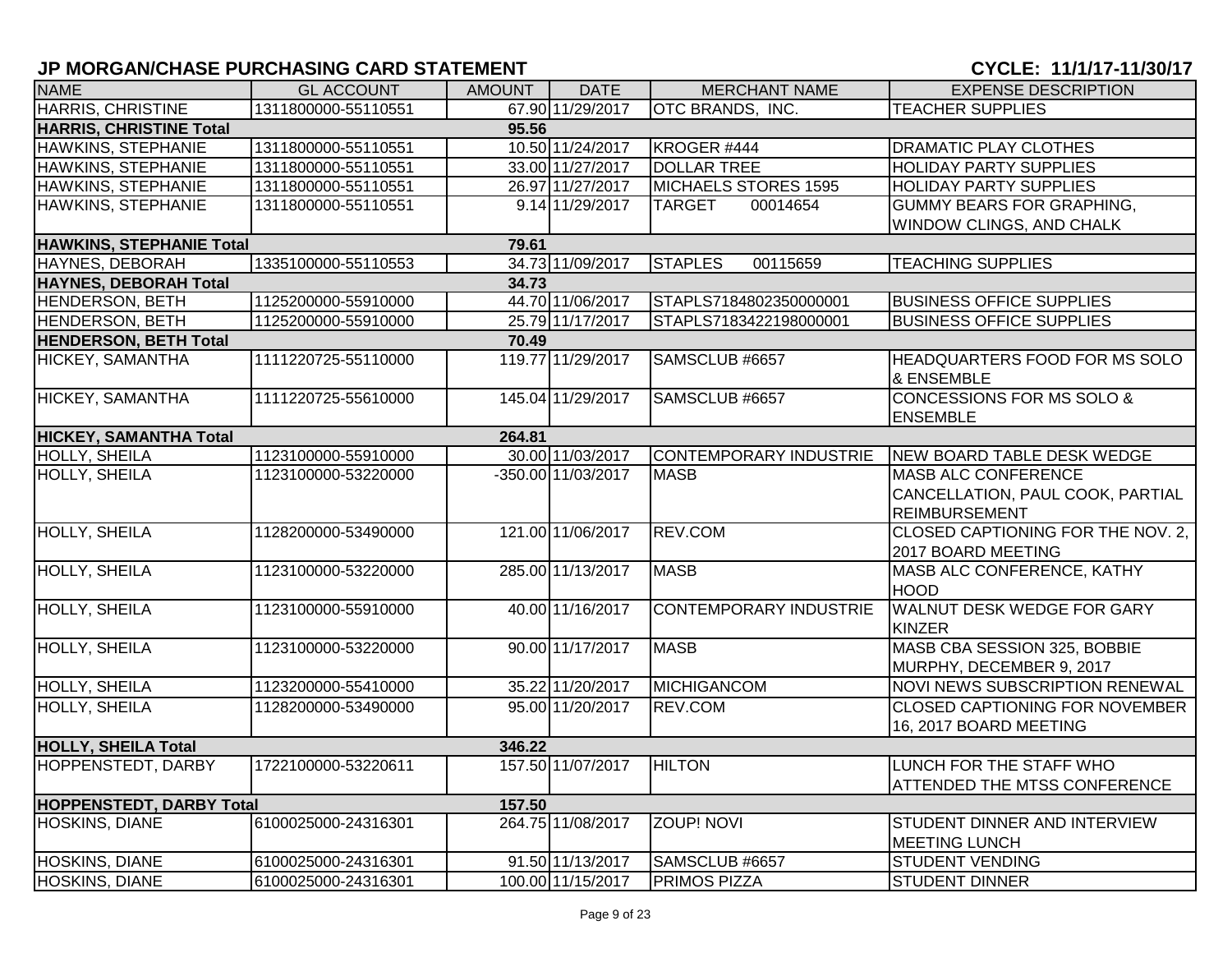| <b>NAME</b>                   | <b>GL ACCOUNT</b>   | <b>AMOUNT</b> | <b>DATE</b>         | <b>MERCHANT NAME</b>          | <b>EXPENSE DESCRIPTION</b>             |
|-------------------------------|---------------------|---------------|---------------------|-------------------------------|----------------------------------------|
| <b>HOSKINS, DIANE</b>         | 6100025000-24316301 |               | 102.01 11/20/2017   | SAMSCLUB #6657                | <b>ESL THANKSGIVING PARTY SUPPLIES</b> |
| HOSKINS, DIANE                | 6100025000-24316301 |               | 80.00 11/21/2017    | <b>PRIMOS PIZZA</b>           | <b>STUDENT DINNER</b>                  |
| HOSKINS, DIANE                | 6100025000-24316301 |               | 164.85 11/29/2017   | <b>ZOUP! NOVI</b>             | STAFF MEETING STUDENT DINNER           |
| HOSKINS, DIANE                | 6100025000-24316301 |               | 90.69 11/30/2017    | <b>BENITOS PIZZA-NOVI</b>     | <b>STUDENT DINNER</b>                  |
| <b>HOSKINS, DIANE Total</b>   |                     | 893.80        |                     |                               |                                        |
| <b>HOURIGAN, MARK</b>         | 1111322000-55110723 |               | 14.06 11/10/2017    | SAMSCLUB #6454                | PURCHASE OF DRY ERASE MARKERS          |
|                               |                     |               |                     |                               | FOR WHITE BOARD                        |
| <b>HOURIGAN, MARK</b>         | 1111322000-55110723 |               | 10.00 11/17/2017    | TOTALSHEETMUSIC.COM           | PURCHASE OF CONDUCTOR SCORE            |
|                               |                     |               |                     |                               | TO RUSSIAN CHRISTMAS MUSIC             |
| HOURIGAN, MARK                | 1111322000-55110723 |               | 6.00 11/20/2017     | TOTALSHEETMUSIC.COM           | PURCHASE OF 4TH TRUMPET PART TO        |
|                               |                     |               |                     |                               | <b>RUSSIAN CHRISTMAS MUSIC</b>         |
| <b>HOURIGAN, MARK</b>         | 1111322000-55110723 |               | 68.64 11/21/2017    | <b>JW PEPPER AND SON INC</b>  | PURCHASE OF VARIOUS SOLO AND           |
|                               |                     |               |                     |                               | <b>ENSEMBLE MUSIC</b>                  |
| <b>HOURIGAN, MARK Total</b>   |                     | 98.70         |                     |                               |                                        |
| HOWARD, SARAH                 | 1311800000-55110551 |               | 4.00 11/20/2017     | <b>DOLLAR TREE</b>            | FIVE SENSES WEEK ART PROJECT           |
| HOWARD, SARAH                 | 1311800000-55110551 |               | 19.76 11/20/2017    | <b>TARGET</b><br>00003541     | <b>THANKSGIVING TREAT</b>              |
| HOWARD, SARAH                 | 1311800000-55110551 |               | 36.37 11/24/2017    | HOBBY LOBBY #417              | <b>CHRISTMAS PARTY</b>                 |
| <b>HOWARD, SARAH Total</b>    |                     | 60.13         |                     |                               |                                        |
| HURLBURT, THOMAS              | 1127170000-55980000 |               | 148.94 11/09/2017   | THE HOME DEPOT #2737          | CARBIDE BLADES, CORDLESS MULTI         |
|                               |                     |               |                     |                               | <b>TOOL</b>                            |
| <b>HURLBURT, THOMAS Total</b> |                     | 148.94        |                     |                               |                                        |
| JUOPPERI, JOHN                | 1126160000-55992000 |               | 478.00 11/03/2017   | <b>REDFORD LOCK COMPANY I</b> | <b>HS RM 187</b>                       |
| JUOPPERI, JOHN                | 1126160000-55992000 |               | 30.58 11/03/2017    | THE HOME DEPOT #2737          | <b>DISTRICT AED SIGNS</b>              |
| <b>JUOPPERI, JOHN</b>         | 1126160000-55992000 |               | 101.72 11/13/2017   | THE HOME DEPOT #2737          | VO CEILING CLIPS, MTCE SUPPLIES        |
| <b>JUOPPERI, JOHN</b>         | 1126160000-55992000 |               | 4.80 11/20/2017     | THE HOME DEPOT #2737          | HS BULLETIN BOARD REPAIR               |
| <b>JUOPPERI, JOHN</b>         | 1126160000-55992000 |               | 101.30 11/21/2017   | <b>ABC SUPPLY 372</b>         | <b>MTCE ROOF REPAIR</b>                |
| <b>JUOPPERI, JOHN</b>         | 1126160000-55992000 |               | 12.59 11/30/2017    | THE HOME DEPOT #2737          | DF HANDICAP DOOR REPAIR                |
| JUOPPERI, JOHN Total          |                     | 728.99        |                     |                               |                                        |
| KORTLANDT, PATRICIA           | 1111111000-53450000 |               | 1,709.10 11/01/2017 | <b>LEARNING A-Z, LLC</b>      | LICENSES FOR 18 CLASSROOMS -           |
|                               |                     |               |                     |                               | <b>READING A-Z</b>                     |
| <b>KORTLANDT, PATRICIA</b>    | 6100011000-24316275 |               | 36.76 11/06/2017    | STAPLS7185760841000001        | <b>CLASSROOM MATERIALS FOR AGER</b>    |
|                               |                     |               |                     |                               | <b>FROM VOICE</b>                      |
| KORTLANDT, PATRICIA           | 1124111000-55910000 |               | 51.60 11/06/2017    | STAPLS7186250391000001        | <b>ENVELOPES TO MAIL CA-60'S</b>       |
| KORTLANDT, PATRICIA           | 6100011000-24316275 |               | 34.67 11/10/2017    | JETS PIZZA - MI 150           | PIZZA FOR SHAILEE PATEL'S STUDENT      |
|                               |                     |               |                     |                               | <b>SERVICES MEETING</b>                |
| KORTLANDT, PATRICIA           | 1111111000-55110708 |               | 56.94 11/13/2017    | REALLY GOOD *                 | <b>EXPANDED MAGNETIC LETTERS AND</b>   |
|                               |                     |               |                     |                               | <b>STORAGE CASE FOR USE WITH TITLE</b> |
|                               |                     |               |                     |                               | ONE STUDENTS                           |
| KORTLANDT, PATRICIA           | 1111111000-55110799 |               | 339.92 11/13/2017   | SSI*SCHOOL SPECIALTY          | <b>TACK STRIPS FOR NEW</b>             |
|                               |                     |               |                     |                               | <b>KINDERGARTEN ROOMS</b>              |
| KORTLANDT, PATRICIA           | 1122211000-55310000 |               | 1,482.83 11/17/2017 | <b>FOLLETT SCHOOL SOLUTIO</b> | <b>NEW LIBRARY BOOKS</b>               |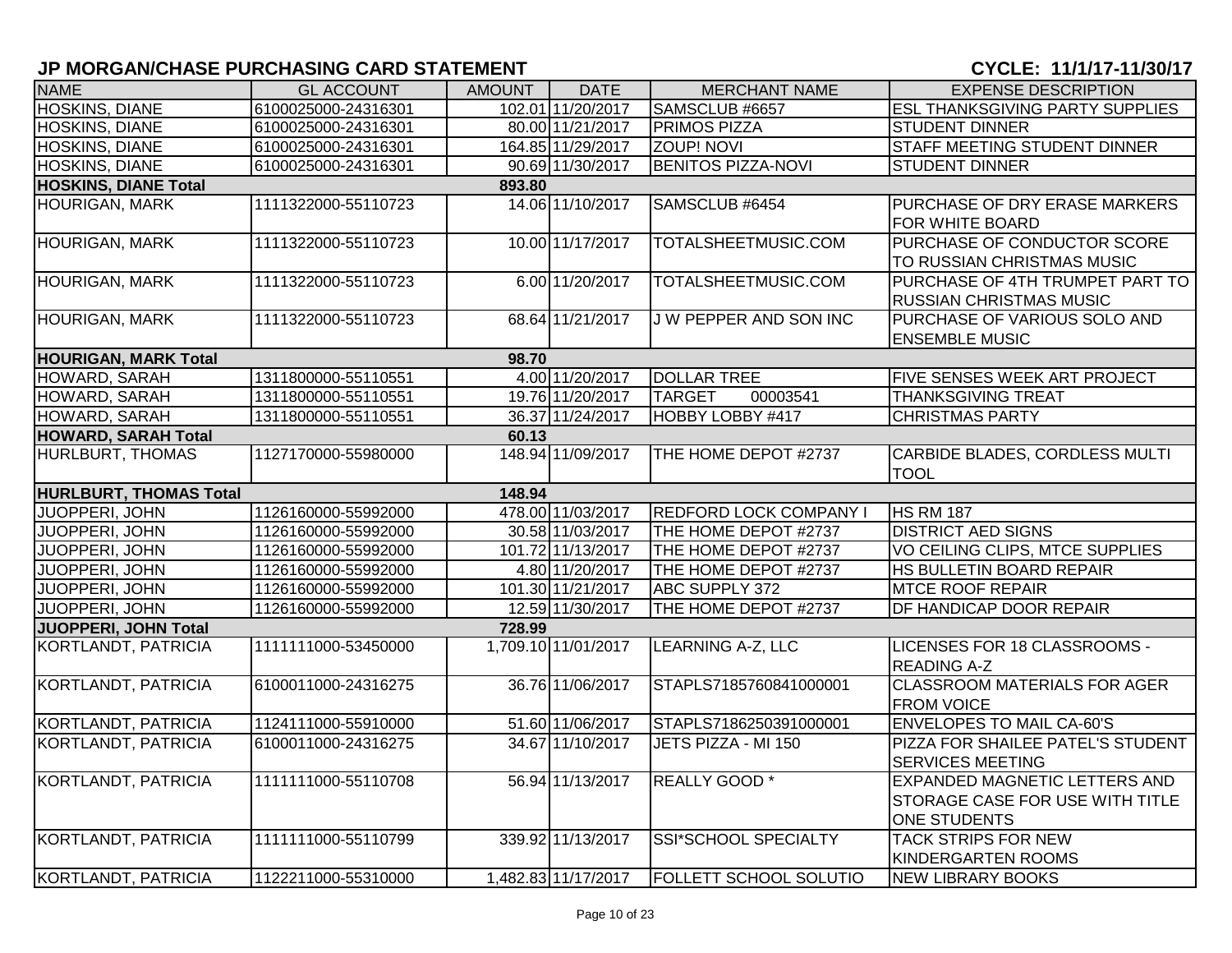| <b>NAME</b>                      | <b>GL ACCOUNT</b>   | <b>AMOUNT</b> | <b>DATE</b>         | <b>MERCHANT NAME</b>          | <b>EXPENSE DESCRIPTION</b>                     |
|----------------------------------|---------------------|---------------|---------------------|-------------------------------|------------------------------------------------|
| KORTLANDT, PATRICIA              | 6100011000-24316275 |               | 101.36 11/20/2017   | SSI*SCHOOL SPECIALTY          | <b>NEW JUMP ROPES FOR PHYSICAL</b>             |
|                                  |                     |               |                     |                               | <b>EDUCATION FROM VOICE FUNDS</b>              |
| KORTLANDT, PATRICIA              | 6100011000-24316275 |               | 54.87 11/22/2017    | REALLY GOOD *                 | <b>CLASSROOM MATERIALS FOR CYRUS</b>           |
|                                  |                     |               |                     |                               | <b>FROM VOICE FUNDS</b>                        |
| KORTLANDT, PATRICIA              | 1111111000-55110708 |               | 28.24 11/29/2017    | STAPLS7187525287000001        | <b>CLASSROOM MATERIALS FROM</b>                |
|                                  |                     |               |                     |                               | <b>BUILDING BUDGET</b>                         |
| KORTLANDT, PATRICIA              | 1111111000-55110708 |               | 21.22 11/30/2017    | SSI*SCHOOL SPECIALTY          | <b>CLASSROOM MATERIALS FOR</b>                 |
|                                  |                     |               |                     |                               | <b>MERSHMAN</b>                                |
| KORTLANDT, PATRICIA              | 1111111000-55110708 |               | 49.88 11/30/2017    | STAPLS7187568568000001        | <b>CLASSROOM MATERIALS FOR SPARKS</b>          |
|                                  |                     |               |                     |                               | <b>FROM BUILDING BUDGET</b>                    |
| <b>KORTLANDT, PATRICIA Total</b> |                     | 3,967.39      |                     |                               |                                                |
| LAMBERT, ELIZABETH               | 1126120000-54120000 |               | 684.00 11/01/2017   | <b>AMERICAN SPRINKLER</b>     | <b>IMS SPRINKLER SYSTEM VALVE</b>              |
|                                  |                     |               |                     |                               | <b>REPLACEMENT</b>                             |
| LAMBERT, ELIZABETH               | 1127170000-55790000 |               | 77.00 11/01/2017    | <b>HYDRO CHEM SYSTEMS INC</b> | <b>TRANS BUS WASH TREATMENT</b>                |
| LAMBERT, ELIZABETH               | 1126122000-54110000 |               | 140.00 11/01/2017   | INT*IN *AQUATIC SOURCE        | <b>HS POOL MTCE VISIT</b>                      |
| LAMBERT, ELIZABETH               | 1126160000-55992000 |               | 35.55 11/01/2017    | INT*IN *AQUATIC SOURCE        | <b>HS POOL CHEMICALS</b>                       |
| LAMBERT, ELIZABETH               | 1126160000-55980000 |               | 655.90 11/01/2017   | <b>TEX JACOBSEN WEST</b>      | <b>GRNDS BUNKER RAKE</b>                       |
| LAMBERT, ELIZABETH               | 1126160000-55910000 |               | 83.56 11/02/2017    | STAPLS7186070848000001        | <b>MTCE OFFICE SUPPLIES</b>                    |
| LAMBERT, ELIZABETH               | 1126160000-53450000 |               | 100.00 11/03/2017   | <b>ARC - MI MADISON HGTS</b>  | <b>MTCE SKYSITE MONTHLY FEE</b>                |
| LAMBERT, ELIZABETH               | 1126160000-55992000 |               | 181.32 11/03/2017   | <b>LEONARDS SYSRUPS</b>       | HS POOL CO <sub>2</sub>                        |
| LAMBERT, ELIZABETH               | 1126160000-55730000 |               | 386.00 11/03/2017   | SQU*SQ *FLASH GLASS LL        | MTCE 2014 F550 WINDSHIELD                      |
| LAMBERT, ELIZABETH               | 1126122000-55991000 |               | 4,158.07 11/06/2017 | <b>NICHOLS</b>                | <b>HS CUSTODIAL SUPPLIES</b>                   |
| LAMBERT, ELIZABETH               | 1126118000-55991000 |               | 946.81 11/06/2017   | <b>NICHOLS</b>                | <b>NM5 CUSTODIAL SUPPLIES</b>                  |
| LAMBERT, ELIZABETH               | 1126152000-55991000 |               | 514.47 11/06/2017   | <b>NICHOLS</b>                | <b>ECEC CUSTODIAL SUPPLIES</b>                 |
| LAMBERT, ELIZABETH               | 1126111000-55991000 |               | 849.97 11/06/2017   | <b>NICHOLS</b>                | <b>VO CUSTODIAL SUPPLIES</b>                   |
| LAMBERT, ELIZABETH               | 1126112000-55991000 |               | 328.26 11/06/2017   | <b>NICHOLS</b>                | OH CUSTODIAL SUPPLIES                          |
| LAMBERT, ELIZABETH               | 1126113000-55991000 |               | 865.72 11/06/2017   | <b>NICHOLS</b>                | <b>NW CUSTODIAL SUPPLIES</b>                   |
| LAMBERT, ELIZABETH               | 1126118000-55991000 |               | 798.95 11/06/2017   | <b>NICHOLS</b>                | <b>NM6 CUSTODIAL SUPPLIES</b>                  |
| LAMBERT, ELIZABETH               | 1126113000-55991000 |               | 695.29 11/06/2017   | <b>NICHOLS</b>                | PV CUSTODIAL SUPPLIES                          |
| LAMBERT, ELIZABETH               | 1126120000-55991000 |               | 1,309.28 11/06/2017 | <b>NICHOLS</b>                | <b>MS CUSTODIAL SUPPLIES</b>                   |
| LAMBERT, ELIZABETH               | 1126115000-55991000 |               | 440.51 11/06/2017   | <b>NICHOLS</b>                | <b>DF CUSTODIAL SUPPLIES</b>                   |
| LAMBERT, ELIZABETH               | 1126161000-53840000 |               | 245.00 11/06/2017   | <b>WASTE MGMT WM EZPAY</b>    | <b>BOSCO ROLL OFF DUMPSTER</b>                 |
| LAMBERT, ELIZABETH               | 1126161000-53840000 |               | 390.07 11/06/2017   | <b>WASTE MGMT WM EZPAY</b>    | HS TEMP ROLL OFF DUMPSTER                      |
| LAMBERT, ELIZABETH               | 1126161000-53840000 |               | 385.07 11/06/2017   | <b>WASTE MGMT WM EZPAY</b>    | HS SOUTH ROLL OFF                              |
| LAMBERT, ELIZABETH               | 1126160000-55992000 |               | 52.00 11/07/2017    | SONITROL GREAT LAKES M        | <b>VO SECURITY SYSTEM BATTERIES</b>            |
| LAMBERT, ELIZABETH               | 1126122000-54110000 |               | 603.92 11/08/2017   | INT*IN *AQUATIC SOURCE        | HS POOL REPLACE ORP & PH PROBES,               |
|                                  |                     |               |                     |                               | CALIBRATE CONTROLLER                           |
| LAMBERT, ELIZABETH               | 1126112000-54110000 |               | 195.00 11/08/2017   | INT*IN *SERVICEPRO PLU        | OH SNAKED, CAMERA INSPECTION                   |
| LAMBERT, ELIZABETH               | 1126112000-54110000 |               | 2,695.00 11/08/2017 | INT*IN *SERVICEPRO PLU        | OH SNAKED, VACTOR TRUCK, CAMERA<br><b>INSP</b> |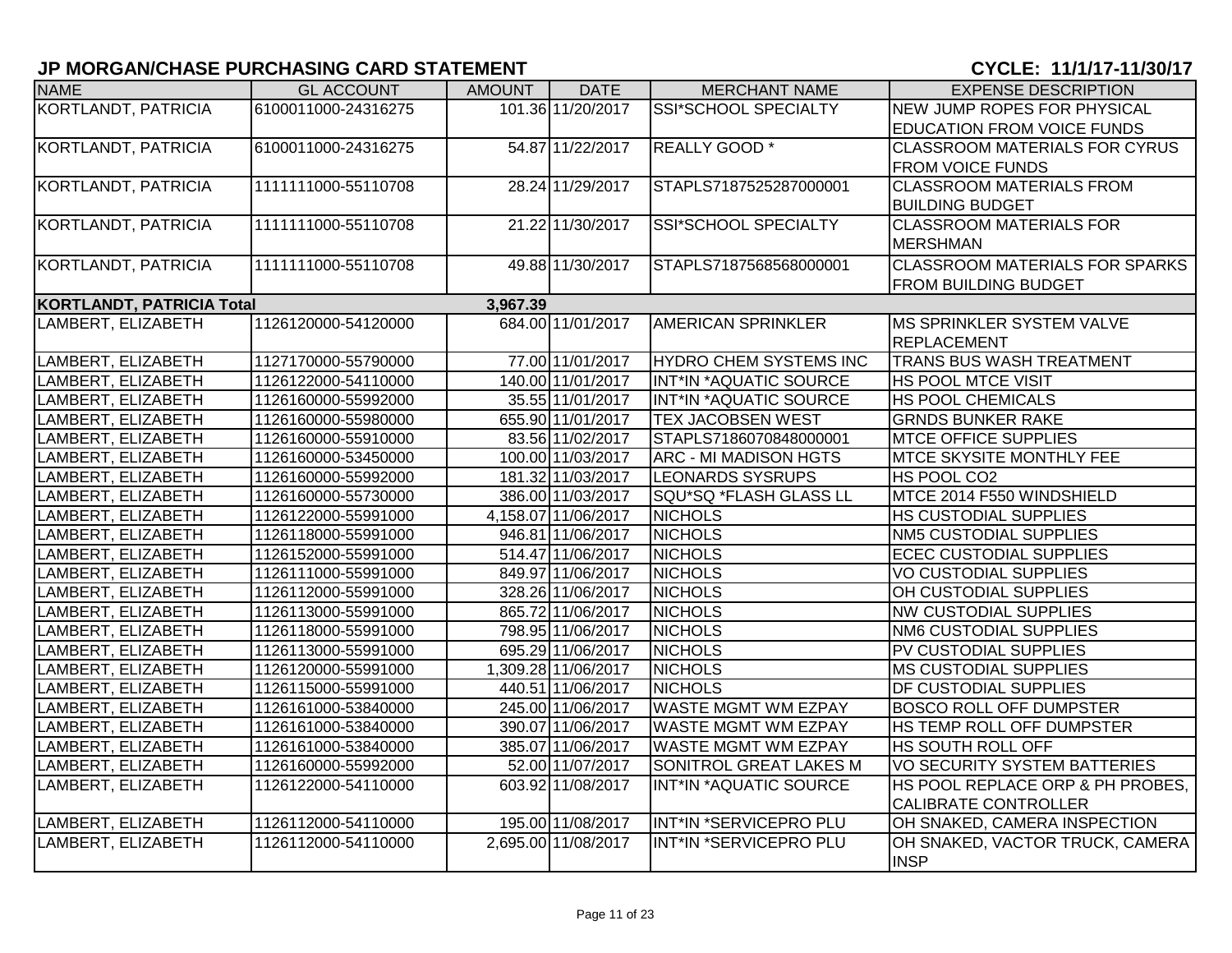| <b>NAME</b>        | <b>GL ACCOUNT</b>   | AMOUNT | <b>DATE</b>         | <b>MERCHANT NAME</b>          | <b>EXPENSE DESCRIPTION</b>      |
|--------------------|---------------------|--------|---------------------|-------------------------------|---------------------------------|
| LAMBERT, ELIZABETH | 1126105000-54190000 |        | 226.00 11/08/2017   | <b>PREMIER PEST MANAG</b>     | NATC PEST MANAGEMENT & BEE      |
|                    |                     |        |                     |                               | CONTROL                         |
| LAMBERT, ELIZABETH | 1126115000-54190000 |        | 223.00 11/08/2017   | PREMIER PEST MANAG            | DF PEST MANAGEMENT, BEE CONTROL |
|                    |                     |        |                     |                               |                                 |
| LAMBERT, ELIZABETH | 1126152000-54190000 |        | 37.00 11/08/2017    | <b>PREMIER PEST MANAG</b>     | <b>ECEC PEST MANAGEMENT</b>     |
| LAMBERT, ELIZABETH | 1126101000-54190000 |        | 43.00 11/08/2017    | <b>PREMIER PEST MANAG</b>     | <b>ESB PEST MANAGEMENT</b>      |
| LAMBERT, ELIZABETH | 1126103000-54190000 |        | 28.00 11/08/2017    | <b>PREMIER PEST MANAG</b>     | <b>ITC PEST MANAGEMENT</b>      |
| LAMBERT, ELIZABETH | 1126122000-54190000 |        | 33.00 11/08/2017    | <b>PREMIER PEST MANAG</b>     | HS PEST MANAGEMENT              |
| LAMBERT, ELIZABETH | 1126118000-54190000 |        | 28.00 11/08/2017    | <b>PREMIER PEST MANAG</b>     | NM5 PEST MANAGEMENT             |
| LAMBERT, ELIZABETH | 1126118000-54190000 |        | 28.00 11/08/2017    | <b>PREMIER PEST MANAG</b>     | NM6 PEST MANAGEMENT             |
| LAMBERT, ELIZABETH | 1126120000-54190000 |        | 37.00 11/08/2017    | <b>PREMIER PEST MANAG</b>     | <b>MS PEST MANAGEMENT</b>       |
| LAMBERT, ELIZABETH | 1126113000-54190000 |        | 28.00 11/08/2017    | <b>PREMIER PEST MANAG</b>     | <b>NW PEST MANAGEMENT</b>       |
| LAMBERT, ELIZABETH | 1126112000-54190000 |        | 28.00 11/08/2017    | <b>PREMIER PEST MANAG</b>     | OH PEST MANAGEMENT              |
| LAMBERT, ELIZABETH | 1126114000-54190000 |        | 28.00 11/08/2017    | <b>PREMIER PEST MANAG</b>     | PV PEST MANAGEMENT              |
| LAMBERT, ELIZABETH | 1126111000-54190000 |        | 230.00 11/08/2017   | <b>PREMIER PEST MANAG</b>     | <b>VO PEST MANAGEMENT, BEE</b>  |
|                    |                     |        |                     |                               | <b>CONTROL</b>                  |
| LAMBERT, ELIZABETH | 4445660000-56420000 |        | 6,350.00 11/09/2017 | <b>BADER AND SONS CO.</b>     | GRNDS 2017 OT BT-CKB4 CYCLONE   |
|                    |                     |        |                     |                               | <b>BLOWER</b>                   |
| LAMBERT, ELIZABETH | 1126160000-55710000 |        | 671.34 11/09/2017   | CORRIGAN OIL #2 - BRI         | <b>MTCE FUEL</b>                |
| LAMBERT, ELIZABETH | 1126112000-54110000 |        | 1,504.02 11/10/2017 | <b>DE-CAL INC</b>             | <b>OH BOILER</b>                |
| LAMBERT, ELIZABETH | 1126160000-55992000 |        | 108.00 11/14/2017   | <b>AIRGASS NORTH</b>          | <b>MTCE DISTRICT WELDING</b>    |
| LAMBERT, ELIZABETH | 1126122000-54190000 |        | 3,030.04 11/14/2017 | <b>BELFOR USA GROUP INC</b>   | <b>HS AFTER HOURS WATER</b>     |
|                    |                     |        |                     |                               | <b>EXTRACTION</b>               |
| LAMBERT, ELIZABETH | 1126160000-55990000 |        | 197.54 11/14/2017   | CINTAS 60A SAP                | <b>MTCE UNIFORMS</b>            |
| LAMBERT, ELIZABETH | 1126160000-55990000 |        | 73.09 11/14/2017    | CINTAS 60A SAP                | <b>MTCE UNIFORMS</b>            |
| LAMBERT, ELIZABETH | 1126660000-54934000 |        | 50.00 11/14/2017    | PROTECTION ONE ALARM          | <b>ECEC ALARM SERVICE</b>       |
| LAMBERT, ELIZABETH | 1126160000-55992000 |        | 297.50 11/15/2017   | INT*IN *AQUATIC SOURCE        | <b>HS POOL CHLORINE</b>         |
| LAMBERT, ELIZABETH | 1126101000-54110000 |        | 855.00 11/15/2017   | INT*IN *SERVICEPRO PLU        | <b>ESB CATCH BASIN CLEANING</b> |
| LAMBERT, ELIZABETH | 1126122000-54110000 |        | 1,140.00 11/15/2017 | <b>INT*IN *SERVICEPRO PLU</b> | HS CATCH BASIN CLEANING         |
| LAMBERT, ELIZABETH | 1126122000-54110000 |        | 462.00 11/17/2017   | <b>DE-CAL INC</b>             | HS HEATING START UP             |
| LAMBERT, ELIZABETH | 1126122000-54110000 |        | 462.00 11/17/2017   | <b>DE-CAL INC</b>             | HS VAV & HEATING VALVE DATA     |
| LAMBERT, ELIZABETH | 1126122000-54110000 |        | 9,159.93 11/17/2017 | <b>DE-CAL INC</b>             | HS DOMESTIC WATER LINE LEAKS    |
| LAMBERT, ELIZABETH | 1126122000-54110000 |        | 1,154.78 11/17/2017 | <b>DE-CAL INC</b>             | HS WOOD SHOP AHU, BAND ROOM NO  |
|                    |                     |        |                     |                               | <b>COOLING</b>                  |
| LAMBERT, ELIZABETH | 1126112000-54110000 |        | 823.68 11/17/2017   | <b>DE-CAL INC</b>             | OH HEATING START UP             |
| LAMBERT, ELIZABETH | 1126160000-55710000 |        | 579.08 11/20/2017   | CORRIGAN OIL #2 - BRI         | <b>MTCE FUEL</b>                |
| LAMBERT, ELIZABETH | 1126118000-54110000 |        | 756.00 11/20/2017   | <b>DE-CAL INC</b>             | NM5 NO HEAT IN COMMONS          |
| LAMBERT, ELIZABETH | 1126160000-55910000 |        | 20.43 11/20/2017    | STAPLS7187083381000001        | <b>MTCE OFFICE SUPPLIES</b>     |
| LAMBERT, ELIZABETH | 1126161000-53840000 |        | 230.00 11/20/2017   | <b>WASTE MGMT WM EZPAY</b>    | <b>BOSCO ROLL OFF DUMPSTER</b>  |
| LAMBERT, ELIZABETH | 1126100000-54910829 |        | 2,488.93 11/21/2017 | <b>ARCH ENVIRONMENTAL GRO</b> | <b>DISTRICT STORM WATER</b>     |
|                    |                     |        |                     |                               | <b>MANAGEMENT</b>               |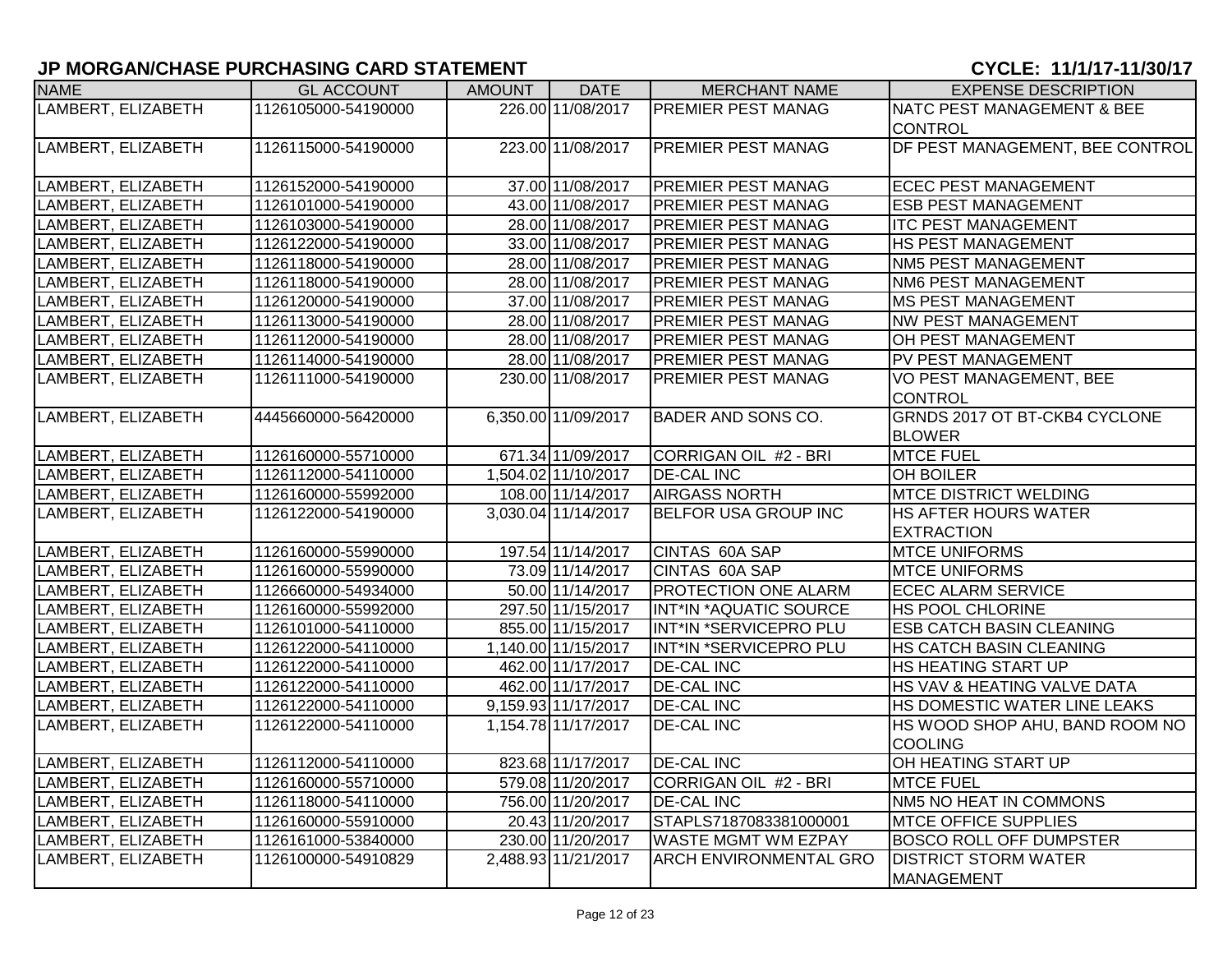| <b>NAME</b>                     | <b>GL ACCOUNT</b>   | AMOUNT    | <b>DATE</b>                 | <b>MERCHANT NAME</b>              | <b>EXPENSE DESCRIPTION</b>         |
|---------------------------------|---------------------|-----------|-----------------------------|-----------------------------------|------------------------------------|
| LAMBERT, ELIZABETH              | 1126122000-54110000 |           | 203.00 11/21/2017           | <b>INT*IN *AQUATIC SOURCE</b>     | <b>HS POOL BACKWASH</b>            |
| LAMBERT, ELIZABETH              | 1126122000-54110000 |           | 140.00 11/21/2017           | INT*IN *AQUATIC SOURCE            | <b>HS POOL APP VISIT</b>           |
| LAMBERT, ELIZABETH              | 1126122000-54110000 |           | 86.51 11/21/2017            | INT*IN *AQUATIC SOURCE            | HS POOL FISHER PILOT LINE GAUGE    |
|                                 |                     |           |                             |                                   | REPLACEMENT LABOR                  |
| LAMBERT, ELIZABETH              | 1126160000-55992000 |           | 170.05 11/21/2017           | INT*IN *AQUATIC SOURCE            | HS POOL SODIUM THIOSULFATE         |
| LAMBERT, ELIZABETH              | 1126152000-54910000 |           | 429.50 11/28/2017           | <b>ARCH ENVIRONMENTAL GRO</b>     | <b>UST COMPLIANCE</b>              |
| LAMBERT, ELIZABETH              | 1126122000-54110000 |           | 1,076.25 11/28/2017         | <b>DE-CAL INC</b>                 | HS 2ND FLOOR TOILET LEAK           |
| LAMBERT, ELIZABETH              | 1126122000-54110000 |           | 217.00 11/28/2017           | <b>DE-CAL INC</b>                 | HS MAIN OFFICE OVER HEATING        |
| LAMBERT, ELIZABETH              | 1126111000-54110000 |           | 854.00 11/28/2017           | <b>DE-CAL INC</b>                 | <b>VO CARE ROOM</b>                |
| LAMBERT, ELIZABETH              | 1127170000-55790000 |           | 76.00 11/28/2017            | HYDRO CHEM SYSTEMS INC            | <b>TRANS BUS WASH NOZZLES</b>      |
| LAMBERT, ELIZABETH              | 1126122000-55992000 |           | 562.72 11/28/2017           | INT*IN *AQUATIC SOURCE            | HS POOL NEEDLE VALVE, TUBING ON    |
|                                 |                     |           |                             |                                   | CHLORINE LINE, RELAY ON CHEMTROL   |
| LAMBERT, ELIZABETH              | 1126160000-53890000 |           | 490.00 11/28/2017           | <b>POWER PLUS ENGINEERING</b>     | ECEC, HS, PV & MS UTILITY LINES    |
|                                 |                     |           |                             |                                   | <b>LOCATIONS</b>                   |
| LAMBERT, ELIZABETH              | 1126160000-55910000 |           | 34.09 11/28/2017            | <b>QUALITY FIRST AID &amp; SA</b> | <b>MTCE FIRST AID KIT REFILLS</b>  |
| LAMBERT, ELIZABETH              | 1127170000-55910000 |           | 128.15 11/28/2017           | QUALITY FIRST AID & SA            | TRANS FIRST AID KIT REFILLS        |
| LAMBERT, ELIZABETH              | 4126118951-54110000 |           | 206.00 11/29/2017           | <b>COMMERICAL GLASS,</b>          | NM5 WINDOW BROKEN NEAR ROOM<br>552 |
| LAMBERT, ELIZABETH              | 1126160000-55730000 |           | 7.18 11/29/2017             | <b>NAPA PARTS M-2</b>             | <b>MTCE RED DUMP</b>               |
| LAMBERT, ELIZABETH              | 1126160000-55730000 |           | 73.75 11/29/2017            | <b>NAPA PARTS M-2</b>             | <b>MTCE RED DUMP HOSE</b>          |
| LAMBERT, ELIZABETH              | 1126160000-55730000 |           | 166.65 11/29/2017           | NAPA PARTS M-2                    | MTCE F250 TRK 21 TIE RODS          |
| LAMBERT, ELIZABETH              | 1126160000-55730000 |           | 118.56 11/29/2017           | NAPA PARTS M-2                    | MTCE F150 TIE ROD                  |
| LAMBERT, ELIZABETH              | 1126160000-55730000 |           | -48.10 11/29/2017           | NAPA PARTS M-2                    | MTCE F250 RETURN                   |
| LAMBERT, ELIZABETH              | 1126160000-55730000 |           | 19.30 11/29/2017            | NAPA PARTS M-2                    | MTCE 2000 RED DUMP                 |
| LAMBERT, ELIZABETH              | 1126160000-55730000 |           | 34.20 11/29/2017            | NAPA PARTS M-2                    | <b>MTCE RED DUMP FILTER</b>        |
| LAMBERT, ELIZABETH              | 1126160000-55910000 |           | 40.00 11/29/2017            | <b>PRINTNOLOGY INC</b>            | MTCE BUSINESS CARDS FOR NEIL       |
| LAMBERT, ELIZABETH              | 1126122000-54110000 |           | 520.00 11/30/2017           | NATIONAL TIME                     | HS ANNUAL INSPECTION REPAIRS       |
| LAMBERT, ELIZABETH Total        |                     | 54,831.89 |                             |                                   |                                    |
| LANEY, CHRISTOPHER              | 6100020000-24316247 |           | 198.72 11/27/2017           | <b>STAPLES</b><br>00103465        | <b>PROJECT SUPPLIES</b>            |
| <b>LANEY, CHRISTOPHER Total</b> |                     | 198.72    |                             |                                   |                                    |
| <b>LASH, NANCY</b>              | 1111114000-55110708 |           | 82.72 11/01/2017            | <b>AMAZON MKTPLACE PMTS</b>       | <b>CLASSROOM SUPPLY</b>            |
| <b>LASH, NANCY</b>              | 6100014000-24316275 |           | 504.19 11/01/2017           | <b>FOLLETT SCHOOL SOLUTIO</b>     | <b>BOOKS FOR LIBRARY</b>           |
| <b>LASH, NANCY</b>              | 1124114000-55910000 |           | 60.80 11/06/2017            | AMAZON.COM                        | <b>PRINCIPAL BOOKS</b>             |
| <b>LASH, NANCY</b>              | 1111114000-55110708 |           | 8.79 11/08/2017             | STAPLS7184896769000002            | <b>CLASSROOM RECESS SUPPLY</b>     |
| <b>LASH, NANCY</b>              | 6100014000-24316275 |           | 67.68 11/09/2017            | COTTAGE INN PIZZA - NO            | PRINCIPAL MEETING                  |
| <b>LASH, NANCY</b>              | 6100014000-24316268 |           | $\overline{9.7911/10/2017}$ | STAPLS7186260857000001            | <b>LEADERSHIP DAY SUPPLY</b>       |
| <b>LASH, NANCY</b>              | 6100014000-24316268 |           | 9.79 11/10/2017             | STAPLS7186260857000002            | LEADERSHIP DAY SUPPLY              |
| <b>LASH, NANCY</b>              | 6100014000-24316268 |           | 5.29 11/13/2017             | STAPLS7186260857000003            | <b>LEADERSHIP DAY SUPPLY</b>       |
| LASH, NANCY                     | 1111114000-55110708 |           | 167.79 11/13/2017           | STAPLS7186445783000001            | <b>CLASSROOM SUPPLY</b>            |
| <b>LASH, NANCY</b>              | 1111114000-55110708 |           | 33.76 11/13/2017            | STAPLS7186581327000001            | <b>CLASSROOM SUPPLY</b>            |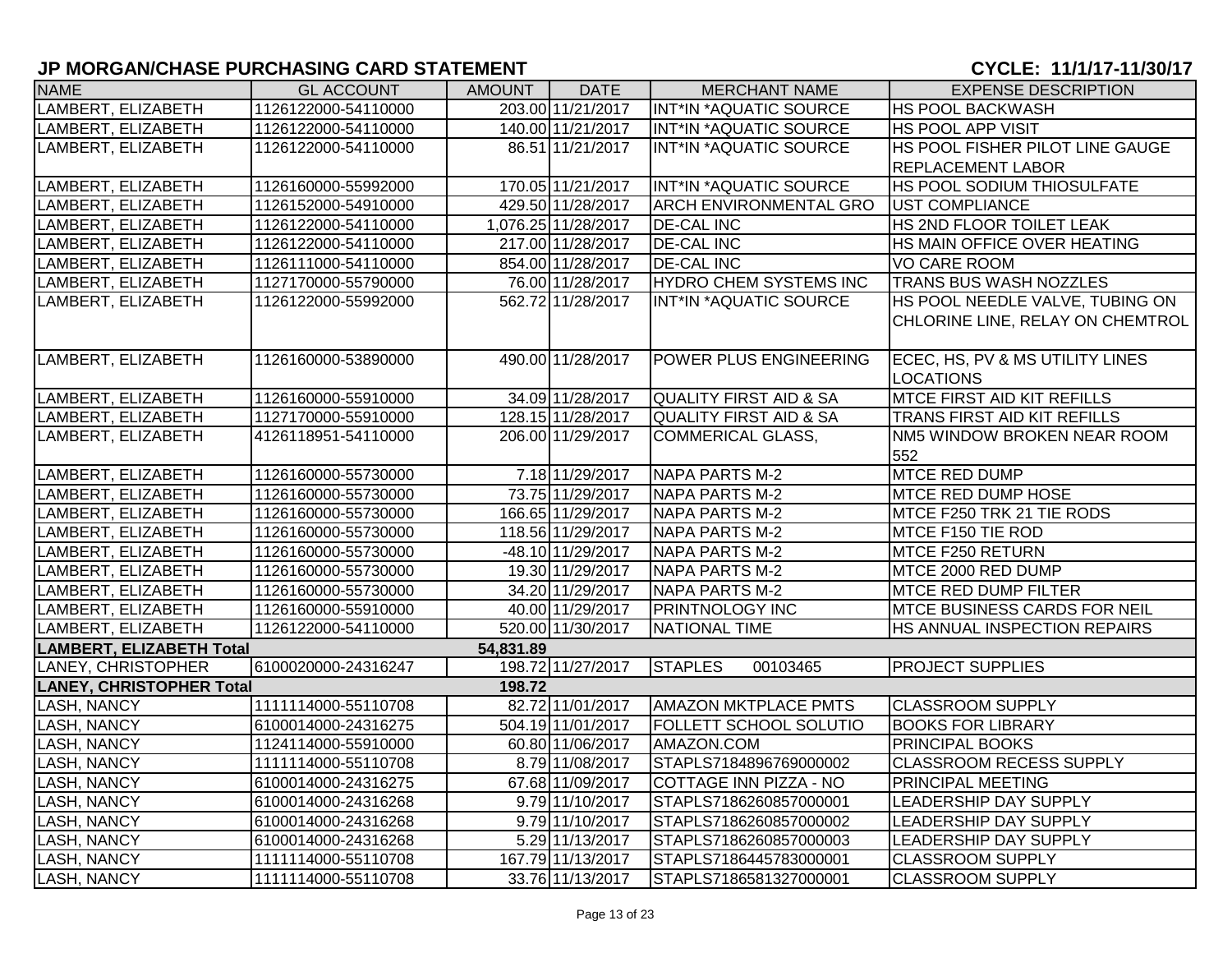| <b>NAME</b>                    | <b>GL ACCOUNT</b>   | <b>AMOUNT</b> | <b>DATE</b>         | <b>MERCHANT NAME</b>          | <b>EXPENSE DESCRIPTION</b>                                                                                                                                                                                               |  |  |  |  |  |
|--------------------------------|---------------------|---------------|---------------------|-------------------------------|--------------------------------------------------------------------------------------------------------------------------------------------------------------------------------------------------------------------------|--|--|--|--|--|
| LASH, NANCY                    | 1111114000-53840000 |               | 25.00 11/14/2017    | <b>RIZZO SERVICES</b>         | <b>SCHOOL RECYCLING</b>                                                                                                                                                                                                  |  |  |  |  |  |
| LASH, NANCY                    | 1111114000-55110708 |               | 49.30 11/17/2017    | STAPLS7186998325000002        | <b>CLASSROOM SUPPLY</b>                                                                                                                                                                                                  |  |  |  |  |  |
| LASH, NANCY                    | 6100014000-24316268 |               | 4.79 11/20/2017     | STAPLS7186260857000004        | LEADERSHIP DAY SUPPLY                                                                                                                                                                                                    |  |  |  |  |  |
| LASH, NANCY                    | 1111114000-55110708 |               | 25.84 11/22/2017    | <b>AMAZON MKTPLACE PMTS</b>   | <b>CLASSROOM SUPPLY</b>                                                                                                                                                                                                  |  |  |  |  |  |
| <b>LASH, NANCY</b>             | 1124114000-55910000 |               | 34.93 11/22/2017    | AMAZON.COM                    | <b>PRINCIPAL BOOK</b>                                                                                                                                                                                                    |  |  |  |  |  |
| <b>LASH, NANCY</b>             | 1111114000-55110708 |               | 174.78 11/22/2017   | AMAZON.COM                    | <b>CLASSROOM SUPPLY</b>                                                                                                                                                                                                  |  |  |  |  |  |
| LASH, NANCY                    | 6100014000-24316275 |               | 2,355.38 11/22/2017 | <b>SCHOLASTIC BOOK FAIRS</b>  | <b>SCHOLASTIC BOOK FAIR</b>                                                                                                                                                                                              |  |  |  |  |  |
| <b>LASH, NANCY</b>             | 1111114000-55110708 |               | 15.50 11/22/2017    | STAPLS7186998325000001        | <b>CLASSROOM SUPPLY</b>                                                                                                                                                                                                  |  |  |  |  |  |
| LASH, NANCY                    | 1111114000-55110708 |               | 54.96 11/30/2017    | STAPLS7187591514000001        | <b>CLASSROOM SUPPLY</b>                                                                                                                                                                                                  |  |  |  |  |  |
| <b>LASH, NANCY Total</b>       | 3,691.08            |               |                     |                               |                                                                                                                                                                                                                          |  |  |  |  |  |
| LUSSENDEN, ASHLEY              | 1311800000-55110551 |               | 67.78 11/07/2017    | <b>AMAZON MKTPLACE PMTS</b>   | <b>TEACHER SUPPLIES</b>                                                                                                                                                                                                  |  |  |  |  |  |
| <b>LUSSENDEN, ASHLEY</b>       | 1311800000-55110551 |               | 5.95 11/08/2017     | <b>AMAZON MKTPLACE PMTS</b>   | <b>TEACHER SUPPLIES</b>                                                                                                                                                                                                  |  |  |  |  |  |
| <b>LUSSENDEN, ASHLEY</b>       | 1311800000-55110551 |               | 4.95 11/08/2017     | <b>AMAZON MKTPLACE PMTS</b>   | <b>TEACHER SUPPLIES</b>                                                                                                                                                                                                  |  |  |  |  |  |
| LUSSENDEN, ASHLEY              | 1311800000-55110551 |               | 14.45 11/13/2017    | AMAZON.COM                    | <b>TEACHER SUPPLIES</b>                                                                                                                                                                                                  |  |  |  |  |  |
| LUSSENDEN, ASHLEY              | 1311800000-55110551 |               | 59.99 11/13/2017    | <b>SCHOLASTIC EDUCATION</b>   | <b>TEACHER SUPPLIES</b>                                                                                                                                                                                                  |  |  |  |  |  |
| LUSSENDEN, ASHLEY              | 1311800000-55110551 |               | -59.99 11/20/2017   | <b>SCHOLASTIC EDUCATION</b>   | <b>TEACHER SUPPLIES CREDIT</b>                                                                                                                                                                                           |  |  |  |  |  |
| <b>LUSSENDEN, ASHLEY Total</b> |                     | 93.13         |                     |                               |                                                                                                                                                                                                                          |  |  |  |  |  |
| MATSON, MELISSA                | 1722100000-53220611 |               | 120.00 11/01/2017   | <b>OAKLAND SCHOOLS-RC INT</b> | <b>REGISTRATION FEE FOR OAKLAND</b><br><b>SCHOOLS CMP3 IMPLEMENTATION</b><br><b>SERIES WORKSHOP (MARY TURCHI)</b>                                                                                                        |  |  |  |  |  |
| <b>MATSON, MELISSA</b>         | 1722100000-53220611 |               | 1,592.00 11/01/2017 | <b>PAYPAL *PARTNERSFOR</b>    | <b>REGISTRATION FEE FOR ADVANCED</b><br><b>APPLICATIONS OF RTIMTSS MICHIGAN</b><br>WORKSHOP (D. HOPPENSTEDT, J.<br>MICHOS, J. BEDFORD, K. MIS, J.<br>HATTIE, E. ELSTER, P. HARE, M.<br>BARSZCZOWSKI, L. SEARS, J. CRAFT) |  |  |  |  |  |
| <b>MATSON, MELISSA</b>         | 1722100000-55110630 |               | 209.00 11/02/2017   |                               | REI*GREENWOODHEINEMANN WRITING PATHWAYS (RESOURCE)<br><b>BOOKS FOR INSTRUCTIONAL</b><br><b>COACHES</b>                                                                                                                   |  |  |  |  |  |
| <b>MATSON, MELISSA</b>         | 1711322000-55210611 |               | 1,069.15 11/03/2017 | <b>SMP HOLT FSG PALGRAVE</b>  | HIGH SCHOOL BOOK PURCHASE - IN<br><b>SHOCK</b>                                                                                                                                                                           |  |  |  |  |  |
| <b>MATSON, MELISSA</b>         | 1111113000-55110708 |               | 486.40 11/06/2017   | AMAZON.COM                    | NOVI WOODS BOOK PURCHASE (FOR<br>D. ASCHER)                                                                                                                                                                              |  |  |  |  |  |
| MATSON, MELISSA                | 1728200000-53610000 |               | 16.00 11/06/2017    | MAX PRINTING AND COPY         | <b>PRINTING OF INVITATIONS FOR</b><br>11/20/17 MENTAL HEALTH MEETING AT<br><b>NOVI PUBLIC LIBRARY</b>                                                                                                                    |  |  |  |  |  |
| <b>MATSON, MELISSA</b>         | 1722100000-53450000 |               | 8,500.00 11/07/2017 | <b>QUALTRICS</b>              | <b>DISTRICT QUALTRICS SOFTWARE</b><br>PURCHASE                                                                                                                                                                           |  |  |  |  |  |
| MATSON, MELISSA                | 1711114000-55110611 |               | 38.88 11/09/2017    | AMAZON.COM                    | <b>SCIENCE TEACHING SUPPLIES</b><br>(BATTERIES) - PARKVIEW                                                                                                                                                               |  |  |  |  |  |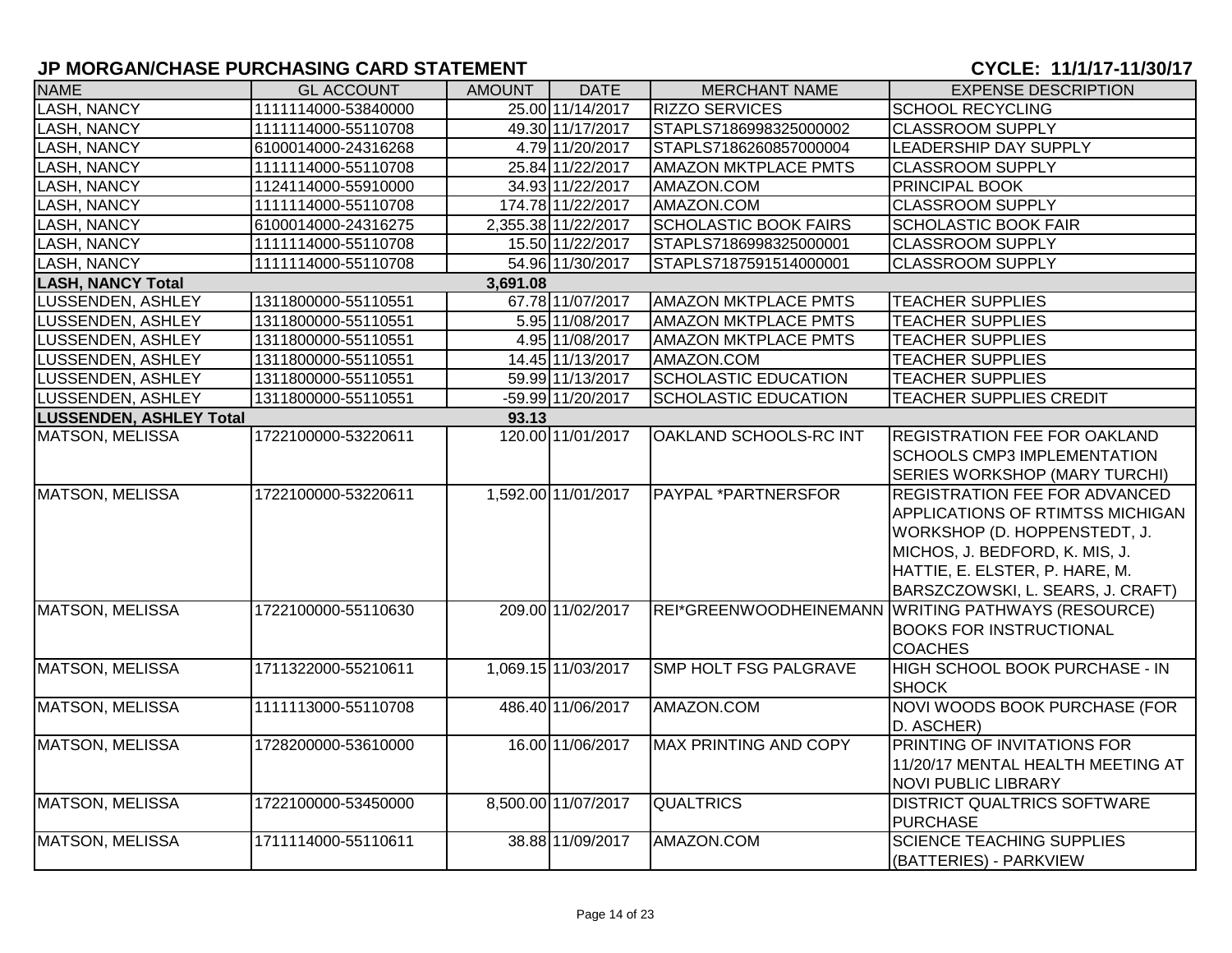| <b>NAME</b>            | <b>GL ACCOUNT</b>   | <b>AMOUNT</b> | <b>DATE</b>          | <b>MERCHANT NAME</b>          | <b>EXPENSE DESCRIPTION</b>                                  |
|------------------------|---------------------|---------------|----------------------|-------------------------------|-------------------------------------------------------------|
| <b>MATSON, MELISSA</b> | 1711111000-55110611 |               | 38.88 11/09/2017     | AMAZON.COM                    | VILLAGE OAKS SCIENCE TEACHING                               |
|                        |                     |               |                      |                               | <b>SUPPLIES (BATTERIES)</b>                                 |
| <b>MATSON, MELISSA</b> | 1711113000-55110611 |               | 38.88 11/09/2017     | AMAZON.COM                    | NOVI WOODS SCIENCE TEACHING                                 |
|                        |                     |               |                      |                               | <b>SUPPLIES (BATTERIES)</b>                                 |
| <b>MATSON, MELISSA</b> | 1711112000-55110611 |               | 25.92 11/09/2017     | AMAZON.COM                    | ORCHARD HILLS SCIENCE TEACHING                              |
|                        |                     |               |                      |                               | <b>SUPPLIES (BATTERIES)</b>                                 |
| <b>MATSON, MELISSA</b> | 1711322000-55210611 |               | 9.94 11/09/2017      | AMAZON.COM                    | NOVI HIGH SCHOOL NOVEL (L.                                  |
|                        |                     |               |                      |                               | <b>FAIRLAMB)</b>                                            |
| <b>MATSON, MELISSA</b> | 1722100000-57910611 |               | 55.02 11/09/2017     | <b>BENITOS PIZZA-NOVI</b>     | <b>LUNCH FOR OFFICE OF</b>                                  |
|                        |                     |               |                      |                               | ACADEMICS/HIGH SCHOOL                                       |
|                        |                     |               |                      |                               | <b>ASSESSMENT MEETING</b>                                   |
| <b>MATSON, MELISSA</b> | 1637100776-53220748 |               | 225.00 11/09/2017    |                               | COLLEGEBOARDWORKSHOPS COLLEGE BOARD AP STATISTICS           |
|                        |                     |               |                      |                               | WORKSHOP (CATHOLIC CENTRAL - M.                             |
|                        |                     |               |                      |                               | <b>GUSTAD)</b>                                              |
| <b>MATSON, MELISSA</b> | 1637100776-53220748 |               | 225.00 11/09/2017    |                               | COLLEGEBOARDWORKSHOPS COLLEGE BOARD AP ENGLISH              |
|                        |                     |               |                      |                               | LITERATURE CONFERENCE (CATHOLIC                             |
|                        |                     |               |                      |                               | CENTRAL - N. IANNA)                                         |
| <b>MATSON, MELISSA</b> | 1637100776-53220748 |               | 225.00 11/09/2017    |                               | COLLEGEBOARDWORKSHOPS COLLEGE BOARD AP CHEMISTRY            |
|                        |                     |               |                      |                               | CONFERENCE (CATHOLIC CENTRAL -                              |
|                        |                     |               |                      |                               | S. LEMIEUX)                                                 |
| <b>MATSON, MELISSA</b> | 1711118000-55210810 |               | -2,787.60 11/09/2017 | HMCO *BOOKS                   | <b>CREDIT FOR REFUND OF EXTRA</b>                           |
|                        |                     |               |                      |                               | TEXTBOOK DELIVERY (NOVI MEADOWS                             |
|                        |                     |               |                      |                               | 5 SOCIAL STUDIES BOOKS)                                     |
|                        |                     |               |                      |                               |                                                             |
| <b>MATSON, MELISSA</b> | 1711114000-55110611 |               | 89.94 11/10/2017     | <b>AMAZON MKTPLACE PMTS</b>   | PARKVIEW SCIENCE TEACHING                                   |
|                        |                     |               |                      |                               | <b>SUPPLIES (MAGNETS)</b>                                   |
| <b>MATSON, MELISSA</b> | 1711115000-55110611 |               | 59.96 11/10/2017     | <b>AMAZON MKTPLACE PMTS</b>   | DEERFIELD SCIENCE TEACHING                                  |
|                        |                     |               |                      |                               | <b>SUPPLIES (MAGNETS)</b>                                   |
| <b>MATSON, MELISSA</b> | 1711112000-55110611 |               | 59.96 11/10/2017     | <b>AMAZON MKTPLACE PMTS</b>   | ORCHARD HILLS SCIENCE TEACHING                              |
|                        |                     |               |                      |                               | <b>SUPPLIES (MAGNETS)</b>                                   |
| <b>MATSON, MELISSA</b> | 1722100000-53220611 |               | 217.35 11/10/2017    | <b>AMWAY GRAND PLAZA HOTE</b> | ILLUMINATE CONFERENCE LODGING                               |
|                        | 1111322000-53220000 |               | 275.35 11/10/2017    | <b>AMWAY GRAND PLAZA HOTE</b> | (J. DINKELMANN, M. ZIEGLER)                                 |
| <b>MATSON, MELISSA</b> |                     |               |                      |                               | ILLUMINATE CONFERENCE LODGING,                              |
|                        |                     |               |                      |                               | 11/06/17 (H. MAGUIRE, L. NIZOL, G.                          |
|                        |                     |               |                      |                               | CATRINE)<br>SIOP MODEL BOOKS FOR NOVI WOODS                 |
| <b>MATSON, MELISSA</b> | 1612500686-55110000 |               | 1,476.86 11/10/2017  | <b>AWL*PEARSON EDUCATION</b>  |                                                             |
| <b>MATSON, MELISSA</b> | 1711112000-55110611 |               | 22.95 11/13/2017     | <b>AMAZON MKTPLACE PMTS</b>   | (D. ASCHER)<br>ORCHARD HILLS SCIENCE TEACHING               |
|                        |                     |               |                      |                               |                                                             |
|                        | 1711115000-55110611 |               | 30.60 11/13/2017     | <b>AMAZON MKTPLACE PMTS</b>   | SUPPLIES (MAGNIFYING GLASSES)<br>DEERFIELD SCIENCE TEACHING |
| <b>MATSON, MELISSA</b> |                     |               |                      |                               |                                                             |
|                        |                     |               |                      |                               | SUPPLIES (MAGNIFYING GLASSES)                               |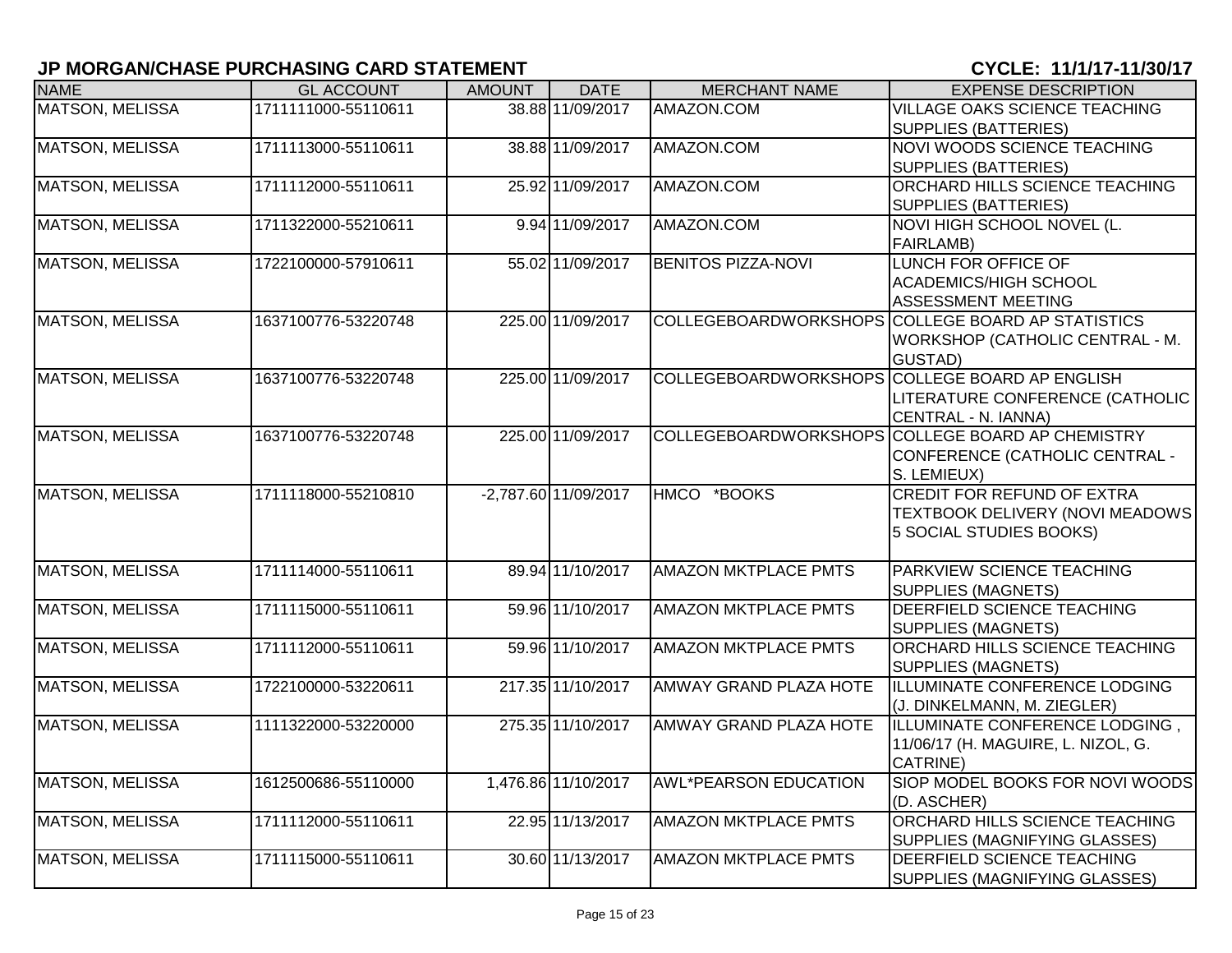| <b>NAME</b>                               | <b>GL ACCOUNT</b>                           | <b>AMOUNT</b> | <b>DATE</b>         | <b>MERCHANT NAME</b>          | <b>EXPENSE DESCRIPTION</b>            |  |  |  |
|-------------------------------------------|---------------------------------------------|---------------|---------------------|-------------------------------|---------------------------------------|--|--|--|
| <b>MATSON, MELISSA</b>                    | 1622100686-55110000                         |               | 277.92 11/16/2017   | <b>IMSE</b>                   | <b>IMSE TEACHING SUPPLIES</b>         |  |  |  |
| <b>MATSON, MELISSA</b>                    | 1111113000-55110708                         |               | 270.00 11/20/2017   | AMAZON.COM                    | <b>NOVI WOODS TEACHING SUPPLIES</b>   |  |  |  |
|                                           |                                             |               |                     |                               | (GOOGLE CARDBOARD GLASSES) - D.       |  |  |  |
|                                           |                                             |               |                     |                               | <b>ASCHER</b>                         |  |  |  |
| 12,868.36<br><b>MATSON, MELISSA Total</b> |                                             |               |                     |                               |                                       |  |  |  |
| MCDOUGALL, BARBARA                        | 6100061000-24316104                         |               | 40.58 11/01/2017    | KROGER #615                   | HALLOWEEN CANDY FOR PRE-              |  |  |  |
|                                           |                                             |               |                     |                               | <b>SCHOOLERS</b>                      |  |  |  |
| MCDOUGALL, BARBARA                        | 6100061000-24316104                         |               | 56.60 11/06/2017    | <b>BENITOS PIZZA-NOVI</b>     | <b>VB HOSPITALITY SUITE</b>           |  |  |  |
| MCDOUGALL, BARBARA                        | 6100061000-24316104                         |               | 139.06 11/09/2017   | SAMSCLUB #6657                | <b>WATER AND SUPPLIES FOR</b>         |  |  |  |
|                                           |                                             |               |                     |                               | <b>THANKSGIVING AND OFFICE</b>        |  |  |  |
| MCDOUGALL, BARBARA                        | 6100061000-24316110                         |               | 1,619.82 11/16/2017 | <b>SLEEP INNS</b>             | <b>TENNIS</b>                         |  |  |  |
| MCDOUGALL, BARBARA                        | 6100061000-24316104                         |               | 135.45 11/21/2017   | KROGER #615                   | CHRISTMAS CANDY FOR GIFTS             |  |  |  |
| MCDOUGALL, BARBARA                        | 6100061000-24316128                         |               | 475.00 11/21/2017   | <b>SKIING UNLIMITED TICKE</b> | <b>LIFT TICKETS</b>                   |  |  |  |
| MCDOUGALL, BARBARA                        | 6100061000-24316104                         |               | 20.25 11/22/2017    | <b>GUERNSEY FARMS RESTAUR</b> | <b>HOLIDAY LUNCHEON</b>               |  |  |  |
| MCDOUGALL, BARBARA                        | 6100061000-24316275                         |               | 180.80 11/22/2017   | <b>NOVI OAKS HOTEL</b>        | <b>CHEER OFFICIALS ROOMS</b>          |  |  |  |
| MCDOUGALL, BARBARA                        | 6100061000-24316275                         |               | 180.80 11/22/2017   | <b>NOVI OAKS HOTEL</b>        | <b>CHEER OFFICIALS ROOMS</b>          |  |  |  |
| MCDOUGALL, BARBARA                        | 6100061000-24316275                         |               | 180.80 11/22/2017   | <b>NOVI OAKS HOTEL</b>        | <b>CHEER OFFICIALS ROOMS</b>          |  |  |  |
| MCDOUGALL, BARBARA                        | 6100061000-24316104                         |               | 380.50 11/24/2017   | <b>MARIA S ITALIAN BAKERY</b> | <b>THANKSGIVING LUNCHEON</b>          |  |  |  |
| MCDOUGALL, BARBARA                        | 6100061000-24316104                         |               | 30.79 11/28/2017    | CVS/PHARMACY #08161           | ADDITIONAL CANDY FOR GIFTS            |  |  |  |
|                                           | <b>MCDOUGALL, BARBARA Total</b><br>3,440.45 |               |                     |                               |                                       |  |  |  |
| MILLER, HELEN                             | 6100001000-24316770                         |               | 31.82 11/28/2017    | SAMS CLUB #6657               | CANDY/STAFF & AC MEETINGS             |  |  |  |
| MILLER, HELEN                             | 6100001000-24316770                         |               | 127.00 11/28/2017   | <b>TLF*VANESSAS FLOWERS</b>   | FUNERAL FLOWERS/ALICE SMITH           |  |  |  |
|                                           |                                             |               |                     |                               | FATHER (\$63.50) & JEN MICHOS         |  |  |  |
|                                           |                                             |               |                     |                               | FATHER (\$63.50)                      |  |  |  |
| MILLER, HELEN                             | 1128300000-55990000                         |               | 249.26 11/29/2017   | <b>STATEFEDERALPOSTER</b>     | <b>LABOR LAW POSTERS REFLECTING</b>   |  |  |  |
|                                           |                                             |               |                     |                               | MINIMUM WAGE CHANGE                   |  |  |  |
| <b>MILLER, HELEN Total</b>                |                                             | 408.08        |                     |                               |                                       |  |  |  |
| NESMITH, RUSSELL                          | 1126160000-55992000                         |               | 229.80 11/03/2017   | THE HOME DEPOT #2737          | HS BATHROOM REPLACEMENT SEATS         |  |  |  |
| <b>NESMITH, RUSSELL</b>                   | 1126160000-55992000                         |               | 14.62 11/03/2017    | THE HOME DEPOT #2737          | <b>MTCE PLAYGROUND REPAIR PARTS</b>   |  |  |  |
| NESMITH, RUSSELL                          | 1126160000-55992000                         |               | 58.67 11/10/2017    | <b>BEST PLUMBING SPECIALT</b> | HS CONCESSION STAND MEN'S             |  |  |  |
|                                           |                                             |               |                     |                               | <b>BATHROOM</b>                       |  |  |  |
| NESMITH, RUSSELL                          | 1126160000-55992000                         |               | 63.53 11/14/2017    | <b>BEST PLUMBING SPECIALT</b> | <b>MTCE PLUMBING STOCK</b>            |  |  |  |
| <b>NESMITH, RUSSELL</b>                   | 1126160000-54220000                         |               | 112.56 11/15/2017   | CHETS RENT ALL NOVI           | MTCE MOVE LIFT HS TO VO TO DF         |  |  |  |
| <b>NESMITH, RUSSELL</b>                   | 1126160000-55992000                         |               | 169.80 11/16/2017   | <b>BEST PLUMBING SPECIALT</b> | <b>MTCE REPLACEMENT CARTRIDGES</b>    |  |  |  |
|                                           |                                             |               |                     |                               | FOR KOHLER FAUCETS                    |  |  |  |
| <b>NESMITH, RUSSELL</b>                   | 1126160000-54230000                         |               | 151.90 11/20/2017   | PENSKE TRK LSG 059110         | <b>MTCE RENTAL TRUCK FOR ROBOTICS</b> |  |  |  |
| <b>NESMITH, RUSSELL</b>                   | 1126160000-55980000                         |               | 99.00 11/20/2017    | THE HOME DEPOT #2737          | <b>MTCE SAW</b>                       |  |  |  |
| NESMITH, RUSSELL                          | 1126160000-54230000                         |               | 154.42 11/22/2017   | PENSKE TRK LSG 059110         | MTCE RENTAL TRUCK FOR ROBOTICS,       |  |  |  |
|                                           |                                             |               |                     |                               | <b>SALT DELIVERY, MISC</b>            |  |  |  |
| <b>NESMITH, RUSSELL</b>                   | 1126160000-54220000                         |               | 67.20 11/30/2017    | CHETS RENT ALL NOVI           | MTCE RENTAL TO MOVE LIFT FROM DF      |  |  |  |
|                                           |                                             |               |                     |                               | <b>TO HS POOL</b>                     |  |  |  |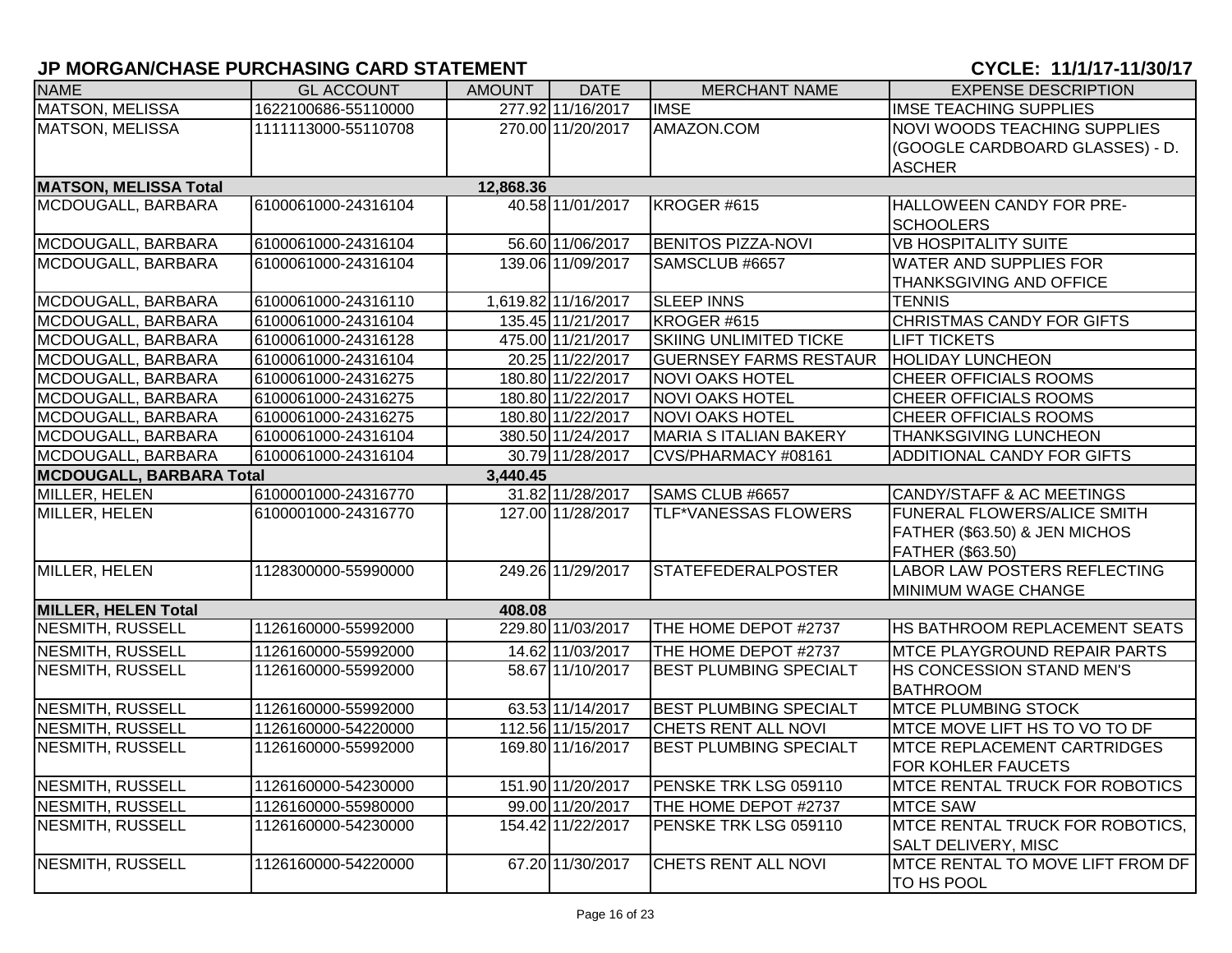| <b>NAME</b>                   | <b>GL ACCOUNT</b>   | <b>AMOUNT</b> | <b>DATE</b>          | <b>MERCHANT NAME</b>          | <b>EXPENSE DESCRIPTION</b>                    |
|-------------------------------|---------------------|---------------|----------------------|-------------------------------|-----------------------------------------------|
| <b>NESMITH, RUSSELL Total</b> |                     | 1,121.50      |                      |                               |                                               |
| NOWICKI, MATTHEW              | 1127170000-55710000 |               | 62.97 11/16/2017     | <b>KIMBALL MIDWEST</b>        | <b>DIELECT GREASE</b>                         |
| <b>NOWICKI, MATTHEW Total</b> |                     | 62.97         |                      |                               |                                               |
| OCONNOR, GAIL                 | 1311800000-55110551 |               | 6.95 11/03/2017      | <b>AMAZON MKTPLACE PMTS</b>   | <b>TEACHING SUPPLIES</b>                      |
| OCONNOR, GAIL                 | 1335100000-55110553 |               | 51.00 11/03/2017     | MEIJER INC #122 Q01           | <b>TEACHING SUPPLIES</b>                      |
| OCONNOR, GAIL                 | 1611851343-55110000 |               | 300.76 11/08/2017    | <b>LAKESHORE LEARNING MAT</b> | <b>TEACHING SUPPLIES</b>                      |
| OCONNOR, GAIL                 | 1311800000-55110551 |               | 10.47 11/10/2017     | <b>AMAZON MKTPLACE PMTS</b>   | <b>TEACHING SUPPLIES</b>                      |
| OCONNOR, GAIL                 | 1335100000-53220553 |               | 20.00 11/13/2017     | <b>APPELBAUM TRAINING INS</b> | <b>TRAINING</b>                               |
| OCONNOR, GAIL                 | 1335100000-55110553 |               | 126.39 11/13/2017    | <b>LAKESHORE LEARNING MAT</b> | <b>TEACHING SUPPLIES</b>                      |
| OCONNOR, GAIL                 | 1335100000-55110553 |               | 169.00 11/13/2017    | STAPLS7186713977000001        | <b>TEACHING SUPPLIS</b>                       |
| OCONNOR, GAIL                 | 1335100000-54910553 |               | 2,980.92 11/16/2017  | <b>ANN ARBOR HANDS-ON ADM</b> | IN HOUSE FIELD TRIP                           |
| OCONNOR, GAIL                 | 1335100000-55110553 |               | 13.99 11/17/2017     | <b>AMAZON MKTPLACE PMTS</b>   | <b>TEACHING SUPPLIES</b>                      |
| OCONNOR, GAIL                 | 6100041000-24316355 |               | 70.37 11/20/2017     | <b>LAKESHORE LEARNING MAT</b> | <b>TEACHING SUPPLIES</b>                      |
| OCONNOR, GAIL                 | 1311800000-55110551 |               | 251.69 11/20/2017    | STAPLS7187206808000001        | <b>TEACHING SUPPLIES</b>                      |
| OCONNOR, GAIL                 | 1311800000-55110551 |               | 4.35 11/20/2017      | STAPLS7187206808000002        | <b>TEACHING SUPPLIES</b>                      |
| OCONNOR, GAIL                 | 1311800000-55110551 |               | 8.52 11/20/2017      | STAPLS7187206808000004        | <b>TEACHING SUPPLIES</b>                      |
| OCONNOR, GAIL                 | 1311800000-55110551 |               | 6.69 11/20/2017      | STAPLS7187206808000005        | <b>TEACHING SUPPLIES</b>                      |
| OCONNOR, GAIL                 | 1311800000-55110551 |               | 348.28 11/22/2017    | STAPLS7187288675000001        | <b>TEACHING SUPPLIES</b>                      |
| OCONNOR, GAIL                 | 1311800000-55110551 |               | 24.88 11/24/2017     | <b>TARGET</b><br>00014654     | <b>TEACHING SUPPLIES</b>                      |
| <b>OCONNOR, GAIL</b>          | 1311800000-55110551 |               | 7.98 11/27/2017      | STAPLS7187206808000003        | <b>TEACHING SUPPLIES</b>                      |
| OCONNOR, GAIL                 | 1311800000-55110551 |               | 199.69 11/29/2017    | STAPLS7187210935000001        | <b>TEACHING SUPPLIES</b>                      |
| OCONNOR, GAIL                 | 1311800000-55110551 |               | 23.98 11/30/2017     | <b>AMAZON MKTPLACE PMTS</b>   | <b>TEACHING SUPPLIES</b>                      |
| OCONNOR, GAIL                 | 1311800000-55110551 |               | 20.16 11/30/2017     | STAPLS7187570596000002        | <b>TEACHING SUPPLIES</b>                      |
| OCONNOR, GAIL                 | 1311800000-55110551 |               | 6.80 11/30/2017      | STAPLS7187570596000003        | <b>TEACHING SUPPLIES</b>                      |
| OCONNOR, GAIL                 | 1311800000-55110551 |               | 8.66 11/30/2017      | STAPLS7187570596000004        | <b>TEACHING SUPPLIES</b>                      |
| OCONNOR, GAIL                 | 1311800000-55110551 |               | 27.09 11/30/2017     | STAPLS7187570780000001        | <b>TEACHING SUPPLIES</b>                      |
| OCONNOR, GAIL                 | 1311800000-55110551 |               | 55.99 11/30/2017     | STAPLS7187582424000001        | <b>TEACHING SUPPLIES</b>                      |
| <b>OCONNOR, GAIL Total</b>    |                     | 4,744.61      |                      |                               |                                               |
| OFILI, ALEXANDER              | 6100011000-24316275 |               | 82.74 11/06/2017     | SAMSCLUB #6667                | SNACK FOR CLASS WHEN DR O HAS<br>LUNCH W/THEM |
| <b>OFILI, ALEXANDER</b>       | 1124111000-55910000 |               | 79.00 11/06/2017     | SMORE.COM SMORE.COM -         | TEMPLATE FOR PARENT NEWSLETTER                |
| <b>OFILI, ALEXANDER Total</b> |                     | 161.74        |                      |                               |                                               |
| PINGEL, CYNTHIA               | 1221600000-55110021 |               | 165.00 11/13/2017    | <b>WPS</b>                    | ABAS-3 PROTOCOLS, PRESCHOOL                   |
|                               |                     |               |                      |                               | PARENT AND TEACHER FORMS                      |
| PINGEL, CYNTHIA               | 1221600000-53450000 |               | 300.00 11/24/2017    | MULTI-HEALTH SYSTEMS          | <b>CONNERS 3-T ONLINE</b>                     |
| PINGEL, CYNTHIA               | 1221500031-55110000 |               | $-180.00$ 11/24/2017 | <b>NCS PEARSON</b>            | RETURNED OWLS-II RC/WE RECORD                 |
|                               |                     |               |                      |                               | FORMS (WRONG AREAS OF                         |
|                               |                     |               |                      |                               | ASSESSMENT)                                   |
| <b>PINGEL, CYNTHIA Total</b>  |                     | 285.00        |                      |                               |                                               |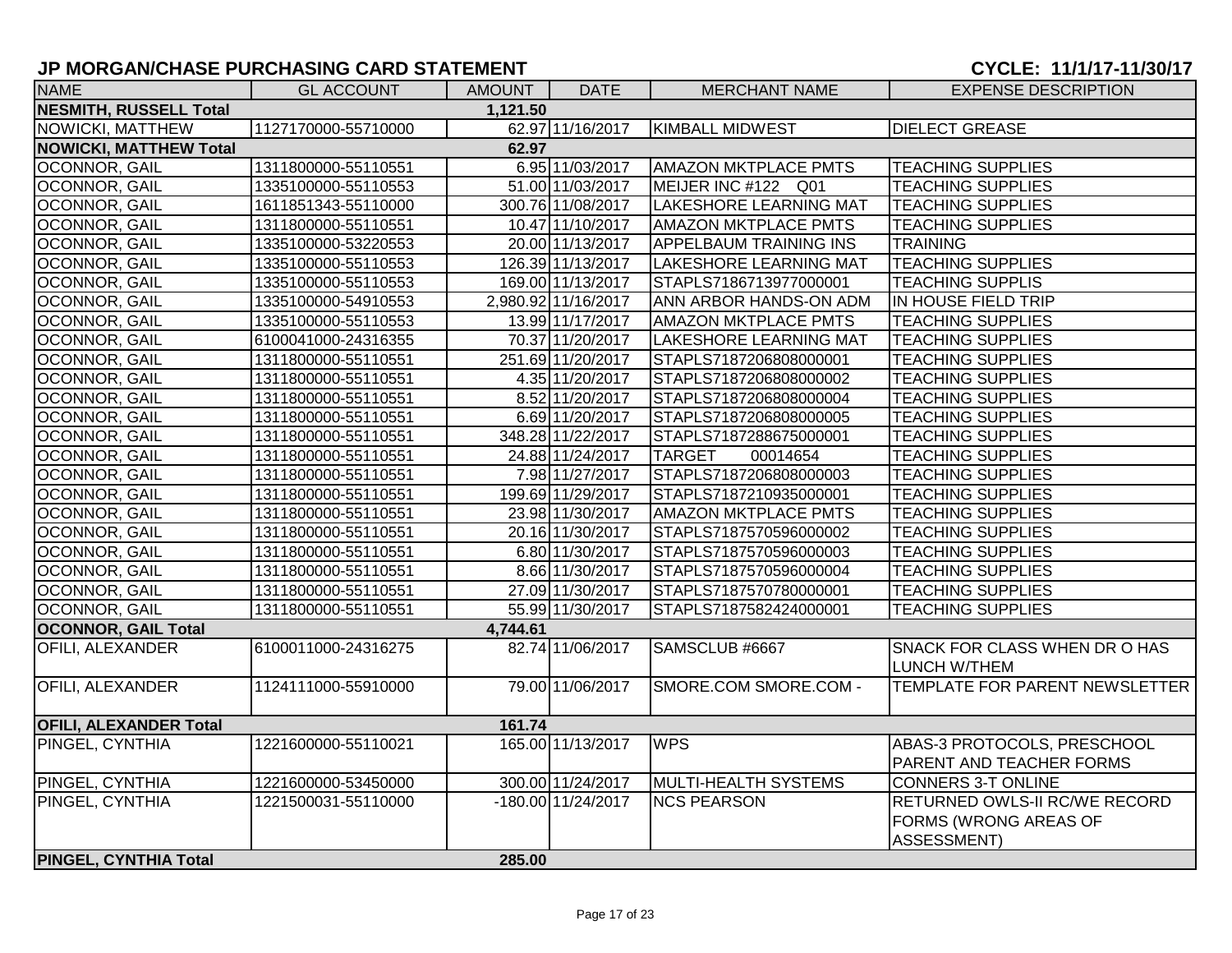| <b>NAME</b>                    | <b>GL ACCOUNT</b>   | <b>AMOUNT</b> | <b>DATE</b>                    | <b>MERCHANT NAME</b>              | <b>EXPENSE DESCRIPTION</b>             |
|--------------------------------|---------------------|---------------|--------------------------------|-----------------------------------|----------------------------------------|
| REICHLEY, CARRIE               | 1111118000-53220000 |               | 100.00 11/01/2017              | OAKLAND SCHOOLS-RC INT            | GOOGLE CLASSROOM SEMINAR @ OS-         |
|                                |                     |               |                                |                                   | <b>FAORO &amp; PAYNE</b>               |
| <b>REICHLEY, CARRIE</b>        | 1111118000-55110799 |               | 9.96 11/06/2017                | MEIJER INC #122 Q01               | <b>SNACK BAGS FOR ICE PACKETS</b>      |
| <b>REICHLEY, CARRIE</b>        | 1111118000-55110799 |               | 91.58 11/13/2017               | <b>RAYMOND GEDDES &amp; COMPA</b> | "WONDER" BOOKMARKS FOR ALL 5TH         |
|                                |                     |               |                                |                                   | <b>GRADE STUDENTS</b>                  |
| <b>REICHLEY, CARRIE</b>        | 1111118000-53840000 |               | 15.00 11/14/2017               | <b>RIZZO SERVICES</b>             | RECYCLING SERVICES 12/1/17-2/28/18     |
| <b>REICHLEY, CARRIE</b>        | 6100018000-24316220 |               | 5,910.00 11/20/2017            | <b>EMAGINE NOVI</b>               | "WONDER" MOVIE FIELD TRIP FOR ALL      |
|                                |                     |               |                                |                                   | <b>5TH GRADE</b>                       |
| <b>REICHLEY, CARRIE</b>        | 1124118000-55910000 |               | 160.43 11/21/2017              | SUPREME SCHOOL SPLY WE            | <b>VISITOR BADGES FOR FRONT OFFICE</b> |
|                                |                     |               |                                |                                   | (5TH & 6TH)                            |
| <b>REICHLEY, CARRIE</b>        | 1111118000-54910000 |               | 40.00 11/22/2017               | <b>SAFEWAY SHREDDING</b>          | <b>SHREDDING SERVICES</b>              |
| <b>REICHLEY, CARRIE</b>        | 1111118000-55110708 |               | 29.53 11/22/2017               | SSI*SCHOOL SPECIALTY              | CAROL MULHALL-CLASSROOM                |
|                                |                     |               |                                |                                   | SUPPLIES (FILE MAGAZINE)               |
| <b>REICHLEY, CARRIE</b>        | 6100018000-24316501 |               | 585.21 11/27/2017              | <b>DOLLAR DAYS</b>                | <b>BRIDGEPOINTE HAT DONATION FROM</b>  |
|                                |                     |               |                                |                                   | <b>PTO</b>                             |
| <b>REICHLEY, CARRIE</b>        | 1111118000-53220000 |               | -45.00 11/27/2017              | EB RALPH FLETCHER JOY             | OS "RALPH FLETCHER JOY WRITE"          |
|                                |                     |               |                                |                                   | CLASS WAS CANCELLED - KIM CLARK        |
| <b>REICHLEY, CARRIE</b>        | 1111118000-53220000 |               | $-135.00\overline{11/27/2017}$ | EB RALPH FLETCHER JOY             | OS "RALPH FLETCHER JOY WRITE"          |
|                                |                     |               |                                |                                   | CLASS WAS CANCELLED - TROOST,          |
|                                |                     |               |                                |                                   | <b>FAORO &amp; YUCHUCK</b>             |
| <b>REICHLEY, CARRIE</b>        | 6100018000-24316501 |               | 477.17 11/29/2017              | <b>DOLLAR DAYS</b>                | <b>BRIDGEPOINTE FLEECE HEADBANDS</b>   |
|                                |                     |               |                                |                                   | DONATED BY PTO                         |
| <b>REICHLEY, CARRIE</b>        | 1111118000-55110799 |               | -79.96 11/29/2017              | STAPLS0159838898001001            | CREDIT FOR HON T-BASE STABILIZING      |
|                                |                     |               |                                |                                   | FEET IN N. BISHOPS CLASSROOM, #531     |
|                                |                     |               |                                |                                   |                                        |
| <b>REICHLEY, CARRIE Total</b>  |                     | 7,158.92      |                                |                                   |                                        |
| RODRIGUEZ, SANDRA              | 1111113000-55110708 |               | 409.17 11/08/2017              | SSI*SCHOOL SPECIALTY              | SCHOOL SUPPLIES - ROLL PAPER AND       |
|                                |                     |               |                                |                                   | <b>MAILING LABELS</b>                  |
| <b>RODRIGUEZ, SANDRA Total</b> |                     | 409.17        |                                |                                   |                                        |
| ROOSE, WILLIAM                 | 1128200000-55990000 |               | 5.00 11/28/2017                | <b>PREMIERE GAL</b>               | LOWER-THIRD VIDEO GRAPHIC              |
|                                |                     |               |                                |                                   | <b>TEMPLATES</b>                       |
| <b>ROOSE, WILLIAM Total</b>    |                     | 5.00          |                                |                                   |                                        |
| <b>ROSS, NICOLE</b>            | 6100022000-24316129 |               | 37.92 11/03/2017               | <b>EB 12TH ANNUAL OAKLAN</b>      | <b>SOLO PERFORMANCE EVALUATION</b>     |
| <b>ROSS, NICOLE</b>            | 1111322000-53610000 |               | 13.17 11/07/2017               | FEDEXOFFICE 00000828              | <b>COLOR COPIES OF CONCERT FLYER</b>   |
| ROSS, NICOLE                   | 6100022000-24316129 |               | 33.07 11/07/2017               | FEDEXOFFICE 00004754              | <b>FUNDRAISER COLOR COPIES</b>         |
| <b>ROSS, NICOLE</b>            | 6100022000-24316129 |               | $-2.76$ 11/07/2017             | FEDEXOFFICE 00004754              | COPIES THAT COPIED WRONG CREDIT        |
| <b>ROSS, NICOLE</b>            | 1111322000-55110720 |               | 7.98 11/08/2017                | WALGREENS #4454                   | <b>DISINFECTING WIPES FOR</b>          |
|                                |                     |               |                                |                                   | <b>CLASSROOM USE</b>                   |
| <b>ROSS, NICOLE</b>            | 6100022000-24316129 |               | 125.40 11/15/2017              | <b>EB 12TH ANNUAL OAKLAN</b>      | <b>CONCERT TICKETS</b>                 |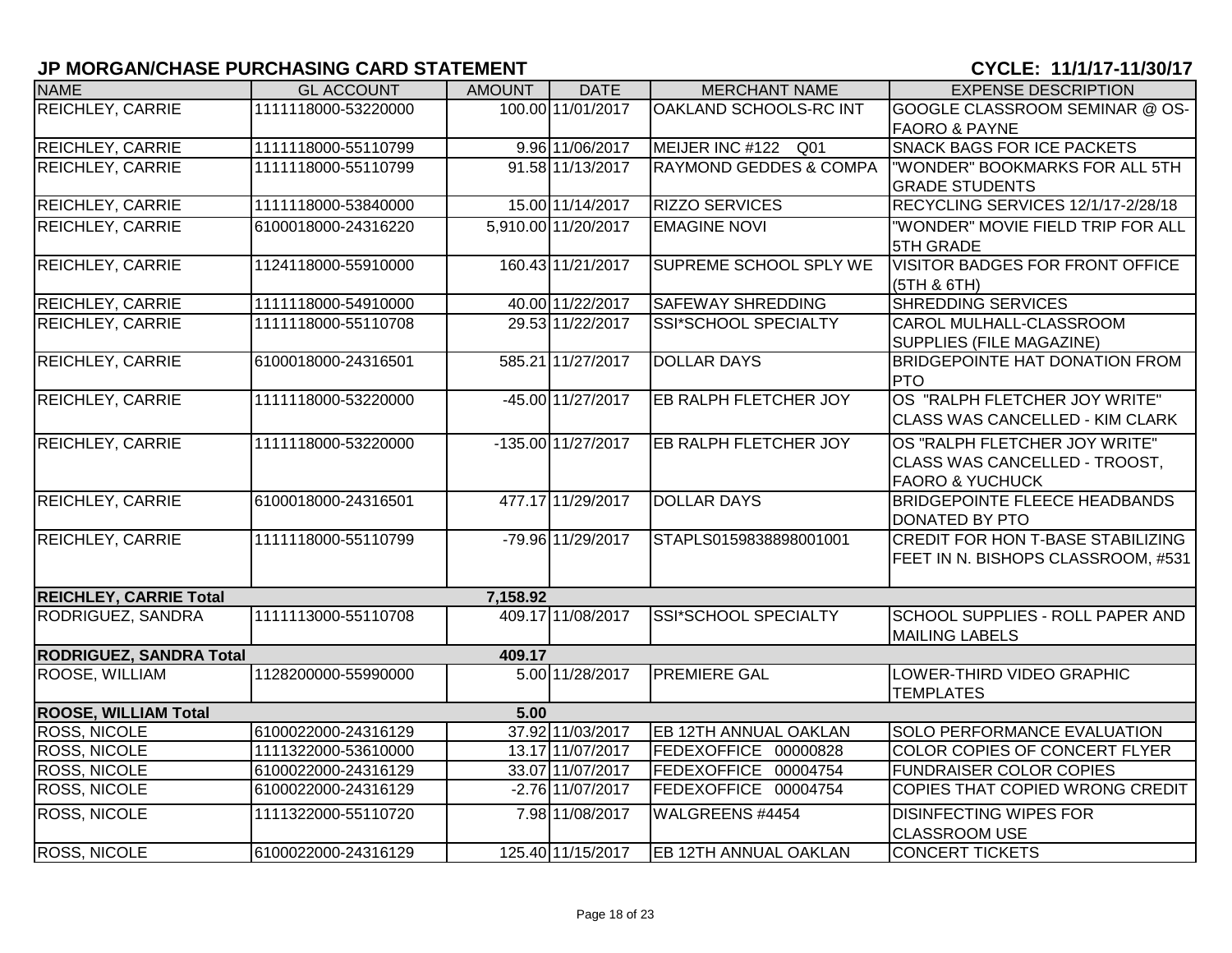# **JP MORGAN/CHASE PURCHASING CARD STATEMENT CONSUMING A CONSUMING A CYCLE: 11/1/17-11/30/17**

| <b>NAME</b>                      | <b>GL ACCOUNT</b>   | <b>AMOUNT</b> | <b>DATE</b>       | <b>MERCHANT NAME</b>          | <b>EXPENSE DESCRIPTION</b>                                   |
|----------------------------------|---------------------|---------------|-------------------|-------------------------------|--------------------------------------------------------------|
| <b>ROSS, NICOLE</b>              | 6100022000-24316129 |               | 25.00 11/28/2017  | FACEBK *KAEG5ESVT2            | <b>FUNDRAISER PROMOTION ON</b>                               |
|                                  |                     |               |                   |                               | <b>FACEBOOK</b>                                              |
| <b>ROSS, NICOLE Total</b>        |                     | 239.78        |                   |                               |                                                              |
| SAMMUT, CHRISTINA                | 1311800000-55110551 |               | 20.79 11/13/2017  | WM SUPERCENTER #5048          | <b>CLASSROOM SUPPLIES</b>                                    |
| SAMMUT, CHRISTINA                | 1311800000-55110551 |               | 30.93 11/20/2017  | OTC BRANDS, INC.              | <b>CLASSROOM SUPPLIES</b>                                    |
| SAMMUT, CHRISTINA                | 1311800000-55110551 |               | 20.00 11/21/2017  | <b>TARGET</b><br>00014654     | <b>CLASSROOM SUPPLIES</b>                                    |
| <b>SAMMUT, CHRISTINA Total</b>   |                     | 71.72         |                   |                               |                                                              |
| <b>SCHRINER, STEPHANIE</b>       | 6100020000-24316770 |               | 216.00 11/01/2017 | <b>GUIDOS PIZZA - NOVI</b>    | PIZZA FOR STUDENTS ON ROTARY<br><b>SENIOR CIT LUNCH</b>      |
| <b>SCHRINER, STEPHANIE</b>       | 1124120000-55910000 |               | 96.00 11/02/2017  | <b>CALENDLY LLC</b>           | PURCHASE OF CALENDAR SIGN UP<br><b>TOOL FOR OBSERVATIONS</b> |
| <b>SCHRINER, STEPHANIE Total</b> |                     | 312.00        |                   |                               |                                                              |
| <b>SCHULZ, STEPHANIE</b>         | 1311800000-55110551 |               | 37.97 11/13/2017  | OTC BRANDS, INC.              | PLASTIC DRY ERASE COVERS                                     |
| <b>SCHULZ, STEPHANIE Total</b>   |                     | 37.97         |                   |                               |                                                              |
| <b>SCHYPINSKI, RACHEL</b>        | 6100022000-24316186 |               | 11.14 11/03/2017  | <b>BUSCH'S #1205</b>          | <b>STUDENT COUNCIL REWARD LUNCH</b>                          |
| <b>SCHYPINSKI, RACHEL</b>        | 6100022000-24316186 |               | 72.99 11/03/2017  | <b>COTTAGE INN PIZZA - NO</b> | <b>STUDENT COUNCIL REWARD LUNCH</b>                          |
| <b>SCHYPINSKI, RACHEL</b>        | 6100022000-24316186 |               | 132.58 11/08/2017 | KOHL'S #0323                  | ADOPT-A-CHILD                                                |
| <b>SCHYPINSKI, RACHEL</b>        | 6100022000-24316186 |               | 310.04 11/08/2017 | <b>KOHL'S #0323</b>           | ADOPT-A-CHILD                                                |
| <b>SCHYPINSKI, RACHEL</b>        | 6100022000-24316186 |               | 163.85 11/08/2017 | <b>KOHL'S #0323</b>           | ADOPT-A-CHILD                                                |
| <b>SCHYPINSKI, RACHEL</b>        | 6100022000-24316186 |               | 137.25 11/08/2017 | <b>KOHL'S #0323</b>           | ADOPT-A-CHILD                                                |
| <b>SCHYPINSKI, RACHEL</b>        | 6100022000-24316186 |               | 50.00 11/14/2017  | MEIJER INC #054 Q01           | ADOPT-A-CHILD - 2 GIFT CARDS                                 |
| <b>SCHYPINSKI, RACHEL</b>        | 6100022000-24316186 |               | 294.00 11/16/2017 | PALACE SPORTS & ENT BO        | STUDENT COUNCIL-LEADERSHIP DAY                               |
| <b>SCHYPINSKI, RACHEL</b>        | 6100022000-24316186 |               | 300.00 11/16/2017 | PALACE SPORTS & ENT BO        | STUDENT COUNCIL-LEADERSHIP DAY                               |
| <b>SCHYPINSKI, RACHEL</b>        | 6100022000-24316186 |               | 33.00 11/20/2017  | PALACE SPORTS & ENT BO        | STUDENT COUNCIL-LEADERSHIP DAY                               |
| <b>SCHYPINSKI, RACHEL Total</b>  |                     | 1,504.85      |                   |                               |                                                              |
| <b>SHAFER, RACHELLE</b>          | 6100012000-24316733 |               | 300.00 11/01/2017 | MEIJER INC #054 Q01           | <b>GIFT CARDS FOR THE BACKPACK</b><br><b>PROGRAM</b>         |
| <b>SHAFER, RACHELLE</b>          | 1124112000-55910000 |               | 15.86 11/01/2017  | MEIJER INC #054 Q01           | <b>FREEZER BAGS FOR ICE IN THE</b><br><b>OFFICE</b>          |
| <b>SHAFER, RACHELLE</b>          | 6100012000-24316501 |               | 184.50 11/09/2017 | <b>U. S. SCHOOL SUPPLY</b>    | PTO EXPENSE-WILDCAT WALK PRIZE,<br><b>MASCOT MAGNETS</b>     |
| <b>SHAFER, RACHELLE</b>          | 6100012000-24316501 |               | 209.32 11/10/2017 | <b>QUALITY LOGO PRODUCTS</b>  | PTO EXPENSE-WILDCAT WALK PRIZES,<br><b>BINDER POUCH</b>      |
| <b>SHAFER, RACHELLE</b>          | 6100012000-24316289 |               | 92.45 11/13/2017  | AMAZON.COM                    | COFFEE MAKER FOR THE OFFICE                                  |
| <b>SHAFER, RACHELLE</b>          | 6100012000-24316289 |               | 11.44 11/13/2017  | MEIJER INC #054 Q01           | <b>CLOROX WIPES FOR THE OFFICE</b>                           |
| SHAFER, RACHELLE                 | 1124112000-55910000 |               | 58.03 11/13/2017  | STAPLS7186663530000001        | 10X13 ENVELOPES FOR THE OFFICE                               |
| <b>SHAFER, RACHELLE</b>          | 1124112000-55910000 |               | 151.05 11/13/2017 | THE RIEGLE PRESS              | CA60 FOLDERS FOR THE OFFICE                                  |
| SHAFER, RACHELLE                 | 6100012000-24316501 |               | 270.00 11/15/2017 | <b>MARIA S ITALIAN BAKERY</b> | <b>PTO EXPENSE-LUNCH FOR THE STAFF</b><br>11/14/2017         |
| <b>SHAFER, RACHELLE</b>          | 6100012000-24316501 |               | 294.91 11/17/2017 | 4IMPRINT                      | <b>PTO EXPENSE-WILDCAT PRIZES,</b><br><b>TURBO SPINNERS</b>  |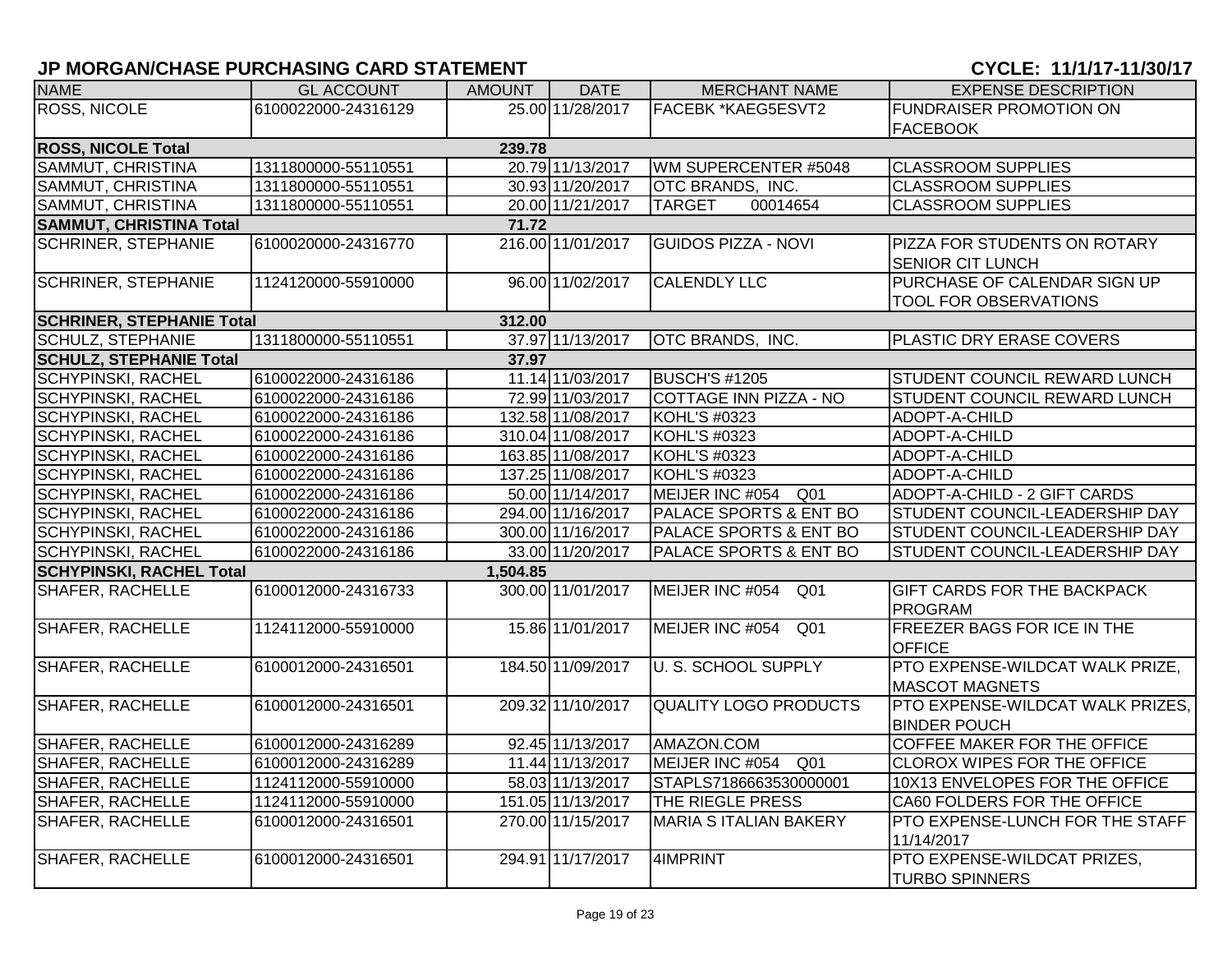| <b>NAME</b>                               | <b>GL ACCOUNT</b>   | <b>AMOUNT</b> | <b>DATE</b>         | <b>MERCHANT NAME</b>          | <b>EXPENSE DESCRIPTION</b>          |  |  |  |
|-------------------------------------------|---------------------|---------------|---------------------|-------------------------------|-------------------------------------|--|--|--|
| <b>SHAFER, RACHELLE</b>                   | 6100012000-24316289 |               | 299.00 11/17/2017   | <b>BEAT BY BEAT PRESS</b>     | MUSIC TEACHER-GIANTS IN THE SKY     |  |  |  |
|                                           |                     |               |                     |                               | <b>KIT LICENSE FOR PERFORMANCE</b>  |  |  |  |
| SHAFER, RACHELLE                          | 1111112000-55110708 |               | 373.19 11/22/2017   | <b>DBC*BLICK ART MATERIAL</b> | <b>ART TEACHER-BUDGET ITEM</b>      |  |  |  |
| SHAFER, RACHELLE                          | 6100012000-24316275 |               | 2,748.16 1/22/2017  | <b>SCHOLASTIC BOOK FAIRS</b>  | <b>SCHOLASTIC BOOK FAIR INVOICE</b> |  |  |  |
| <b>SHAFER, RACHELLE</b>                   | 6100012000-24316289 |               | $-92.45$ 11/29/2017 | AMAZON.COM                    | <b>RETURNED COFFEE MAKER-NOT</b>    |  |  |  |
|                                           |                     |               |                     |                               | <b>WORKING PROPERLY</b>             |  |  |  |
| <b>SHAFER, RACHELLE Total</b>             |                     | 4,915.46      |                     |                               |                                     |  |  |  |
| SMITH, CHRISTIN                           | 1311800000-55110551 |               | 4.99 11/27/2017     | MICHAELS STORES 2071          | <b>TEACHER SUPPLIES</b>             |  |  |  |
| <b>SMITH, CHRISTIN Total</b><br>4.99      |                     |               |                     |                               |                                     |  |  |  |
| SOUTHWORTH, ANGELA                        | 1111220712-55110000 |               | 27.35 11/01/2017    | <b>AMAZON MKTPLACE PMTS</b>   | <b>SUGAR SKULLS SUPPLIES</b>        |  |  |  |
| <b>SOUTHWORTH, ANGELA Total</b>           |                     | 27.35         |                     |                               |                                     |  |  |  |
| SOVEL, SHEILA                             | 6100041000-24316355 |               | 14.98 11/07/2017    | <b>ZULILY</b>                 | <b>CLASSROOM SUPPLY</b>             |  |  |  |
| SOVEL, SHEILA                             | 6100041000-24316355 |               | 46.59 11/13/2017    | MICHAELS STORES 2071          | <b>TEACHING SUPPLIES</b>            |  |  |  |
| SOVEL, SHEILA                             | 6100041000-24316355 |               | 9.53 11/24/2017     | <b>STAPLES</b><br>00109520    | <b>TEACHING SUPPLIES</b>            |  |  |  |
| <b>SOVEL, SHEILA</b>                      | 6100041000-24316355 |               | 35.00 11/24/2017    | 00008961<br><b>TARGET</b>     | <b>TEACHING SUPPLIES</b>            |  |  |  |
| <b>SOVEL, SHEILA Total</b>                |                     | 106.10        |                     |                               |                                     |  |  |  |
| <b>STRICKER, CHRISTINE</b>                | 1335100000-55110553 |               | 36.00 11/01/2017    | MICHAELS STORES 3744          | <b>CRAFT SUPPLIES FOR PRESCHOOL</b> |  |  |  |
|                                           |                     |               |                     |                               | <b>CARE</b>                         |  |  |  |
| <b>STRICKER, CHRISTINE Total</b><br>36.00 |                     |               |                     |                               |                                     |  |  |  |
| <b>TURNER, NANCY</b>                      | 1221622000-53220000 |               | 15.00 11/01/2017    | OAKLAND SCHOOLS-RC INT        | STUDENT THREAT - EVIDENCE BASED     |  |  |  |
|                                           |                     |               |                     |                               | <b>APPROACH - D TAGAI</b>           |  |  |  |
| TURNER, NANCY                             | 1221300000-53220000 |               | 10.00 11/07/2017    | MACOMB INTRMDT SCH DIS        | LET'S TALK TECH - MILLIE MASON      |  |  |  |
| <b>TURNER, NANCY</b>                      | 1212252191-55110021 |               | 897.75 11/10/2017   | <b>BROOKES PUBLISHING</b>     | AEPSI CHILD RECORD FOR EARLY        |  |  |  |
|                                           |                     |               |                     |                               | <b>CHILDHOOD</b>                    |  |  |  |
| <b>TURNER, NANCY</b>                      | 1212252191-55110021 |               | 139.65 11/10/2017   | <b>BROOKES PUBLISHING</b>     | AEPSI CHILD RECORD FOR EARLY        |  |  |  |
|                                           |                     |               |                     |                               | <b>CHILDHOOD</b>                    |  |  |  |
| TURNER, NANCY                             | 1221300000-55990749 |               | 39.96 11/13/2017    | <b>AMAZON MKTPLACE PMTS</b>   | CUT RESISTANT GLOVES FOR STAFF      |  |  |  |
| <b>TURNER, NANCY</b>                      | 1222600000-55910000 |               | 60.10 11/16/2017    | STAPLS7186949204000001        | <b>AVERY LABELS FOR DIRECTOR'S</b>  |  |  |  |
|                                           |                     |               |                     |                               | <b>OFFICE</b>                       |  |  |  |
| TURNER, NANCY                             | 1222600000-57410000 |               | 10.99 11/20/2017    | AMAZONPRIME MEMBERSHIP        | <b>AMAZON DUES</b>                  |  |  |  |
| TURNER, NANCY                             | 1212218000-53220000 |               | 35.59 11/29/2017    | STAPLS7187520885000001        | <b>CPI TRAINING MATERIALS</b>       |  |  |  |
| <b>TURNER, NANCY Total</b>                |                     | 1,209.04      |                     |                               |                                     |  |  |  |
| <b>VALENTINE, CYNTHIA</b>                 | 1127100000-53310000 |               | 350.00 11/02/2017   | METRO MOTOR COACH TRAN XCC    |                                     |  |  |  |
| <b>VALENTINE, CYNTHIA</b>                 | 1127170000-53220000 |               | 180.00 11/09/2017   | OAKLAND SCHOOLS-RC INT        | POPOVSKI & WAKEFIELD BEGINNING      |  |  |  |
|                                           |                     |               |                     |                               | <b>BUS DRIVER</b>                   |  |  |  |
| <b>VALENTINE, CYNTHIA</b>                 | 1127100000-53310000 |               | 676.70 11/16/2017   | METRO MOTOR COACH TRAN        | <b>VBALL STATE FINALS</b>           |  |  |  |
| <b>VALENTINE, CYNTHIA</b>                 | 1127170000-55910000 |               | 132.49 11/20/2017   | AMAZON.COM                    | <b>COMPUTER MONITOR</b>             |  |  |  |
| <b>VALENTINE, CYNTHIA</b>                 | 1127170000-53220000 |               | 90.00 11/20/2017    | OAKLAND SCHOOLS-RC INT        | MOORE BEGINNING BUS DRIVER          |  |  |  |
| <b>VALENTINE, CYNTHIA Total</b>           |                     | 1,429.19      |                     |                               |                                     |  |  |  |
| <b>VUICHARD, TATIANA</b>                  | 2332100000-53610000 |               | 270.00 11/03/2017   | <b>PRINTNOLOGY INC</b>        | <b>STAFF BUSINESS CARDS</b>         |  |  |  |
| <b>VUICHARD, TATIANA</b>                  | 2331100000-54910000 |               | 40.00 11/06/2017    | <b>SAFEWAY SHREDDING</b>      | OFFICE SHREDDING SERVICE            |  |  |  |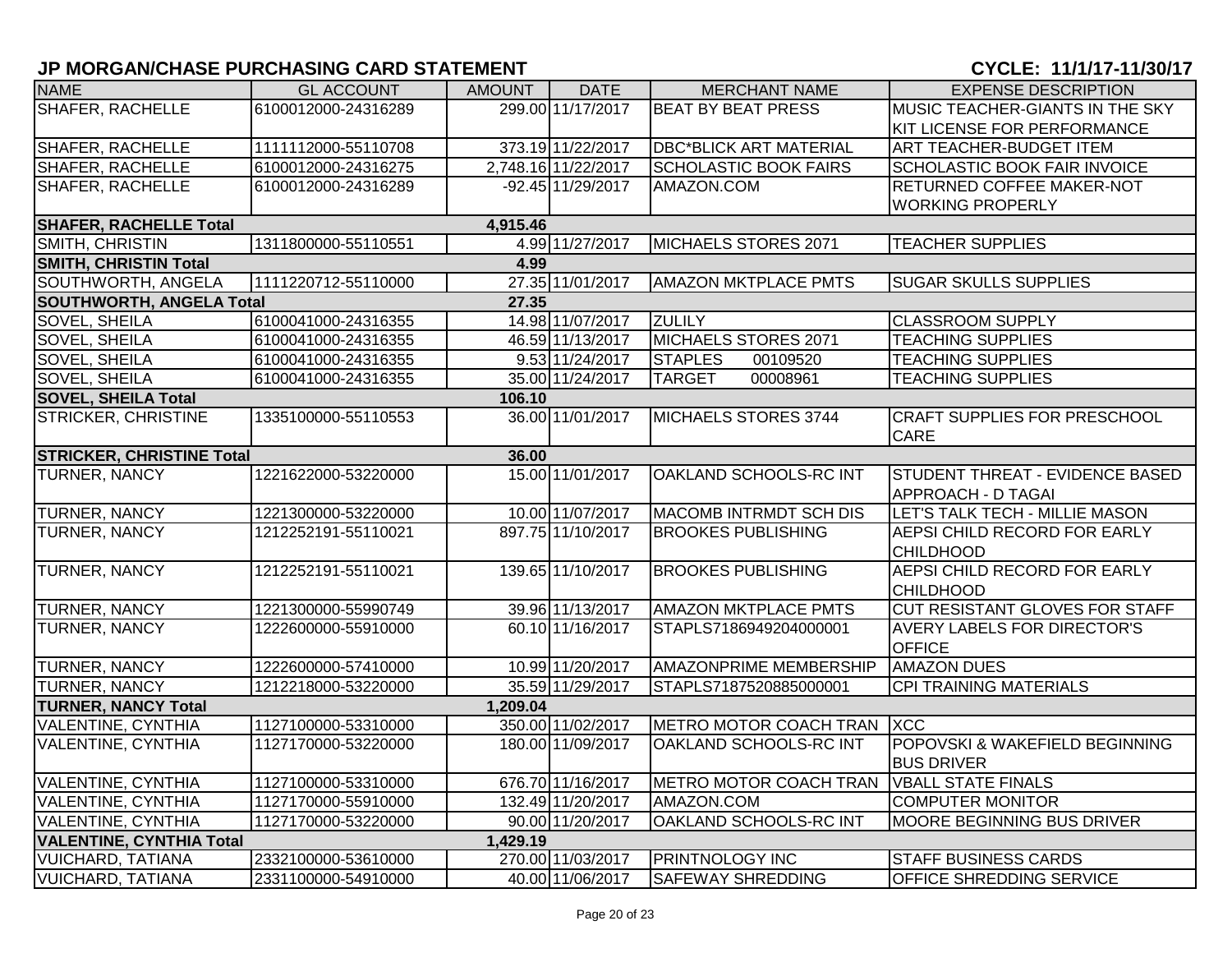| <b>NAME</b>                    | <b>GL ACCOUNT</b>   | <b>AMOUNT</b> | <b>DATE</b>         | <b>MERCHANT NAME</b>          | <b>EXPENSE DESCRIPTION</b>                                                      |
|--------------------------------|---------------------|---------------|---------------------|-------------------------------|---------------------------------------------------------------------------------|
| <b>VUICHARD, TATIANA</b>       | 2331100000-54910000 |               | 42.00 11/15/2017    | <b>MICHIGAN NOTARY SERVIC</b> | NOTARY SERVICE FOR TERRIE                                                       |
|                                |                     |               |                     |                               | <b>MCCARTY</b>                                                                  |
| <b>VUICHARD, TATIANA</b>       | 2331100000-55990000 |               | 52.54 11/17/2017    | GFS STORE #1985               | <b>LUNCHEON SUPPLIES</b>                                                        |
| <b>VUICHARD, TATIANA Total</b> |                     | 404.54        |                     |                               |                                                                                 |
| <b>WARECK, MICHELE</b>         | 6100022000-24316108 |               | 55.44 11/01/2017    | SAMS CLUB #6657               | <b>STAFF MEETING BEVERAGES</b>                                                  |
| <b>WARECK, MICHELE</b>         | 1111322000-55110708 |               | 151.33 11/01/2017   | <b>STAPLES</b><br>00115659    | <b>ESL CLASSROOM SUPPLIES</b>                                                   |
| <b>WARECK, MICHELE</b>         | 6100022000-24316108 |               | 70.00 11/01/2017    | <b>TARGET</b><br>00008961     | PAY IT FORWARD GIFT CARDS                                                       |
| <b>WARECK, MICHELE</b>         | 6100022000-24316275 |               | 39.41 11/03/2017    | MEIJER INC #109 Q01           | PAY IT FORWARD GIFTS                                                            |
| <b>WARECK, MICHELE</b>         | 1111322000-53610000 |               | 476.22 11/03/2017   | VISTAPR*VISTAPRINT.COM        | POSTCARDS FOR STAFF MEMBERS TO<br><b>SEND TO STUDENT</b>                        |
| <b>WARECK, MICHELE</b>         | 1111322000-55110708 |               | 15.40 11/06/2017    | <b>WAL-MART #5893</b>         | <b>STUDENT SUPPORT STAFF MEMBER</b><br><b>SUPPLIES</b>                          |
| <b>WARECK, MICHELE</b>         | 6100022000-24316108 |               | 30.16 11/07/2017    | TIM HORTON'S #914221          | <b>BREAKFAST MEETING FOOD</b>                                                   |
| <b>WARECK, MICHELE</b>         | 6100022000-24316180 |               | 121.00 11/13/2017   | 4 D DESIGNS LLC               | <b>QUIZ BOWL BUZZER REPAIR</b>                                                  |
| <b>WARECK, MICHELE</b>         | 6100022000-24316189 |               | 25.61 11/13/2017    | JOSTENS INC.                  | PAYMENT FOR REPRINTING OF<br>DIPLOMA, LOST IN A HOUSE FIRE                      |
| <b>WARECK, MICHELE</b>         | 1111322000-55110723 |               | 9.00 11/13/2017     | <b>MARSHALL MUSIC #7</b>      | MARCHING BAND BARITONE VALVE<br><b>GUIDES</b>                                   |
| <b>WARECK, MICHELE</b>         | 1121222000-53450000 |               | 125.00 11/13/2017   | <b>RUGG'S COLLEGES</b>        | <b>COLLEGE RECOMMENDATION</b><br>SUBSCRIPTION - COUNSELING<br><b>DEPARTMENT</b> |
| <b>WARECK, MICHELE</b>         | 1111322000-57410000 |               | 25.00 11/13/2017    | <b>SEFMD (SCIENCE FAIR)</b>   | <b>SCIENCE AND ENGINEERING FALL FAIR</b>                                        |
| <b>WARECK, MICHELE</b>         | 6100022000-24316176 |               | 25.00 11/13/2017    | <b>TEAM SPORTS</b>            | STAFF SHIRT FOR HALL MONITOR                                                    |
| <b>WARECK, MICHELE</b>         | 1112722349-55110716 |               | 76.84 11/14/2017    | <b>WENSCO SIGN SUPPLY</b>     | DRAFTING CLASSROOM SUPPLIES                                                     |
| <b>WARECK, MICHELE</b>         | 6100022000-24316176 |               | 60.00 11/15/2017    | <b>SAFEWAY SHREDDING</b>      | <b>BUILDING SHREDDING FEES</b>                                                  |
| <b>WARECK, MICHELE</b>         | 1112722354-55110716 |               | 699.20 11/16/2017   | EDWARD W. DUFFY & CO.         | DRAFTING CLASSROOM SUPPLIES                                                     |
| <b>WARECK, MICHELE</b>         | 1111322000-55110708 |               | 44.95 11/16/2017    | OFFICEMAX/OFFICEDEPOT6        | <b>BATTERIES FOR STAFF COMPUTERS</b>                                            |
| <b>WARECK, MICHELE</b>         | 6100022000-24316105 |               | 199.99 11/17/2017   | FOLLETT SCHOOL SOLUTIO        | AP MATH ONLINE SUBSCRIPTION<br><b>RENEWAL</b>                                   |
| <b>WARECK, MICHELE</b>         | 6100022000-24316175 |               | 264.15 11/17/2017   | <b>WASTE MGMT WM EZPAY</b>    | PAYMENT ON RECYCLING INVOICE                                                    |
| <b>WARECK, MICHELE</b>         | 6100022000-24316119 |               | 900.00 11/20/2017   | <b>MICHIGAN BEER EXCHANGE</b> | CLASS OF 2007 REUNION, REMAINING<br><b>FUNDS FROM SENIOR CLASS</b>              |
| <b>WARECK, MICHELE</b>         | 1111322000-55110726 |               | 2,882.40 11/20/2017 | <b>VERITIV</b>                | COPY PAPER FOR HIGH SCHOOL                                                      |
| <b>WARECK, MICHELE</b>         | 1111322000-55110799 |               | -26.95 11/21/2017   | VISTAPR*VISTAPRINT.COM        | CREDIT FOR TAX CHARGED ON ORDER                                                 |
| <b>WARECK, MICHELE</b>         | 6100022000-24316133 |               | 1,285.75 11/22/2017 | <b>CUSTOMINK LLC</b>          | <b>IASA SHIRTS</b>                                                              |
| <b>WARECK, MICHELE</b>         | 6100022000-24316197 |               | 49.16 11/22/2017    | JOSTENS INC.                  | YEARBOOK CORRECTION STICKERS                                                    |
| <b>WARECK, MICHELE</b>         | 1711322000-53710614 |               | 2,985.00 11/22/2017 | <b>PAMOJA EDUCATION LIMIT</b> | <b>IB TUITION FEES</b>                                                          |
| <b>WARECK, MICHELE</b>         | 6100022000-24316186 |               | 523.80 11/22/2017   | SAMS CLUB #6657               | THANKSGIVING STAFF PIE DAY                                                      |
| <b>WARECK, MICHELE</b>         | 1122122349-53220000 |               | 250.00 11/24/2017   | <b>FERRIS STATE UNIVERSIT</b> | <b>MICHIGAN CAREER EDUCATION</b><br><b>CONFERENCE PAYMENT</b>                   |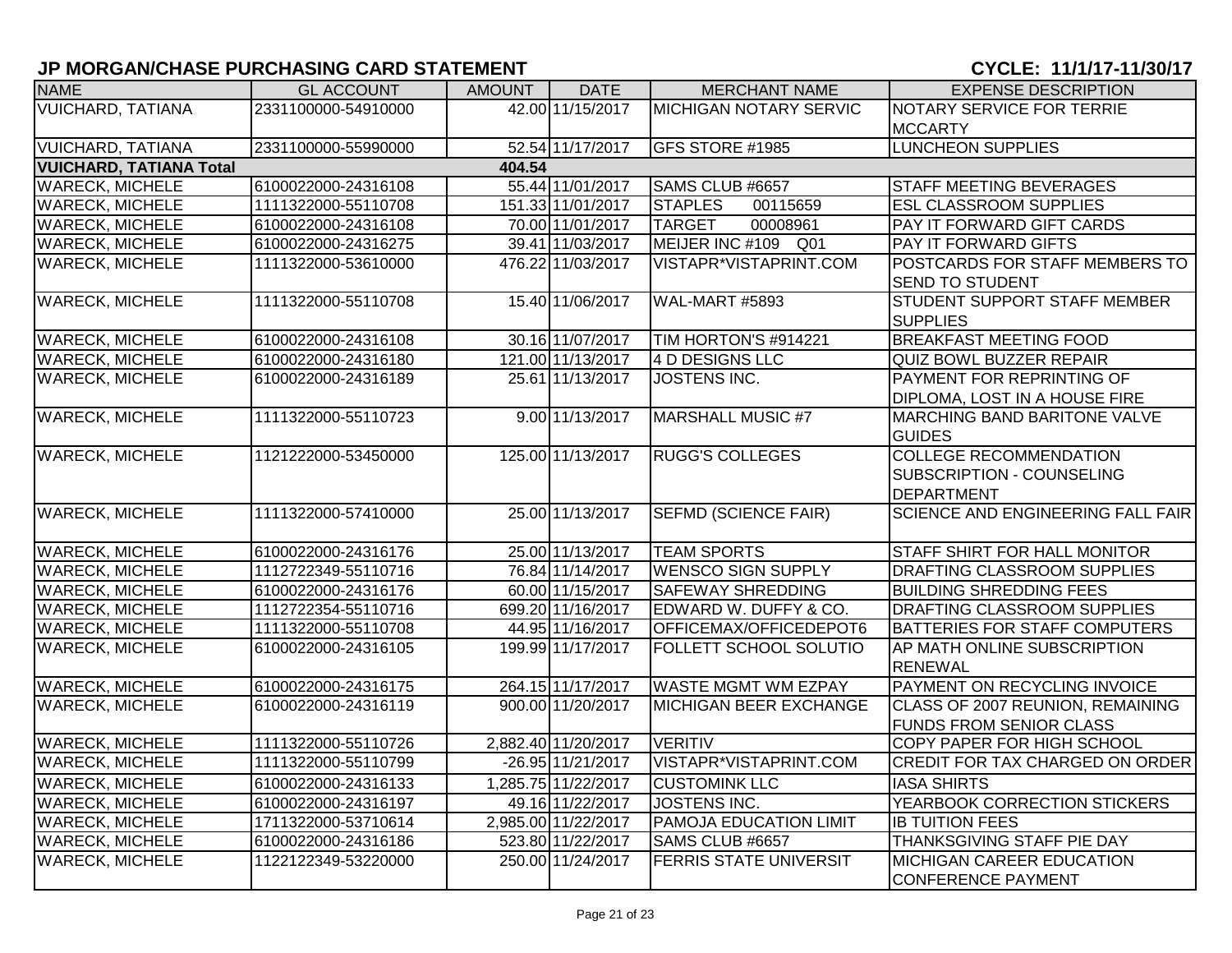| <b>NAME</b>                   | <b>GL ACCOUNT</b>   | <b>AMOUNT</b> | <b>DATE</b>         | <b>MERCHANT NAME</b>          | <b>EXPENSE DESCRIPTION</b>             |
|-------------------------------|---------------------|---------------|---------------------|-------------------------------|----------------------------------------|
| <b>WARECK, MICHELE</b>        | 1112722998-53450000 |               | 1,495.00 11/29/2017 | <b>NCS*PEARSON CERT</b>       | PRACTICE SOFTWARE LICENSES FOR         |
|                               |                     |               |                     |                               | MICROSOFT OFFICE 2016                  |
| <b>WARECK, MICHELE</b>        | 6100022000-24316108 |               | 143.48 11/29/2017   | SAMSCLUB #6657                | OPEN HOUSE WELCOME SNACKS              |
| <b>WARECK, MICHELE</b>        | 1111322730-55110000 |               | 83.55 11/30/2017    | <b>CAROLINA BIOLOGIC SUPP</b> | <b>SCIENCE CLASSROOM SUPPLIES</b>      |
| <b>WARECK, MICHELE</b>        | 6100022000-24316175 |               | -520.00 11/30/2017  | INT*IN *ACOM MARKETING        | CREDIT FOR ITEMS NOT DELIVERED -       |
|                               |                     |               |                     |                               | COMPANY WENT OUT OF BUSINESS           |
| <b>WARECK, MICHELE</b>        | 1121222000-53220000 |               | 15.00 11/30/2017    | OAKLAND SCHOOLS-RC INT        | <b>COUNSELING CONFERENCE FEE</b>       |
| <b>WARECK, MICHELE</b>        | 1111322000-55110707 |               | 81.99 11/30/2017    | OFFICEMAX/OFFICEDEPOT6        | <b>COMPUTER TONER</b>                  |
| <b>WARECK, MICHELE Total</b>  |                     | 12,661.88     |                     |                               |                                        |
| <b>WEBBER, RONALD</b>         | 1722100000-53210611 |               | 7.75 11/09/2017     | <b>WAYNE STATE UNIV PARK</b>  | PARKING FOR WAYNE STATE                |
|                               |                     |               |                     |                               | UNIVERSITY MEETING                     |
| <b>WEBBER, RONALD</b>         | 1722100000-57410611 |               | 4.99 11/20/2017     | <b>GOPRO PLUS</b>             | <b>GO PRO PLUS SUBSCRIPTION</b>        |
| <b>WEBBER, RONALD</b>         | 1722100000-55990630 |               | 180.97 11/28/2017   | HAR*HARVARD BUSNSS SCH        | <b>PURCHASE OF HARVARD BUSINESS</b>    |
|                               |                     |               |                     |                               | <b>REVIEW RESOURCE BOOKS</b>           |
| <b>WEBBER, RONALD</b>         | 1722100000-55990630 |               | 12.69 11/29/2017    | HAR*HARVARD BUSNSS SCH        | <b>PURCHASE OF HARVARD BUSINESS</b>    |
|                               |                     |               |                     |                               | REVIEW RESOURCE BOOKS                  |
| <b>WEBBER, RONALD Total</b>   |                     | 206.40        |                     |                               |                                        |
| <b>WESNER, KIMBERLY</b>       | 1122220000-55310000 |               | $-25.99$ 11/01/2017 | <b>VIZ MEDIA</b>              | SHONEN JUMP MAGAZINE REFUND            |
| <b>WESNER, KIMBERLY</b>       | 1122220000-55310000 |               | 90.98 11/02/2017    | <b>AMAZON MKTPLACE PMTS</b>   | <b>VARIOUS BOOKS FOR MEDIA CENTER</b>  |
|                               |                     |               |                     |                               | AND A20 SUPPLIES/ACTIVITIES FOR        |
|                               |                     |               |                     |                               | <b>STUDENTS</b>                        |
| <b>WESNER, KIMBERLY</b>       | 1122220000-55310000 |               | 25.47 11/02/2017    | <b>FOLLETT SCHOOL SOLUTIO</b> | <b>BOOKS FOR 7TH GRADE NONFICTION</b>  |
|                               |                     |               |                     |                               | <b>BOOK TALK</b>                       |
| <b>WESNER, KIMBERLY</b>       | 1122220000-55310000 |               | 132.50 11/02/2017   | <b>SP * BREAKOUT INCORPOR</b> | <b>BREAKOUT BOX TO REPLACE MISSING</b> |
|                               |                     |               |                     |                               | <b>BOX FROM SUMMER</b>                 |
| <b>WESNER, KIMBERLY</b>       | 1122220000-55310000 |               | 15.98 11/07/2017    | <b>AMAZON MKTPLACE PMTS</b>   | CHROMEBOOK CONNECTORS                  |
| <b>WESNER, KIMBERLY</b>       | 1122220000-55310000 |               | 14.56 11/07/2017    | AMAZON.COM                    | <b>BOOK FOR POSSIBLE AUTHOR VISIT</b>  |
| <b>WESNER, KIMBERLY</b>       | 1122220000-55310000 |               | 7.14 11/07/2017     | AMAZON.COM                    | NONFICTION GRAPHIC NOVEL               |
| <b>WESNER, KIMBERLY</b>       | 1122220000-55310000 |               | 82.76 11/13/2017    | AMAZON.COM                    | AUDIO BOOKS FOR THE GIVER (FOR         |
|                               |                     |               |                     |                               | 8TH GRADE ELA TEACHERS)                |
| <b>WESNER, KIMBERLY</b>       | 1122220000-55310000 |               | 66.66 11/13/2017    | AMAZON.COM                    | VARIOUS BOOK FOR THE MEDIA             |
|                               |                     |               |                     |                               | <b>CENTER</b>                          |
| <b>WESNER, KIMBERLY</b>       | 1122220000-55310000 |               | 25.98 11/20/2017    | AMAZON.COM                    | <b>BOOKS FOR NONFICTION BOOK TALKS</b> |
|                               |                     |               |                     |                               |                                        |
| <b>WESNER, KIMBERLY</b>       | 6100020000-24316262 |               | 195.00 11/20/2017   | <b>MACUL</b>                  | KIDDER REGISTRATION FOR MACUL          |
| <b>WESNER, KIMBERLY</b>       | 6100020000-24316262 |               | 120.00 11/20/2017   | <b>MACUL</b>                  | <b>WESNER MACUL REGISTRATION</b>       |
| <b>WESNER, KIMBERLY</b>       | 6100020000-24316262 |               | 4,000.00 11/21/2017 | <b>SCHOLASTIC BOOK FAIRS</b>  | <b>SCHOLASTIC BOOK FAIRS</b>           |
| <b>WESNER, KIMBERLY</b>       | 6100020000-24316262 |               | 388.88 11/21/2017   | <b>SCHOLASTIC BOOK FAIRS</b>  | <b>SCHOLASTIC BOOK FAIRS-</b>          |
| <b>WESNER, KIMBERLY</b>       | 1122220000-55310000 |               | 5.24 11/29/2017     | TEACHERSPAYTEACHERS.CO        | <b>IDEAS FOR US HISTORY</b>            |
| <b>WESNER, KIMBERLY Total</b> |                     | 5,145.16      |                     |                               |                                        |
| <b>WHEELER, MICHAELA</b>      | 6100041000-24316355 |               | 9.16 11/29/2017     | KROGER #671                   | <b>CLASSROOM MATERIALS</b>             |